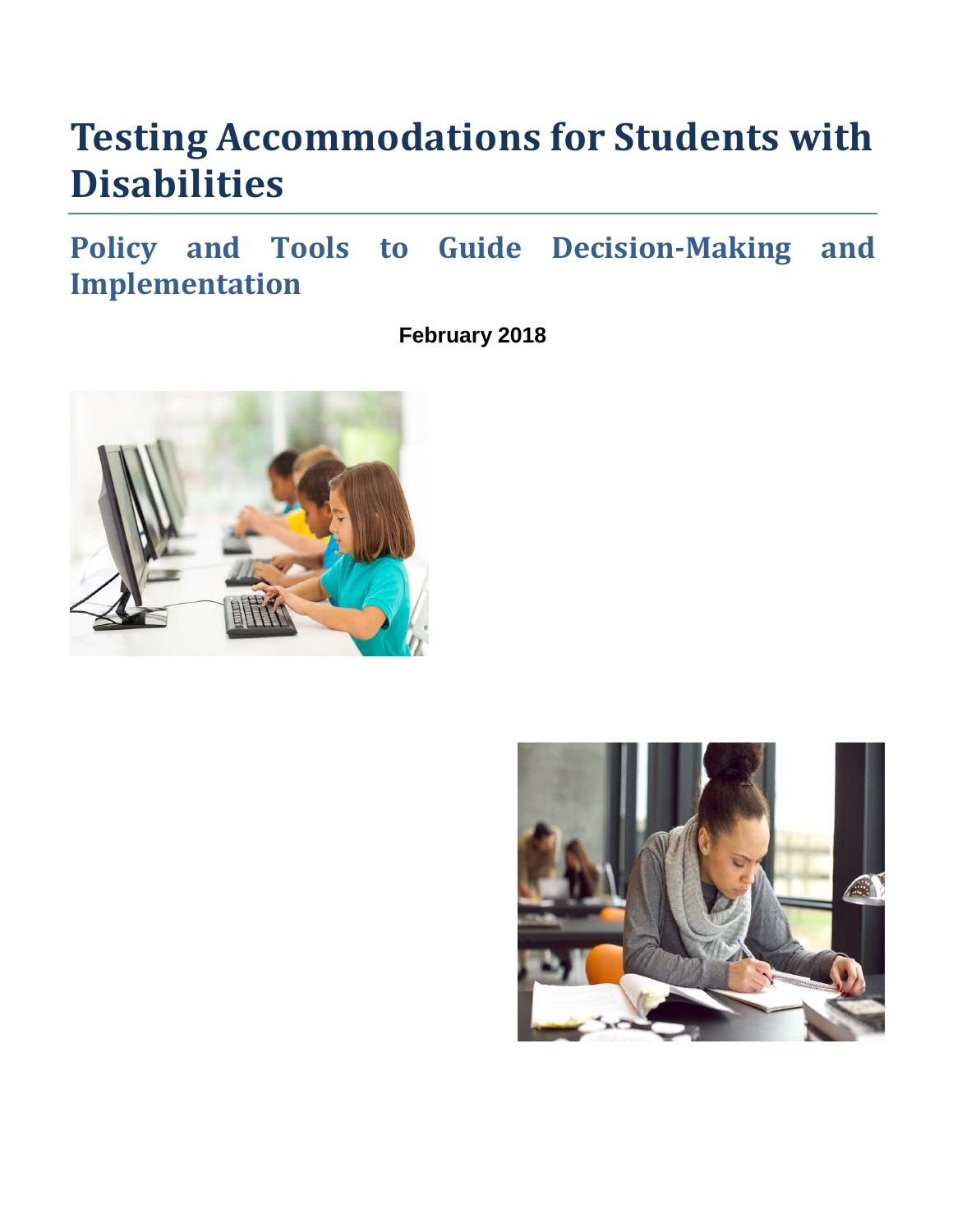#### **THE UNIVERSITY OF THE STATE OF NEW YORK**

#### **Regents of The University**

| BETTY A. ROSA, Chancellor, B.A., M.S. in Ed., M.S. in Ed., M.Ed., Ed.D. | <b>Bronx</b>      |
|-------------------------------------------------------------------------|-------------------|
|                                                                         | Rochester         |
|                                                                         | <b>Great Neck</b> |
|                                                                         | Beechhurst        |
|                                                                         | Staten Island     |
|                                                                         | Rochester         |
|                                                                         | Brooklyn          |
|                                                                         | New York          |
|                                                                         | Monticello        |
|                                                                         | Little Neck       |
|                                                                         | Morristown        |
|                                                                         | Buffalo           |
|                                                                         | New Hempstead     |
|                                                                         | Manhattan         |
|                                                                         | Syracuse          |
|                                                                         | New York          |
|                                                                         | Ithaca            |

**Commissioner of Education and President of The University** MARYELLEN ELIA

**Executive Deputy Commissioner**

ELIZABETH R. BERLIN

The State Education Department does not discriminate on the basis of age, color, religion, creed, disability, marital status, veteran status, national origin, race, gender, genetic predisposition or carrier status, or sexual orientation in its educational programs, services and activities. Portions of this publication can be made available in a variety of formats, including braille, large print or audio tape, upon request. Inquiries concerning this policy of nondiscrimination should be directed to the Department's Office for Diversity and Access, Room 530, Education Building, Albany, NY 12234.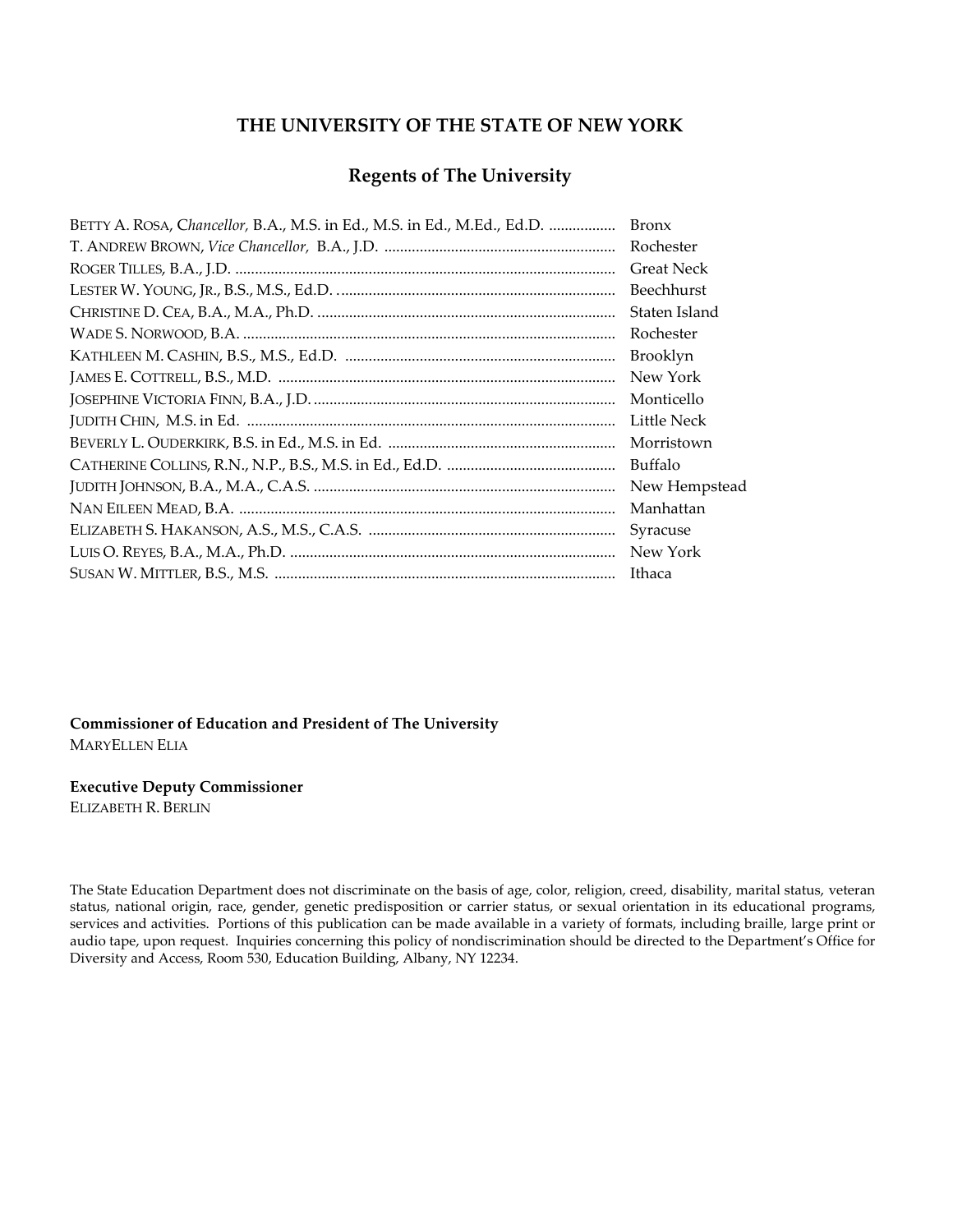# **Table of Contents**

| Section I: Federal and State Requirements on Testing Accommodations 2 |  |
|-----------------------------------------------------------------------|--|
|                                                                       |  |
|                                                                       |  |
|                                                                       |  |
|                                                                       |  |
|                                                                       |  |
|                                                                       |  |
|                                                                       |  |

**References.................................................................................................................................[.22](#page-25-0)**

#### **Appendices**

- **[Appendix A:](#page-26-0)** Testing Accommodations Questions and Answers
- **[Appendix B:](#page-40-0)** Testing Accommodations Dos and Don'ts
- **[Appendix C:](#page-41-0)** Examples of Student Characteristics and Possible Testing Accommodations
- **[Appendix D:](#page-45-0)** Examples of Testing Accommodations for Special Populations: Blind or Visually Impaired
- **[Appendix E:](#page-48-0)** Examples of Testing Accommodations for Special Populations: Deaf or Hard of Hearing
- **[Appendix F:](#page-50-0)** Recommending and Administering Tests Read
- **[Appendix G:](#page-57-0)** Procedures for the Use of a Scribe
- **[Appendix H:](#page-59-0)** Administering Tests Over Multiple Days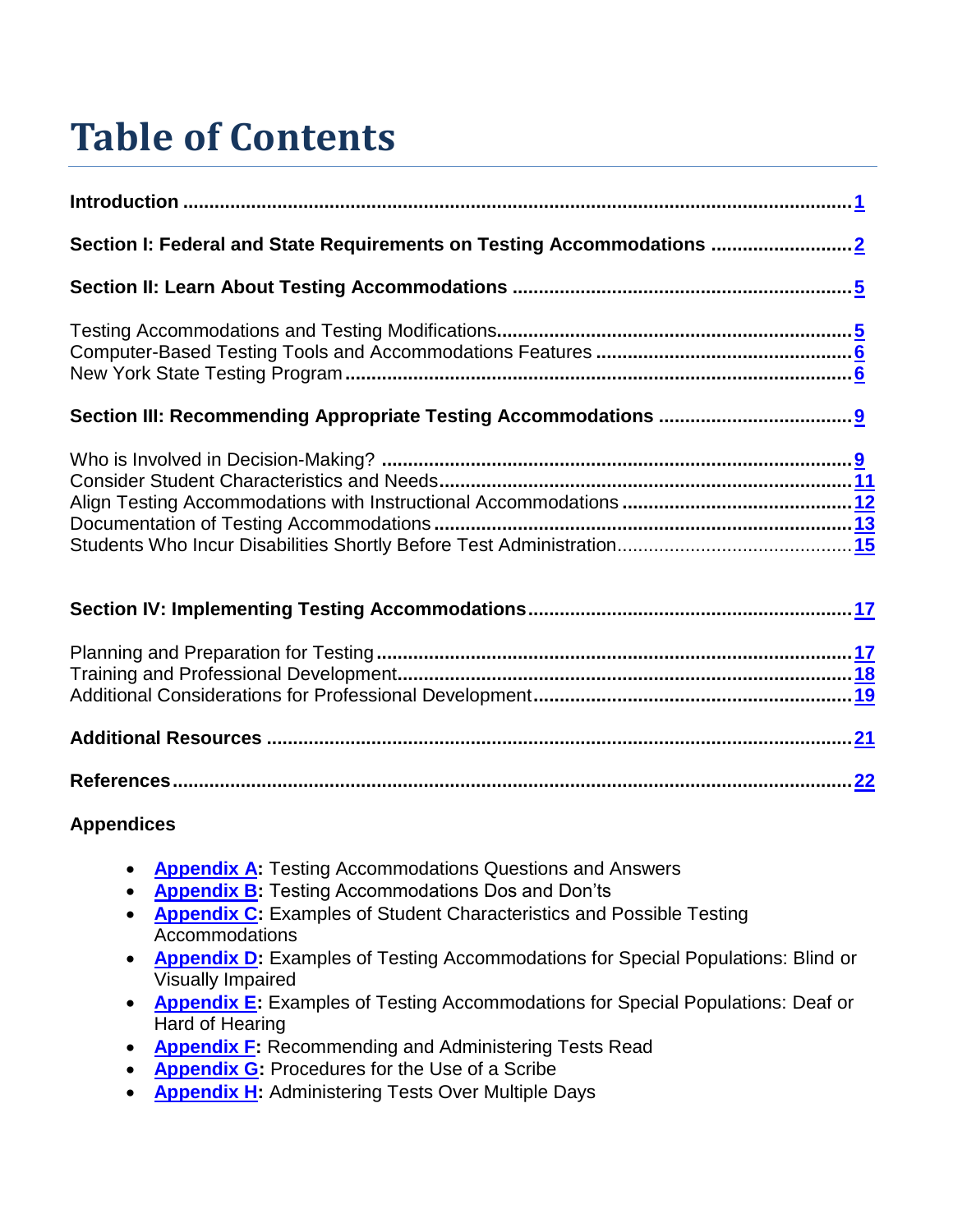- **[Appendix I:](#page-66-0)** Sample Student Accommodation Refusal Form
- **[Appendix J:](#page-67-0)** Allowable Testing Accommodations Across the NYS Testing Program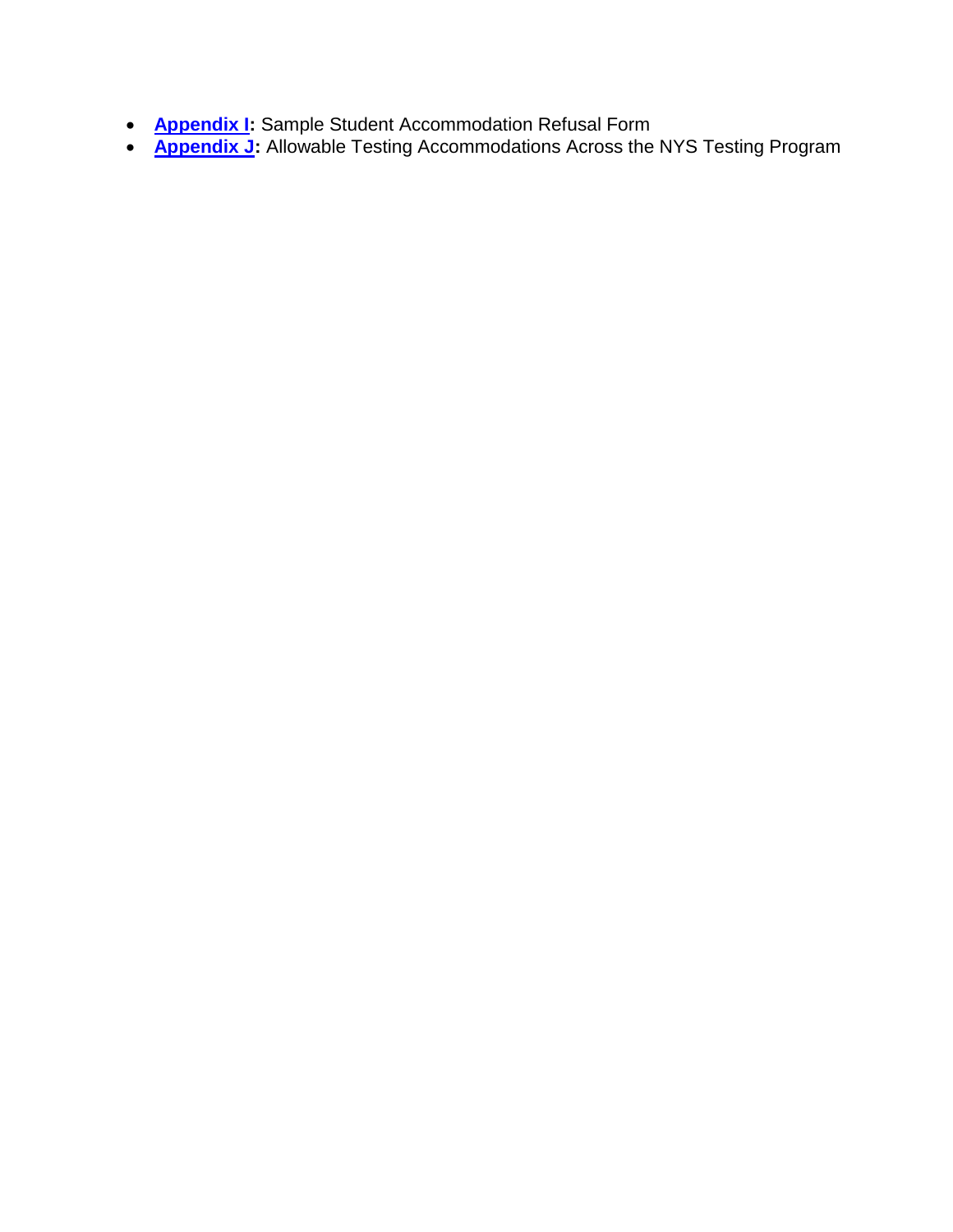### <span id="page-4-0"></span>**Introduction**

Many students with disabilities will require testing accommodations in order to participate in testing programs on an equal basis with their nondisabled peers. Such accommodations provide students with the ability to demonstrate skills and attainment of knowledge without being limited or unfairly restricted due to the effects of a disability.

This manual provides information and tools to assist Committees on Special Education (CSEs) and Section 504 Committees in making appropriate decisions for determining needed testing accommodations for individual students with disabilities. The manual also provides policy and guidelines for documenting and implementing testing accommodations for classroom, district-wide and State assessments. This document is intended to be used in conjunction with the [School Administrator's Manuals](http://www.p12.nysed.gov/assessment/manuals/) [\(http://www.p12.nysed.gov/assessment/manuals/\)](http://www.p12.nysed.gov/assessment/manuals/) for all assessments and examinations across the New York State Testing Program.

Please contact the New York State Education Department's Office of Special Education Policy Unit at 518-473-2878 or your [Special Education Quality](#page-24-0) Assurance [\(SEQA\)](#page-24-0) Regional Office listed in the Additional Information section of this manual if you have any questions regarding testing accommodations.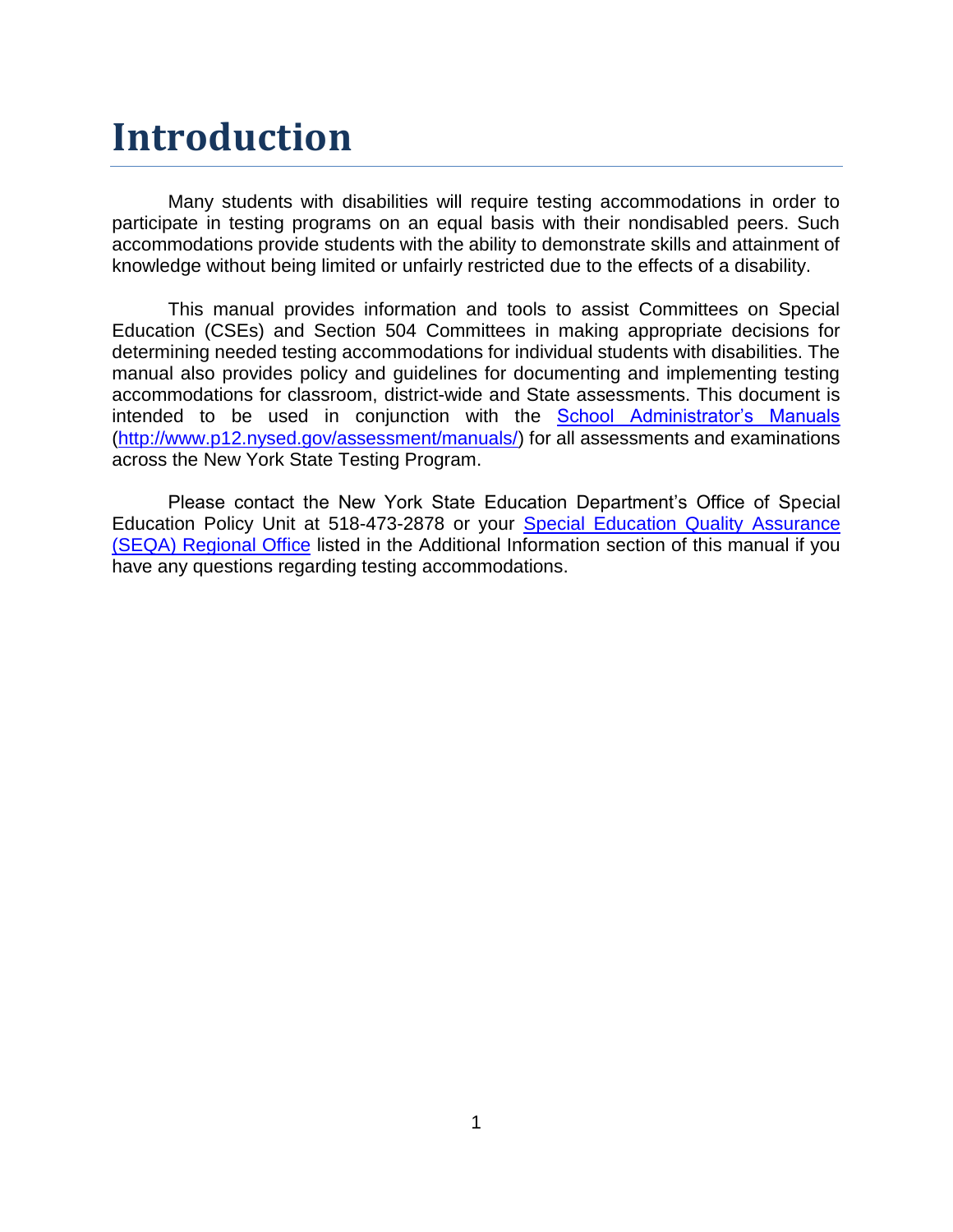### <span id="page-5-0"></span>**Section I:** Federal and State Requirements for Testing Accommodations

As required under IDEA, all students with disabilities must be included in all general State and district-wide assessment programs, including assessments required under the Every Student Succeeds Act (ESSA), with appropriate accommodations and alternate assessments where necessary and as indicated in their respective individualized education programs (IEPs). IDEA Section (612)(a)(16) also requires the State (or in the case of district-wide assessments, the local educational agency) to develop guidelines for the provision of appropriate testing accommodations and, to the extent feasible, to use universal design principles in developing and administering assessments.

As part of the student's IEP, the Committee on Special Education (CSE) must include a statement of any accommodations that are necessary to measure the academic achievement and functional performance of the student on statewide and district-wide assessments. If the CSE determines that the student is not able to participate in general State and/or district-wide assessments, the IEP must indicate why the State and/or district-wide assessment(s) is not appropriate for the student and why the alternate assessment selected is appropriate.

The rights and responsibilities relating to test access and accommodations at the elementary and secondary school levels are also addressed in Parts 100 and 200 of the Regulations of the Commissioner of Education (Title 8 of the New York Code of Rules and Regulations). These regulations include the following:

- Section 100.2(g) indicates that the Commissioner may approve satisfactory alternative testing procedures for all tests defined in section 100.1 for students identified by the CSE as having a disability. The alternative testing procedures employed shall be based upon a student's individual needs and the type of assessment administered. School districts and nonpublic schools shall report the use of alternative testing procedures to the Department on a form and at a time prescribed by the Commissioner.
- Section 100.2(m) outlines the provision for Public Reporting Requirements including State and local report card requirements and comprehensive assessment report by nonpublic schools.
- Section 100.2(s)(1) requires that students with disabilities have access to the full range of programs and services set forth in the Part 100 Regulations to the extent that such programs and services are appropriate for such students' special education needs.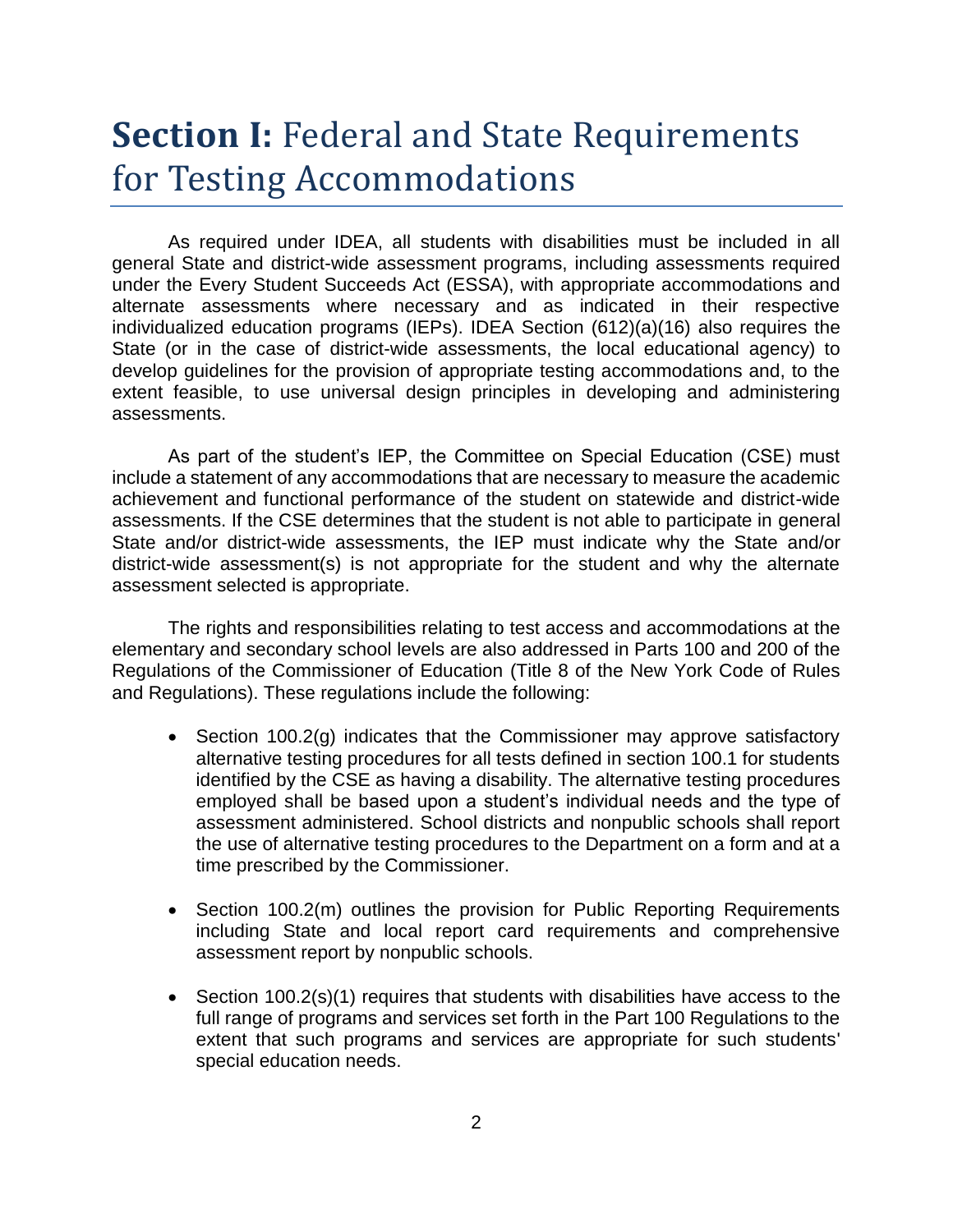- Section 100.2(s)(2) requires that instructional techniques and materials used by schools be modified to the extent appropriate to provide the opportunity for students with disabilities to meet diploma requirements. At each annual review of a student's IEP, the CSE shall consider the appropriateness of such modifications.
- Section 200.2(b)(11)(iii) requires that each board of education or board of trustees adopt written policy that establishes administrative practices and procedures that ensure that the chairperson of the committee on special education designates for each student one, or as appropriate, more than one professional employee of the school district with knowledge of the student's disability and education program to, prior to the implementation of the IEP, inform each regular education teacher, special education teacher, related service provider, other service provider, supplementary school personnel, as defined in section 200.1(hh) of this Part, and other provider and support staff person of his or her responsibility to implement the recommendations on a student's IEP, including the responsibility to provide specific accommodations, program modifications, supports and/or services for the student in accordance with the IEP.
- Section 200.2(b)(13) requires that each board of education or board of trustees adopt written policy that establishes administrative practices and procedures that describe the guidelines for the provision of appropriate accommodations necessary to measure the academic achievement and functional performance of the student in the administration of district-wide assessments.
- Section  $200.4(d)(2)(vi)$  requires that the IEP provide a statement of any individual testing accommodations to be used consistently by the student in the recommended educational program and in the administration of district-wide assessments of student achievement and, in accordance with Department policy, State assessments of student achievement that are necessary to measure the academic achievement and functional performance of the student.
- Section 200.4(d)(2)(vii) requires that if the student will participate in an alternate assessment on a particular State or district-wide assessment of student achievement, the IEP shall provide a statement of why the student cannot participate in the regular assessment and why the particular alternate assessment selected is appropriate for the student.
- Section  $200.4(d)(2)(v)(b)(6)$  requires that the recommended programs and services in a student's IEP indicate any assistive technology devices or services needed for the student to benefit from education.
- Section 200.4(e)(3)(iii) requires that the school district shall ensure that the recommendations on a student's IEP, including changes to the IEP made pursuant to subdivision (g) of this section, are implemented, including but not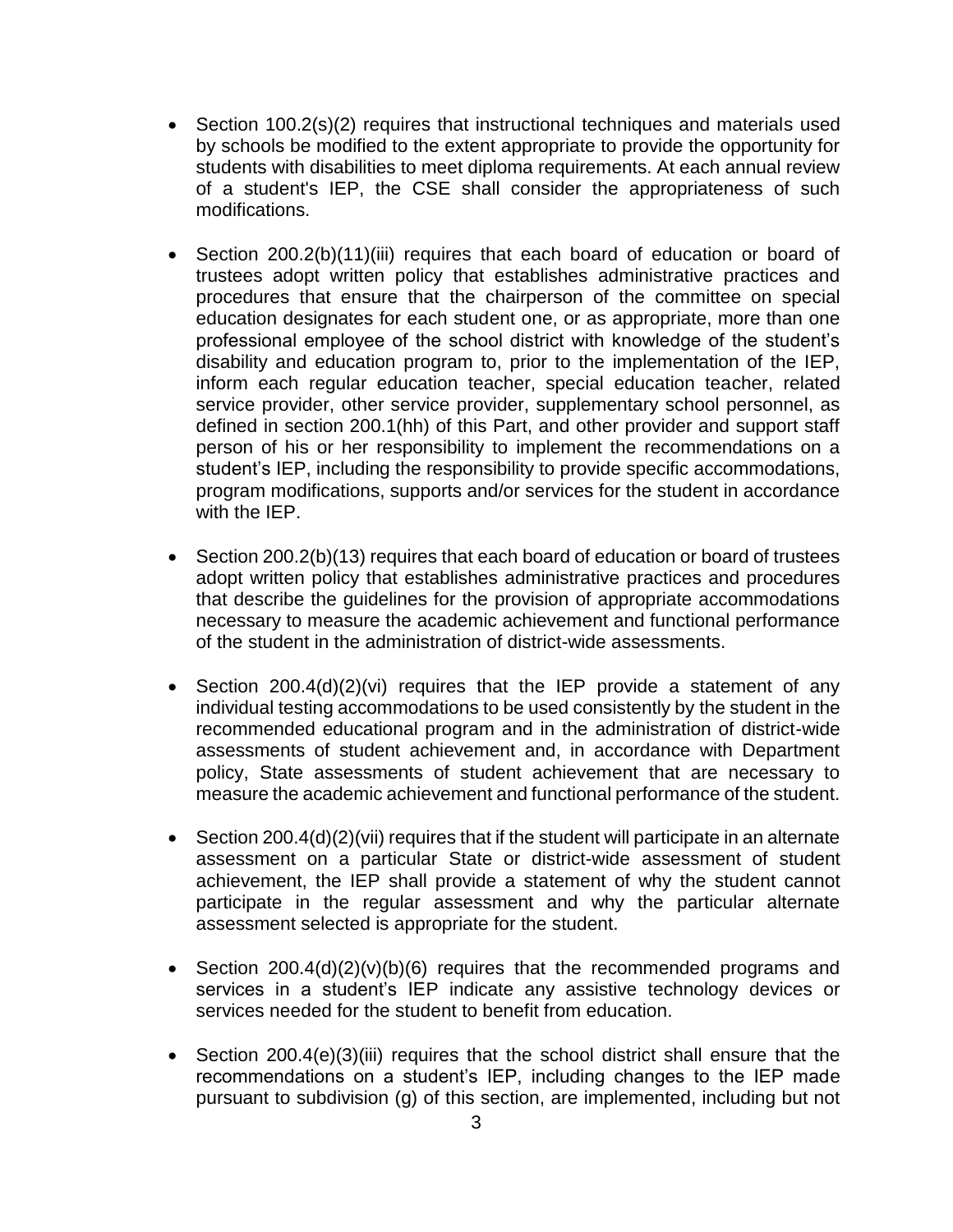limited to ensuring that each regular education teacher, special education teacher, related service provider, other service provider, supplementary school personnel as defined in section 200.1(hh) of this Part, and other provider and support staff person has been informed, prior to the implementation of the IEP, of his or her responsibility to implement the recommendations on the student's IEP, including the responsibility to provide specific accommodations, program modifications, supports and/or services for the student in accordance with the IEP.

• Section 200.4(f)(2)(iv) requires that, during an annual review of a student's IEP, if appropriate, the IEP must be revised to address matters including a student's need for test accommodations and/or modifications and the student's need for a particular device or service (including an intervention, accommodation or other program) in consideration of the special factors contained in paragraph (d)(3) of this section in order for the student to receive a free appropriate public education.

Students with disabilities must have access to and participate in the general education curriculum and in courses that will prepare them to take and pass the required examinations. As determined by the CSE and indicated in the student's IEP, students with disabilities must be provided the necessary services and supports, supplementary aids and services, and accommodations to participate and make progress in the general education curriculum. This opportunity must be available to students regardless of their educational placement (public school district, charter schools, BOCES, State-approved private school, State-operated and State-supported school or Special Act School District).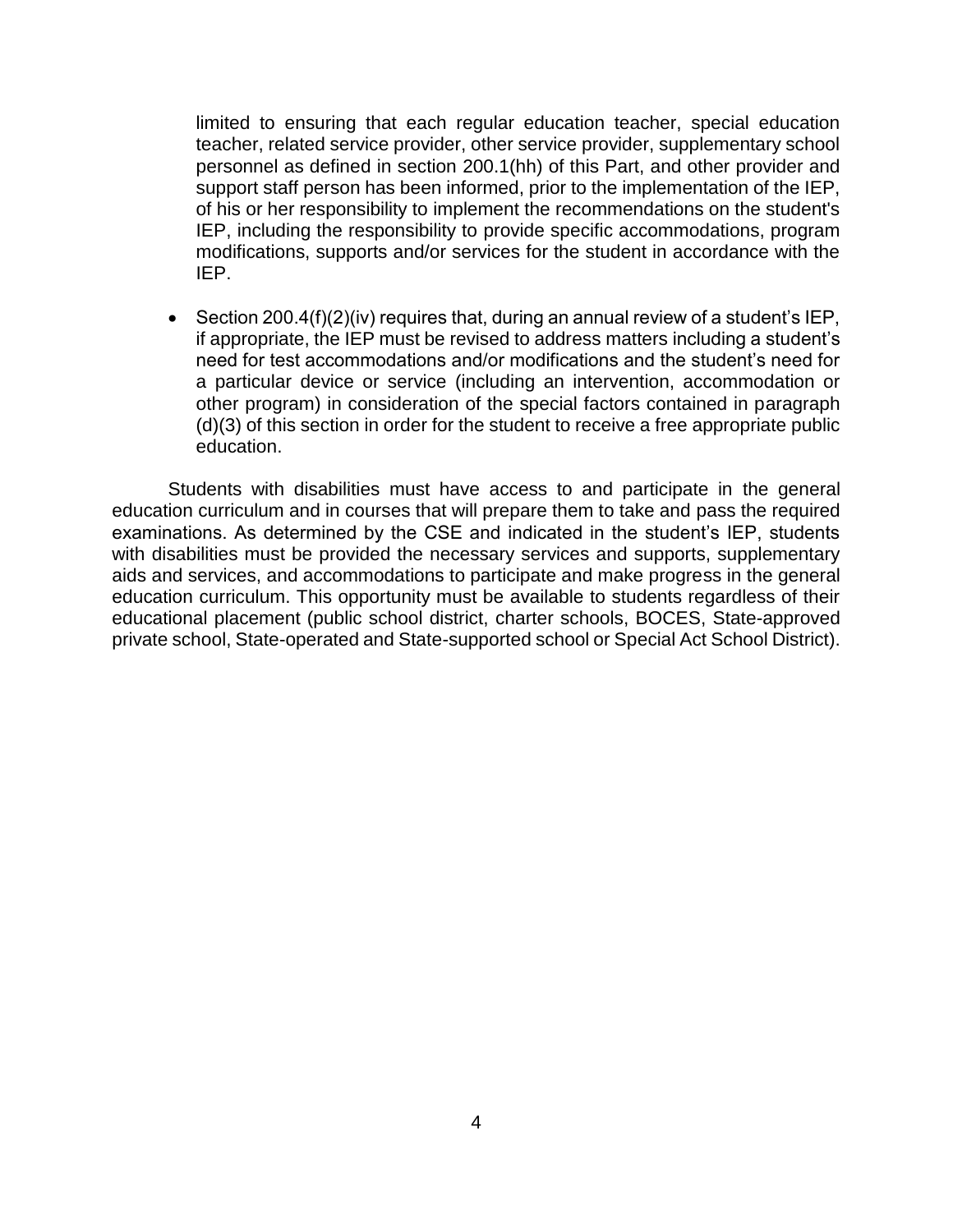## <span id="page-8-0"></span>**Section II:** Learn About Testing Accommodations

Testing accommodations are changes in testing materials or procedures that enable students to participate in assessments in a way that assesses abilities rather than disabilities<sup>1</sup>. The purpose of testing accommodations is to enable students with disabilities to participate in assessment programs on an equal basis with their nondisabled peers. Testing accommodations provide an opportunity for students with disabilities to demonstrate skills and attainment of knowledge without being limited or unfairly restricted due to the effects of a disability. Testing accommodations promote the access of students with disabilities to assessment programs, as well as to more challenging courses and programs. The student's individual needs must drive the recommendation for testing accommodations, and testing accommodations should alter the standard administration of the test to the least extent possible.

#### <span id="page-8-1"></span>**Testing Accommodations and Testing Modifications**

**Testing accommodations** remove obstacles to the test-taking process that are presented by the disability without reducing expectations for learning. The categories of testing accommodations most frequently required by students, as indicated in their IEPs/Section 504 accommodations plans (504 plans) are:

• flexibility in scheduling/timing;

 $\overline{a}$ 

- flexibility in the setting used for the administration of assessments;
- changes in the method of presentation; and
- changes in the method of response.

**Testing modifications** are changes made to the testing process or to the content of the assessment itself that may change, lower, or reduce learning expectations. Testing modifications may also alter the underlying construct of the assessment. Examples of testing modifications that reduce expectations for learning and affect the construct of the test include:

- simplification, clarification, or explanation of test questions/items;
- use of spell-checking devices on a test of the student's spelling skills; and
- use of a calculator on a test of the student's computational skills.

National Center on Education Outcomes, ["Accommodations for Students with Disabilities"](https://nceo.info/Resources/publications/TopicAreas/Accommodations/Accomtopic.htm) [\(https://nceo.info/Resources/publications/TopicAreas/Accommodations/Accomtopic.htm\)](https://nceo.info/Resources/publications/TopicAreas/Accommodations/Accomtopic.htm).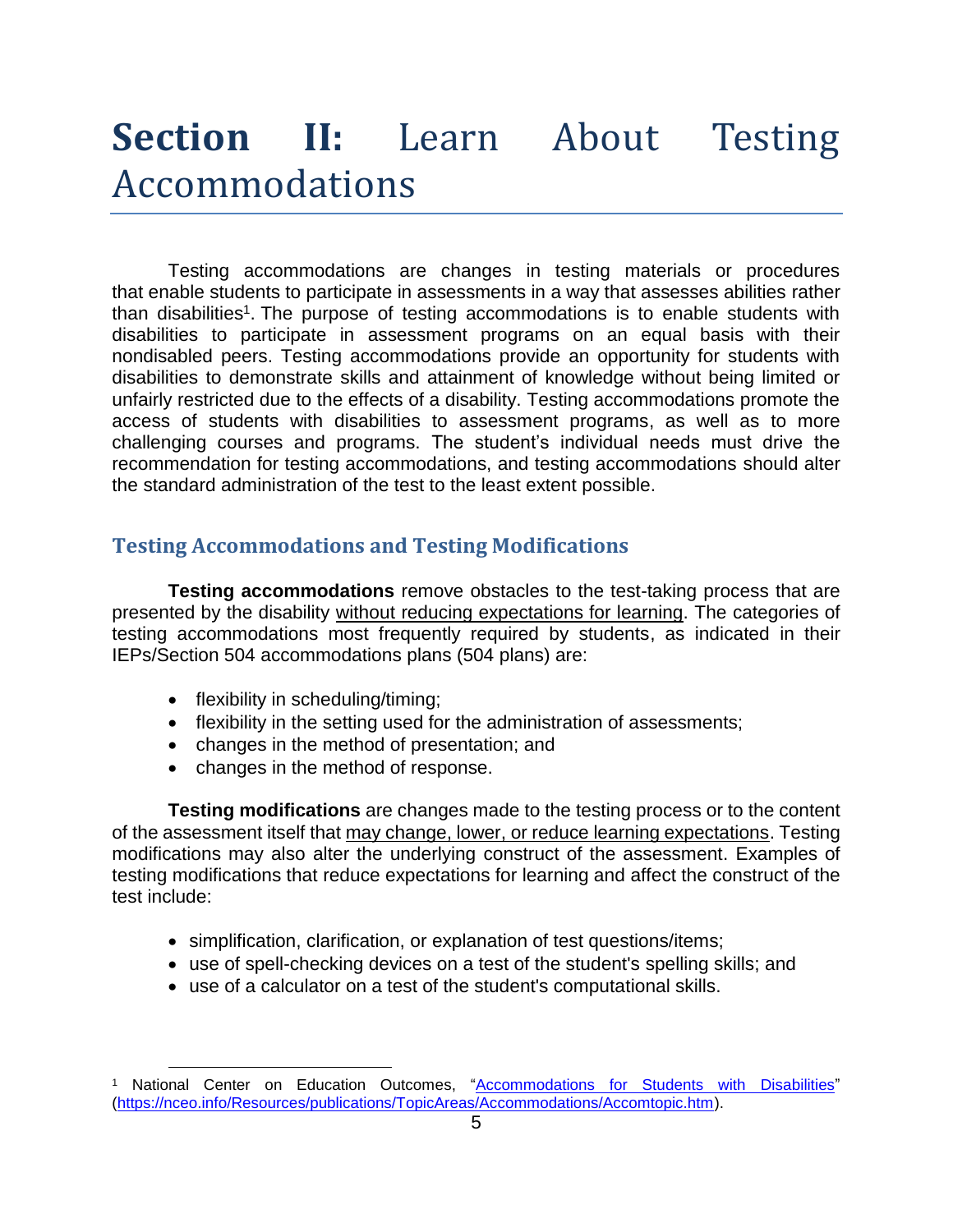When making decisions regarding appropriate testing accommodations for an individual student with a disability, it is critical that CSEs and Section 504 Committees consider the distinction between accommodations and modifications. It is also important for the CSE or Section 504 Committee to be familiar with the purpose and construct of the tests administered because certain accommodations may become modifications, depending on the purpose of the test.

#### <span id="page-9-0"></span>**Computer-Based Testing Tools and Accommodations Features**

**Computer-Based Testing (CBT) Tools.** CBT delivery systems, such as those used by all schools with the New York State Alternate Assessment (NYSAA) and by some schools with the Grades 3-8 ELA and Mathematics Tests, often include tools that are generally available to all test takers and aid the students in accessing the online test materials. Features such as answer eliminator, zoom, and line reader are embedded in the testing platform of some computer-based testing environments and may be selected by any student during testing. It is not necessary for a CBT tool that is available to all test takers to be identified as a testing accommodation on a student's IEP.

**CBT Accommodations Features.** CBT delivery systems often also include accommodations features that may help individual students with disabilities to better access the test materials in an online testing environment. With the New York State tests, such features include answer masking, reverse contrast, and text-to-speech. The use of CBT accommodations features must be listed as testing accommodations in the student's IEP and must be activated for the student by the school's testing coordinator prior to the first day of testing.

For both CBT tools and accommodations features, students should be given practice that enables them to become familiar with the use of specific CBT tools and accommodations features prior to the students accessing them during an actual test. Use of a CBT tool or accommodations feature during State testing without sufficient practice beforehand may have a negative effect on a student's test performance. NYSED's Office of State Assessment provides additional information on CBT tools and CBT accommodations features specific to [NYSAA](http://www.p12.nysed.gov/assessment/nysaa/) (http://www.p12.nysed.gov/assessment/nysaa/) and New York State's [Grades 3-8 English Language Arts \(ELA\) and Mathematics Tests](http://www.p12.nysed.gov/assessment/manuals/) (http://www.p12.nysed.gov/assessment/manuals/).

#### <span id="page-9-1"></span>**New York State Testing Program**

The New York State Testing Program is designed to evaluate the implementation of New York State's Learning Standards at the student, school, district, and State levels. In carrying out its responsibilities, the Office of State Assessment develops and administers tests that are aligned with the New York State Learning Standards, and are consistent with State and federal mandates.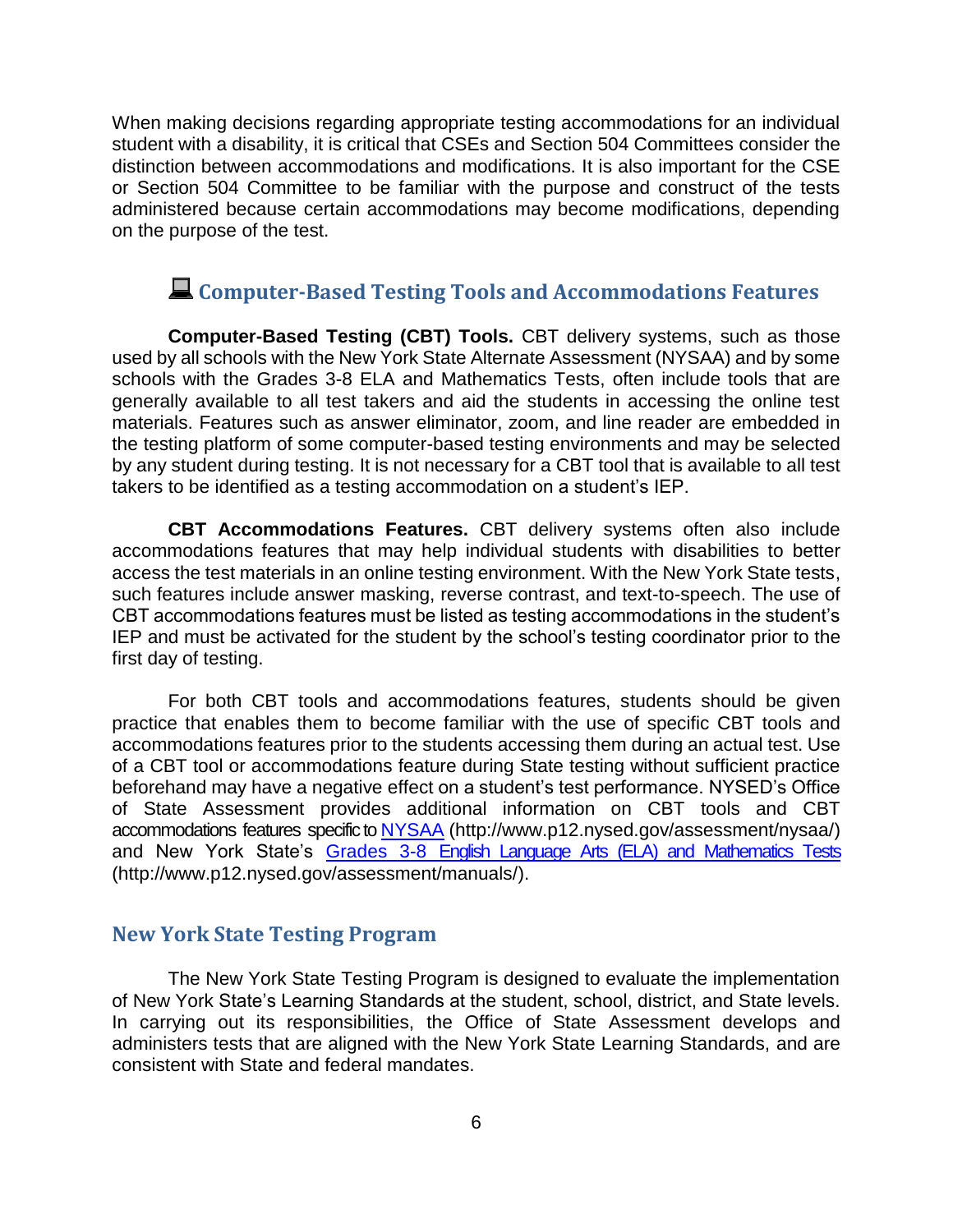- **Elementary- and Intermediate-Level Assessments:** Assessments in English Language Arts (ELA) and mathematics are administered annually to students in Grades 3-8, and assessments in science are administered in Grade 4 and Grade 8.
- **Secondary-Level Examinations:** Regents Exams<sup>2</sup> are administered at the secondary level and are designed to measure the achievement of students who have had instruction based on curriculum aligned with the commencementlevel learning standards. In order to graduate through a specific Pathway, such as Career and Technical Education (CTE), some students may participate in an industry-based technical assessment. Additional information on the Multiple Pathways to graduation, including required assessments, visit NYSED's Office of Curriculum and Instruction [webpage](http://www.p12.nysed.gov/ciai/multiple-pathways/) (http://www.p12.nysed.gov/ciai/multiplepathways/).
- **The New York State Alternate Assessment (NYSAA):** The NYSAA measures attainment of the State's learning standards across multiple subject areas in Grades 3-8 and high school for all students determined to have severe cognitive disabilities.
- **English Language Proficiency Assessments:** There are two assessments in New York State in the area of English Language Proficiency. The purpose of the New York State Identification Test for English Language Learners (NYSITELL) is to assess the English language proficiency level of new students whose home or primary language is other than English. A student's score on the NYSITELL will determine if he or she is entitled to receive English Language Learner (ELL) services and will determine the level of English language support and the level of home language instruction for students in bilingual education programs. The New York State English as a Second Language Achievement Test (NYSESLAT) is designed to annually assess the English language proficiency of all English Language Learners/Multilingual Learners (ELLs/MLLs) enrolled in Grades K–12 in New York State schools. The test provides the State and schools with important information about the English language development of ELLs/MLLs, and is part of the State's compliance with federal laws that mandate the annual assessment and monitoring of the English language proficiency of all ELLs/MLLs.

All State assessments and examinations will serve as important measures of student progress. Testing accommodations for State and local assessments must be provided as documented in a student's IEP/504 plan and in accordance with Department guidelines. However, the use of testing accommodations allowable for CTE industrybased assessments, and the types of testing accommodations provided, is determined

 $\overline{a}$ <sup>2</sup> Students with disabilities who first enter grade 9 in or after September 2001 and prior to September 2011 who do not pass a Regents Exam in a particular subject area are eligible to take a Regents Competency Test (RCT) in that subject area.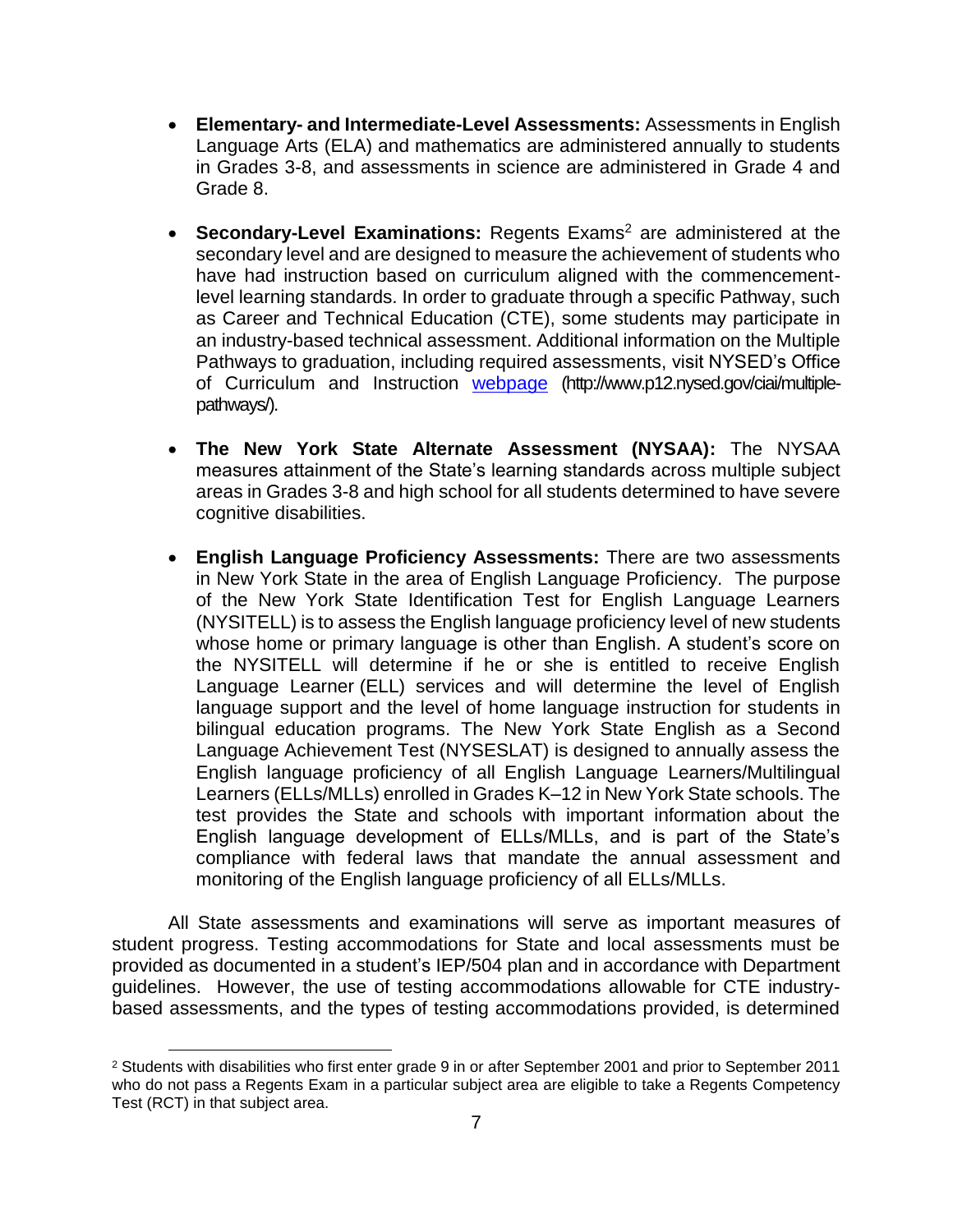by the entities creating those assessments. A [list](http://www.p12.nysed.gov/cte/tradeandtech/tradeandtechassessments.html) of such assessments is available on NYSED's Office of Career and Technical Education webpage (http://www.p12.nysed.gov/cte/tradeandtech/tradeandtechassessments.html).

In order to make informed, appropriate recommendations on testing accommodations for individual students, members of the CSE/Section 504 Committee should consider the following information about the tests in which the student will be expected to participate:

- content areas covered by the test (what standards/skills the test is measuring);
- grade/level tested;
- how the test is administered (duration of the session(s));
- when the test is administered (schedule);
- presentation format (paper-based, performance-based, computer-based);
- response format and nature of test items (multiple choice, short answer, essay); and
- if a test score is used to inform any decisions about supports/services for students (e.g., academic intervention services (AIS)).

Information about the content and administration of State assessments can be found on NYSED's Office of State Assessment [webpage](http://www.p12.nysed.gov/assessment/) (http://www.p12.nysed.gov/assessment/).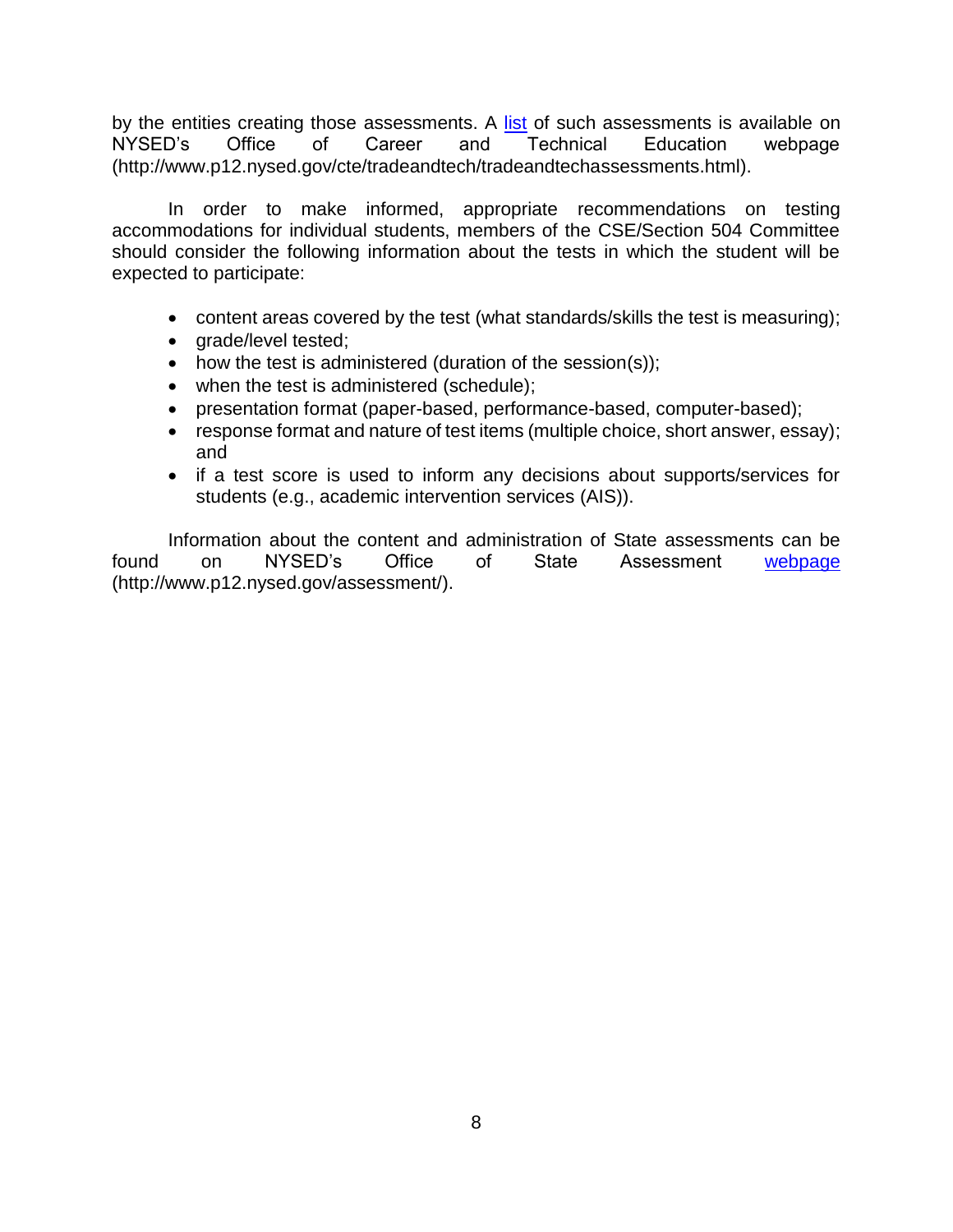## <span id="page-12-0"></span>**Section III:** Recommending Appropriate Testing Accommodations

#### <span id="page-12-1"></span>**Who is Involved in Decision-Making?**

 $\overline{a}$ 

#### *Committee on Special Education (CSE) or Section 504 Committee*

For students who have been identified as a student with a disability under one of the disability categories listed in section 200.1(zz), the  $CSE<sup>3</sup>$  is responsible for identifying and documenting the appropriate testing accommodations for individual students. This must be documented in the student's IEP. These determinations are made when the student is initially determined eligible for special education services and must be reviewed and, if appropriate, revised at least once each year. For students identified as having a disability under Section 504 of the Rehabilitation Act, the Section 504 Committee determines the appropriate testing accommodations for individual students. Documentation of testing accommodations must be included in the student's 504 plan.

- **Student:** Students, when appropriate, are members of the CSE or 504 Committee and may provide valuable information to drive the consideration of testing accommodations. They can provide information on their strengths and challenges, as well as feedback on the accommodations they use for instruction.
- **Parents:** As members of the CSE or Section 504 Committee, parents participate in the development, review, and revision of their child's IEP or 504 plan. Parents bring valuable information to discussions about the need for testing accommodations. To enable parents to meaningfully participate in discussions, it is important that they have information about the following:
	- o the purpose of the tests administered, what they measure and how the results are used;
	- o the need and rationale for testing accommodations, where appropriate; and
	- $\circ$  the types of testing accommodations and how they are administered.
- **General Education Teacher:** General education teachers are familiar with curriculum content and the purpose of State and district-wide assessments and examinations. Therefore, as a member of the CSE or Section 504 Committee, the general education teacher has a significant role in the determination and

<sup>3</sup> Documentation of testing accommodations is required for preschool students with disabilities as defined in section 200.1(mm) only if there is an assessment program for nondisabled preschool children. In such cases, the Committee on Preschool Special Education (CPSE) would be responsible to recommend appropriate testing accommodations.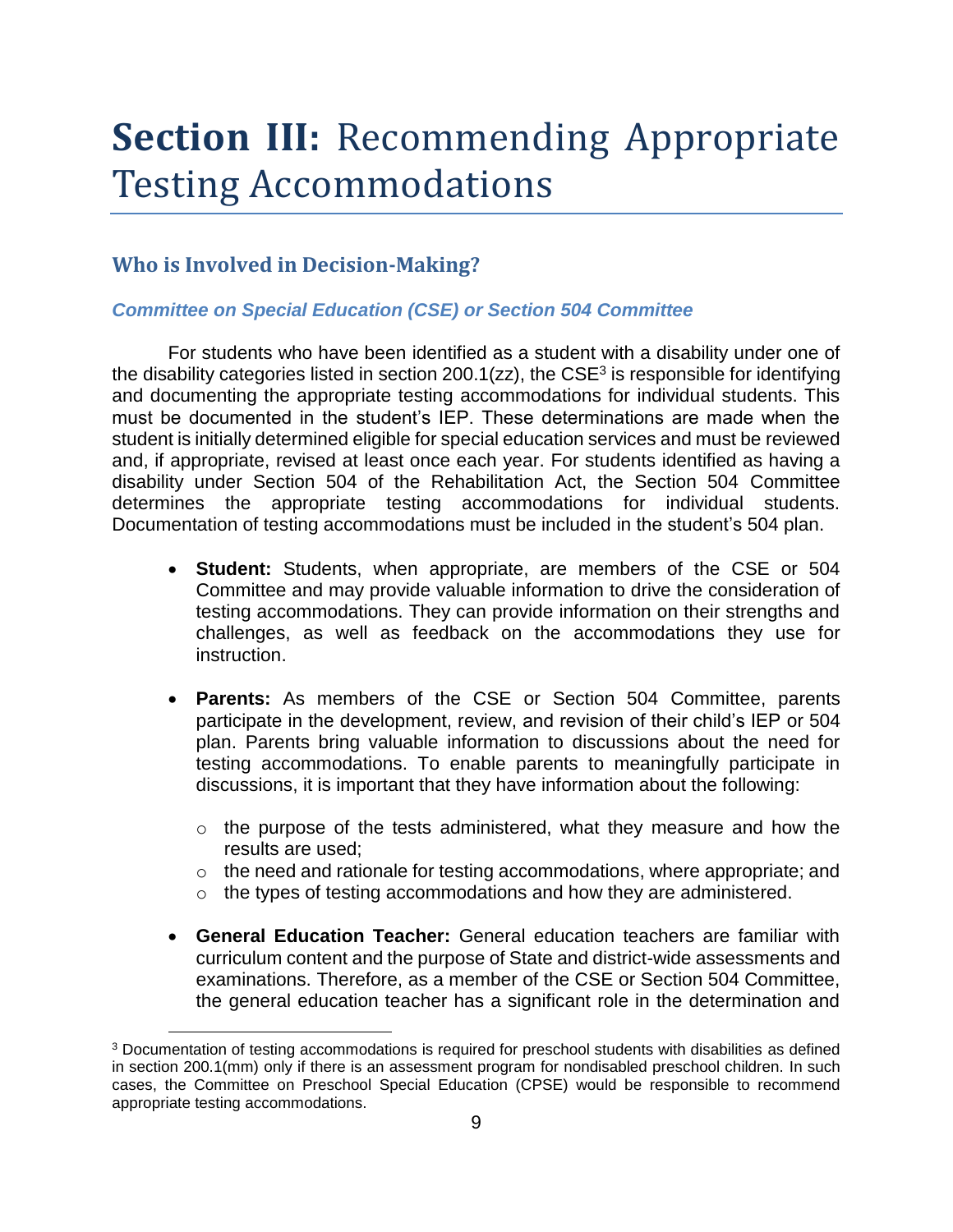use of testing accommodations for students with disabilities. Ensuring that students with disabilities have full access to the programs and services that are available to their nondisabled peers often requires that general education teachers, in collaboration with special education teachers, provide appropriate instructional and testing accommodations. The results of assessments assist teachers by providing information about what areas to focus instruction to enable the individual student to achieve the learning standards. The testing accommodations listed in the student's IEP/504 plan must be consistently provided in the classroom. To accomplish this, teachers must be familiar with the different types of accommodations and how to implement them.

- **Special Education Teacher:** As a member of the CSE, the special education teacher plays an important role in providing information on how to match the specific needs of the student with a disability to appropriate testing accommodations that will ensure that the student is able to demonstrate his/her knowledge and skills without being limited or unfairly restricted by his/her disability. In collaboration with general education teachers and related service providers, special education teachers assist in recommending and implementing appropriate instructional accommodations used in the classroom. These will serve as a link to the types of testing accommodations a student may need for classroom, State, and district-wide tests.
- **School Psychologist and Related Service Providers:** School psychologists and related service providers are often involved in evaluating students with disabilities to determine their eligibility for special education programs and services. Additionally, related service providers often work closely with students with disabilities on specific skills and frequently assess students on their progress with IEP goals and objectives. These evaluations and assessments may provide valuable information to inform appropriate recommendations on testing accommodations tailored to the unique needs of each student.
- **Individual with a Bilingual Extension or Certification as a Teacher of English to Speakers of Other Languages:** When the CSE meets to make recommendations regarding a student who is an ELL/MLL, the school district is responsible for ensuring that the CSE include personnel with knowledge of second language needs and how these needs relate to the student's disability (i.e., an individual with a bilingual extension or certification as a teacher of English to Speakers of Other Languages). When deciding which testing accommodations a student should receive to address needs related to his/her disability, the CSE should consider testing accommodations allowed for all ELLs/MLLs and Former ELLs/MLLs (e.g., extended time, bilingual glossary, or translation software).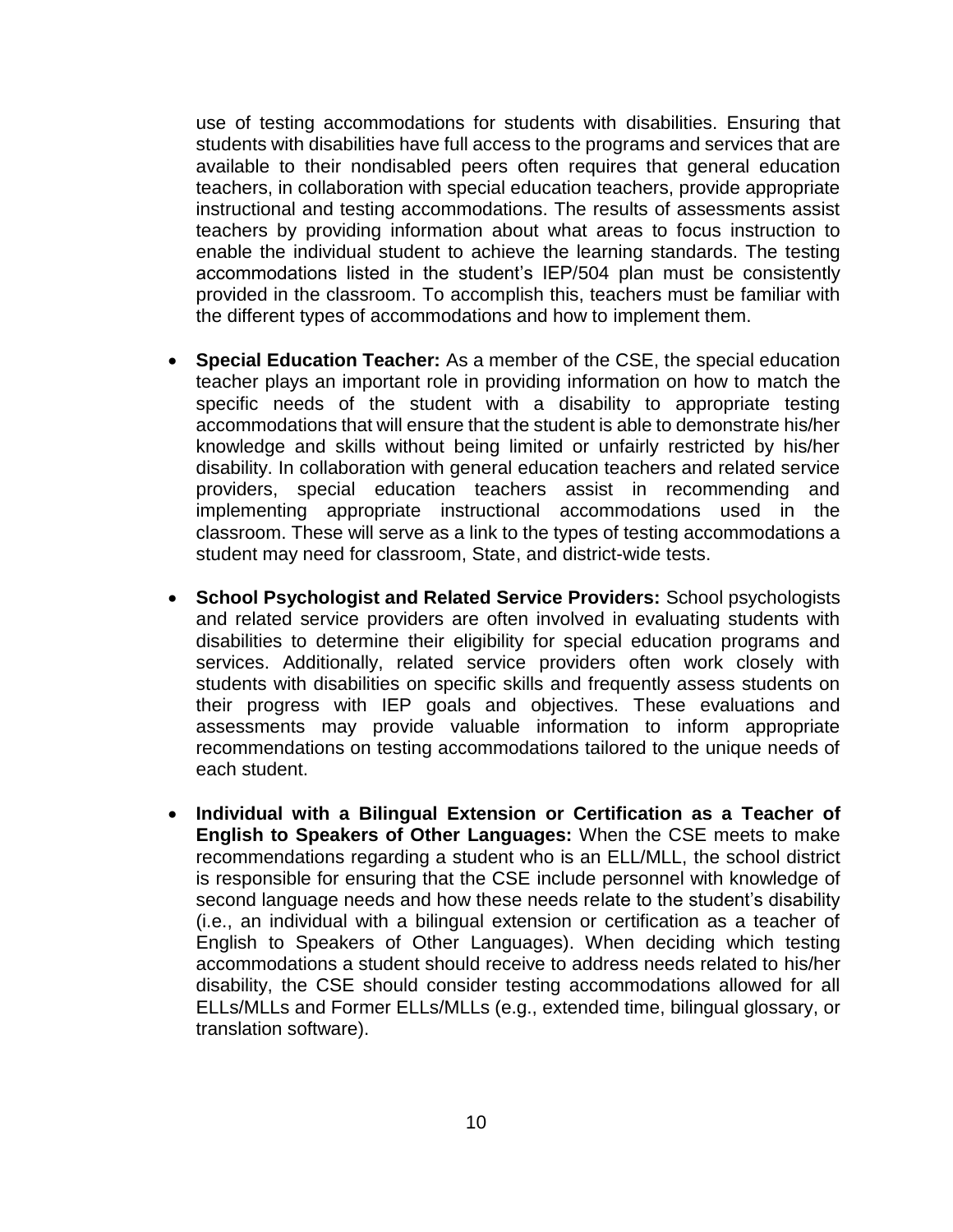#### *School Building Principal*

Principals are responsible for ensuring that testing accommodations are fully, consistently, and appropriately implemented during the administration of local and State assessments, as specified in each student's IEP/504 plan to the extent consistent with State policy. There may be certain circumstances under which a principal may authorize testing accommodations on State assessments for a student who has recently incurred an injury or disability shortly before the test (see page [15.](#page-18-0)) Principals should be familiar with the policies and procedures included in the [School Administrator's Manuals](http://www.p12.nysed.gov/assessment/manuals/) posted by the Office of State Assessment (http://www.p12.nysed.gov/assessment/manuals/). School district policy should identify the procedure by which principals will receive information on students' testing accommodations.

#### <span id="page-14-0"></span>**Consider Student Characteristics and Needs**

The unique strengths and needs of the student should drive the process of recommending appropriate testing accommodations. Additionally, those involved in the decision-making process should consider the types of local and State assessments and tests in which the student will be expected to participate. When making recommendations on testing accommodations for individual students, the notion that "more is better" is not necessarily appropriate. Furthermore, decisions may not be based categorically upon a student's classification or placement (e.g., "All students with learning disabilities receive extended time"). Failing to tailor recommendations to the needs of each student may result in providing inappropriate accommodations that have a negative effect on test performance. Appropriate recommendations on testing accommodations should allow the student meaningful participation in assessments with as much independence as possible. When developing the student's IEP/504 plan, the responsibility of the CSE/Section 504 Committee is to recommend testing accommodations that will:

- provide the student access to the assessment program;
- enable the student to demonstrate his/her strengths, knowledge, and skills without being restricted by a disability; and
- provide an accurate measure of the standards being assessed, so that appropriate instruction and services can be provided.

When making decisions for individual students, the CSE/Section 504 Committee should review all available information including:

- recent evaluations;
- classroom observation reports;
- school records; and
- results of classroom, district-wide, and State assessments.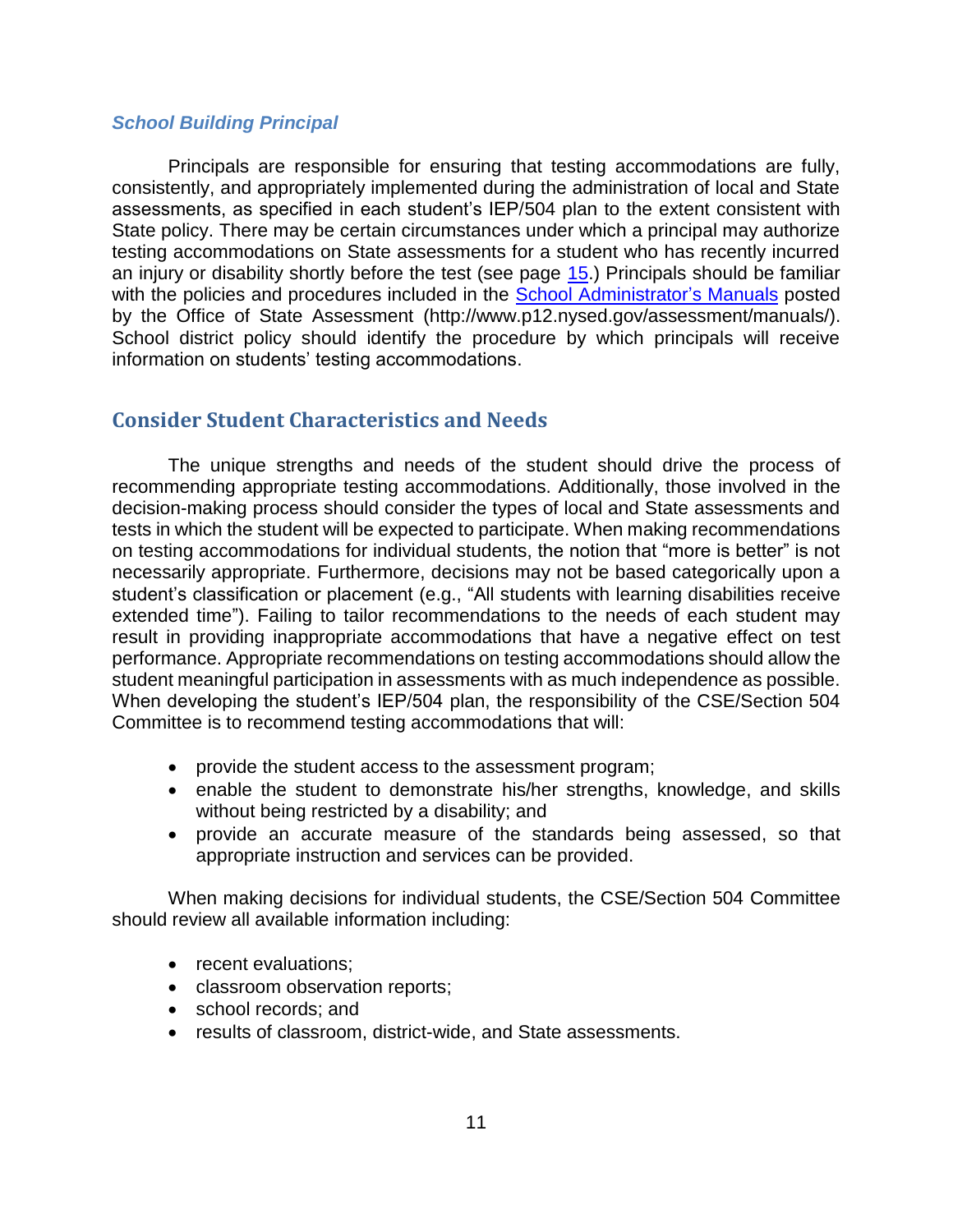#### **Guiding Questions**

The following general questions may be used as a first step in determining appropriate testing accommodations for individual students:

- Is the student able to meaningfully participate in the standard administration of the assessment?
- In order to participate, does the student need an accommodation in any of the following aspects of test administration?
	- o Scheduling/Timing
	- o Location/Setting
	- o Presentation
	- o Response
- To what extent does the student's disability impede his/her demonstration of the knowledge required by the test?
- What instructional accommodations, if any, are provided to the student in the classroom?
- What accommodation(s) focus on removing the obstacles to equal participation that are a result of the student's disability?
- What accommodation(s) will facilitate participation that enables the student to be as independent as possible?
- Will the accommodation reduce learning expectations or change what the test is intended to measure?

#### <span id="page-15-0"></span>**Align Testing Accommodations with Instructional Accommodations**

Whenever possible, the instructional accommodations used in the classroom should be aligned with the testing accommodations provided during assessment. For example, if a student needs educational materials in large print, they will need a testing accommodation that provides testing materials in large print. Teachers, parents, and students can provide important information about instructional accommodations that the student needs to access and participate in the general education curriculum. Instructional accommodations must also be discussed at the CSE/Section 504 Committee meeting and indicated in the student's IEP/504 plan. Evaluation of the effectiveness of these accommodations should be reviewed. Instructional accommodations may include, but are not limited to: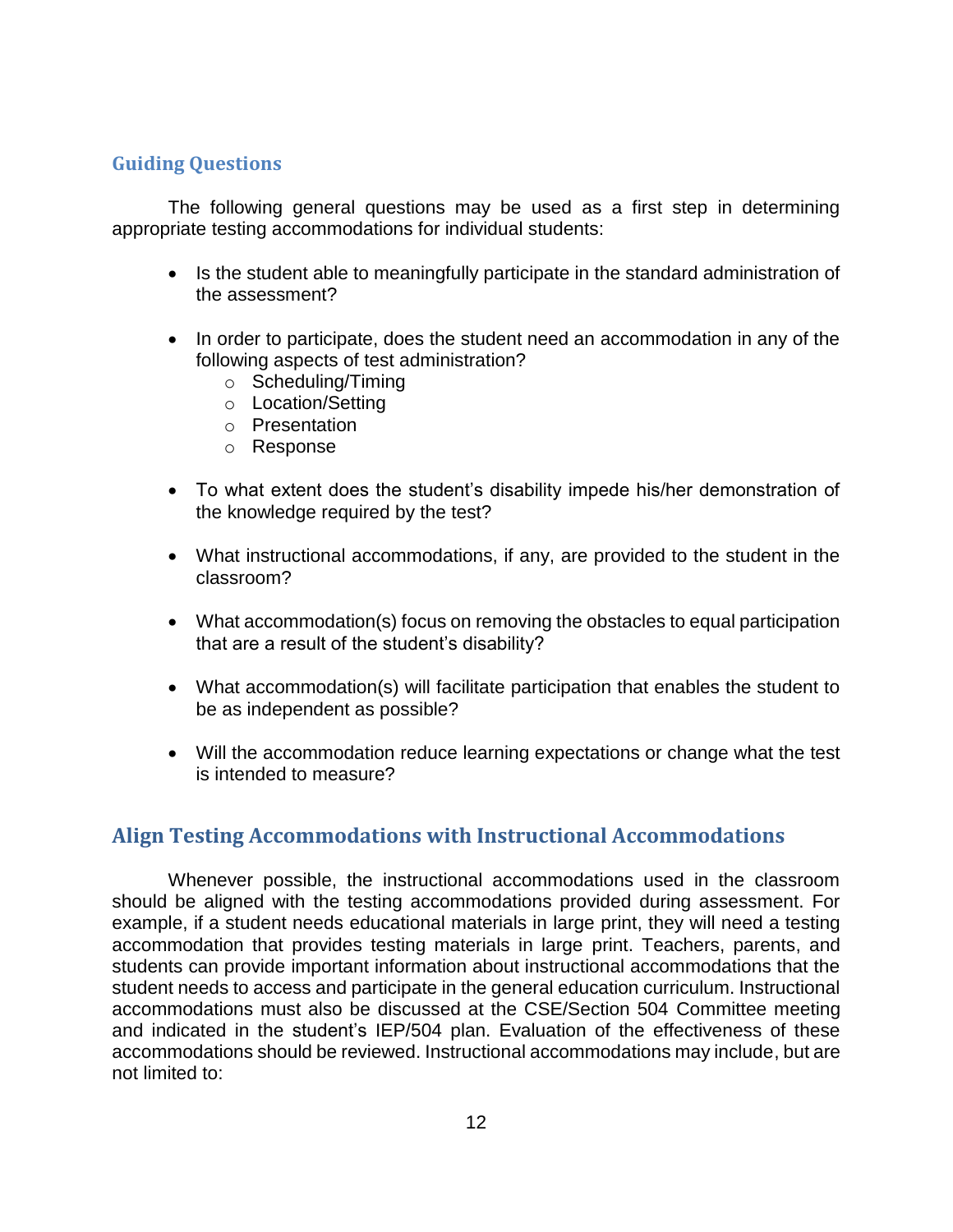- changes in timing and scheduling, such as extended time to complete assignments;
- changes in setting, such as adaptive furniture or small group instruction;
- changes in the presentation of materials and assignments, such as alternative formats, decreased length of assignments and/or fewer assignments, breaking assignment into smaller parts and presenting information in a variety of ways; and
- changes in method of student's response, such as use of word processing software on a computer device or providing answers orally rather than written.

Not all accommodations used during instruction are appropriate for use during State assessments. Example: The use of word banks for classroom assignments is not allowed for State assessments.

#### **Please refer to:**

[Appendix B:](#page-40-0) *Dos and Don'ts When Recommending Testing Accommodations* [Appendix](#page-41-0) C: *Examples of Student Characteristics and Possible Testing Accommodations* [Appendix D:](#page-45-0) *Examples of Accommodations for Special Populations: Students Who are Blind or Visually Impaired* [Appendix E:](#page-48-0) *Examples of Accommodations for Special Populations: Students Who are Deaf or Hard of Hearing* [Appendix F:](#page-50-0) *Recommending and Administering Tests Read* [Appendix J:](#page-67-0) *Allowable Accommodations for the New York State Testing Program*

#### <span id="page-16-0"></span>**Documentation of Testing Accommodations**

The IEP/504 plan must indicate the recommended individual testing accommodations, if any, to be used consistently by the student:

- in the student's education program;
- in the administration of district-wide assessments of student achievement, consistent with school district policy; and
- in the administration of State assessments of student achievement, consistent with NYSED policy.

Testing accommodations must be clearly stated to ensure that they are consistently understood by the CSE/Section 504 Committee, school principal, teachers, paraprofessionals, the student, and the student's parents. Recommended testing accommodations must be documented in the student's IEP (under the section Individual Testing Accommodations) or 504 plan and must be reviewed annually. Documentation should include: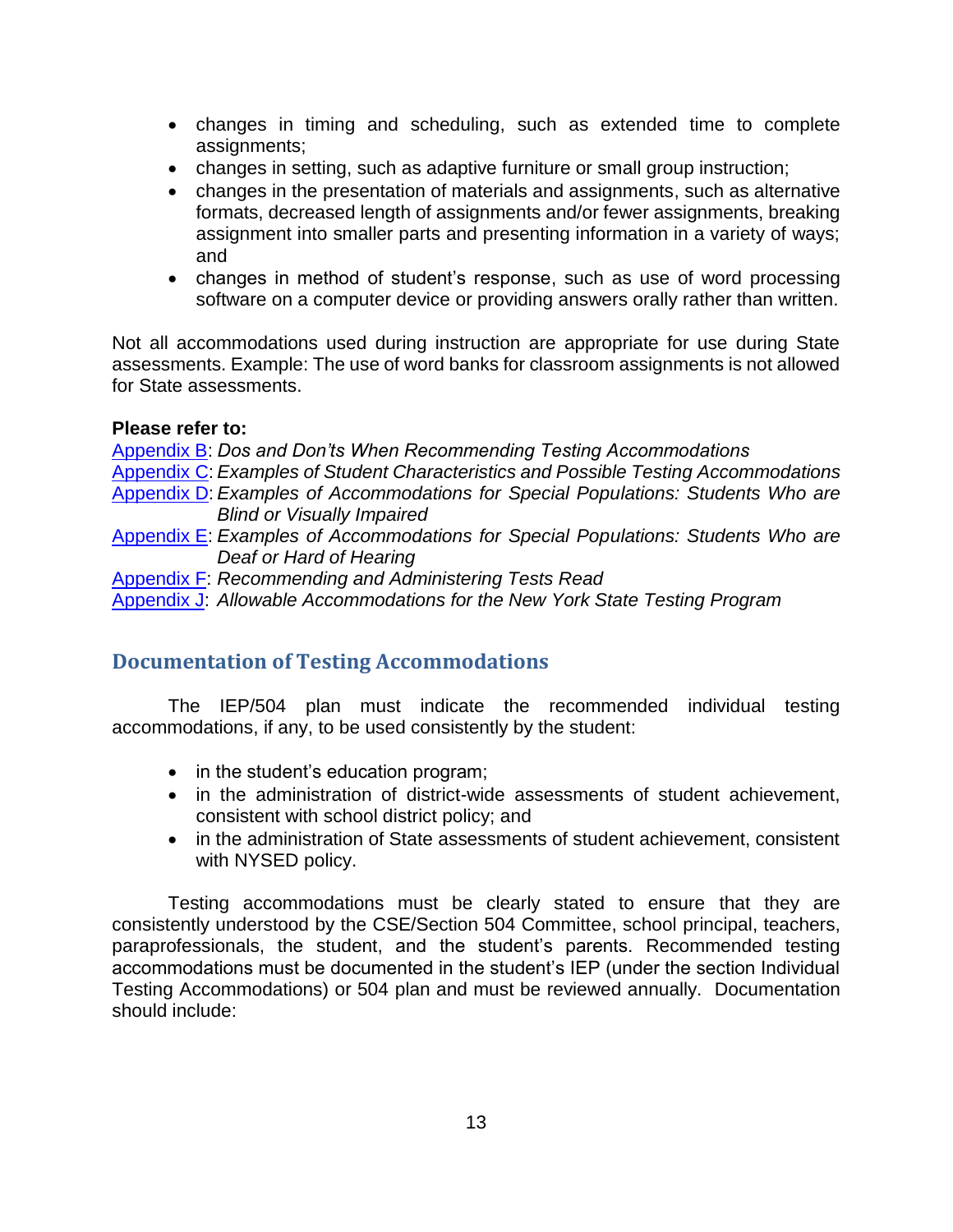- **Specific testing accommodation(s)**
	- ➢ Specific testing accommodations (e.g., use of word processor) should be indicated, not generic test accommodation categories (e.g., answers recorded in any manner).
	- ➢ A particular test accommodation may also be needed due to and in conjunction with the provision of another accommodation. For example, separate setting may be needed when the student has the use of a scribe. In such instances, both accommodations must be indicated in the IEP/504 plan, and qualifying conditions would be indicated, as appropriate.
- **The conditions or types of tests in which the accommodation must be provided**
	- $\triangleright$  The purpose of clarifying the conditions of the test is to ensure that test accommodations are not provided excessively or when not appropriate to the purpose or type of test. Such conditions may include the length of the test, the purpose of the test, presentation of test items, and the method of response required by the student. It is generally not appropriate to indicate testing accommodations in a test-specific manner, such as "use of scribe on the Regents Examination in English." Additionally, using general qualifying terms (e.g., "as needed," "when necessary," or "when appropriate") may lead to confusion or inconsistency in implementation and should be avoided.
	- ➢ Examples: a student with a motor impairment may need a scribe for tests requiring extensive writing, such as essay writing, but not for multiple-choice tests; or a student may need breaks at certain intervals for tests longer than an hour in length but not for 40-minute classroom tests.

#### • **Any additional implementation recommendations**

➢ Such recommendations may include (but are not limited to) the amount of extended time; duration of breaks; individual or small group when testing in a separate setting; or specific equipment or assistive technology appropriate to implement an accommodation.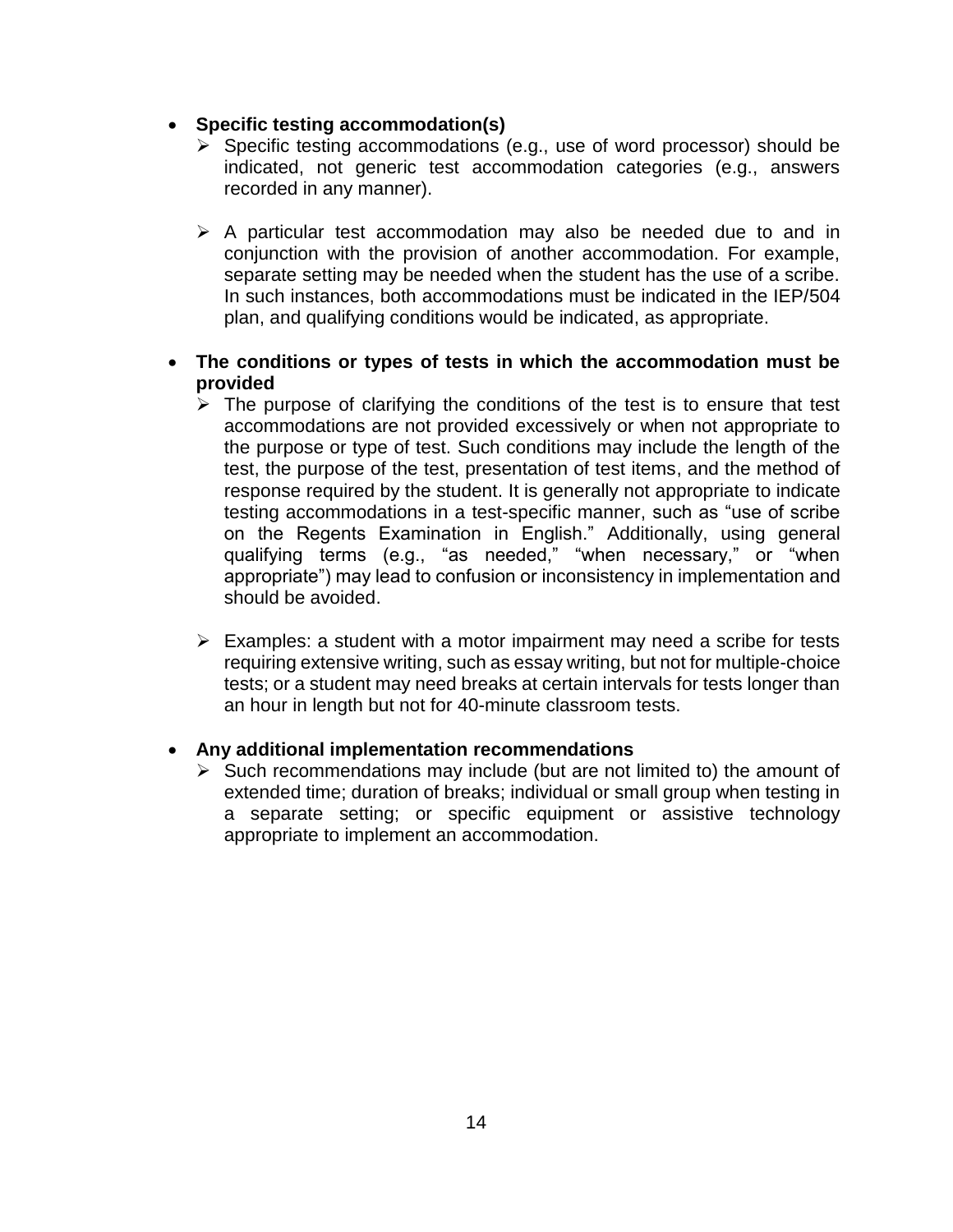The following chart illustrates **examples** of appropriate documentation of testing accommodations in an IEP/504 plan:

#### **TESTING ACCOMMODATIONS**

The following testing accommodations will be used consistently:

- in the student's education program;
- in the administration of district-wide assessments of student achievement consistent with school district policy; and
- in the administration of State assessments of student achievement, consistent with NYSED policy.

| <b>TESTING ACCOMMODATION</b>          | <b>TESTING CONDITIONS</b>                                                          | <b>IMPLEMENTATION</b><br><b>RECOMMENDATIONS</b>                           |
|---------------------------------------|------------------------------------------------------------------------------------|---------------------------------------------------------------------------|
| Extended time                         | For tests requiring extended<br>written (essay) responses                          | Double Time                                                               |
| Use of scribe                         | For test items requiring<br>extended writing responses                             | Student may dictate into a<br>recording device.                           |
| Separate setting                      | All tests                                                                          | Small group - quiet with limited<br>visual distractions                   |
| Tests read                            | For all State and local tests<br>except those measuring<br>reading comprehension   | This accommodation should be<br>provided using text-to-speech<br>software |
| <b>Breaks</b>                         | For tests longer than 40<br>minutes in length                                      | 10-minute break every 40<br>minutes                                       |
| Tests administered over multiple days | For tests with a standard<br>administration time greater than<br>2 hours in length | Testing sessions are not to<br>exceed 2 hours                             |

#### **Please refer to:**

[Appendix B:](#page-40-0) *Dos and Don'ts When Recommending Testing Accommodations* [Appendix F:](#page-50-0) *Recommending and Administering Tests Read* [Appendix J:](#page-67-0) *Allowable Accommodations for the New York State Testing Program*

#### <span id="page-18-0"></span>**Students Who Incur Disabilities Shortly Before Test Administration**

Principals may also provide certain testing accommodations for general education students who experience the onset of a short-term disability (e.g., incur an injury, such as a broken arm) or a long-term disability (either cognitive or physical) acquired or diagnosed within 30 days prior to the administration of State exams. Eligibility for such accommodations is based on the principal's professional judgment. The principal may confer with CSE/Section 504 Committee members, the school physician, or other school personnel in making such determinations. This authorization for testing accommodations does not apply to a student who is in the process of being evaluated to determine his or her eligibility status as a student with a disability, unless the student being evaluated has also recently incurred an injury or disabling condition that warrants authorization for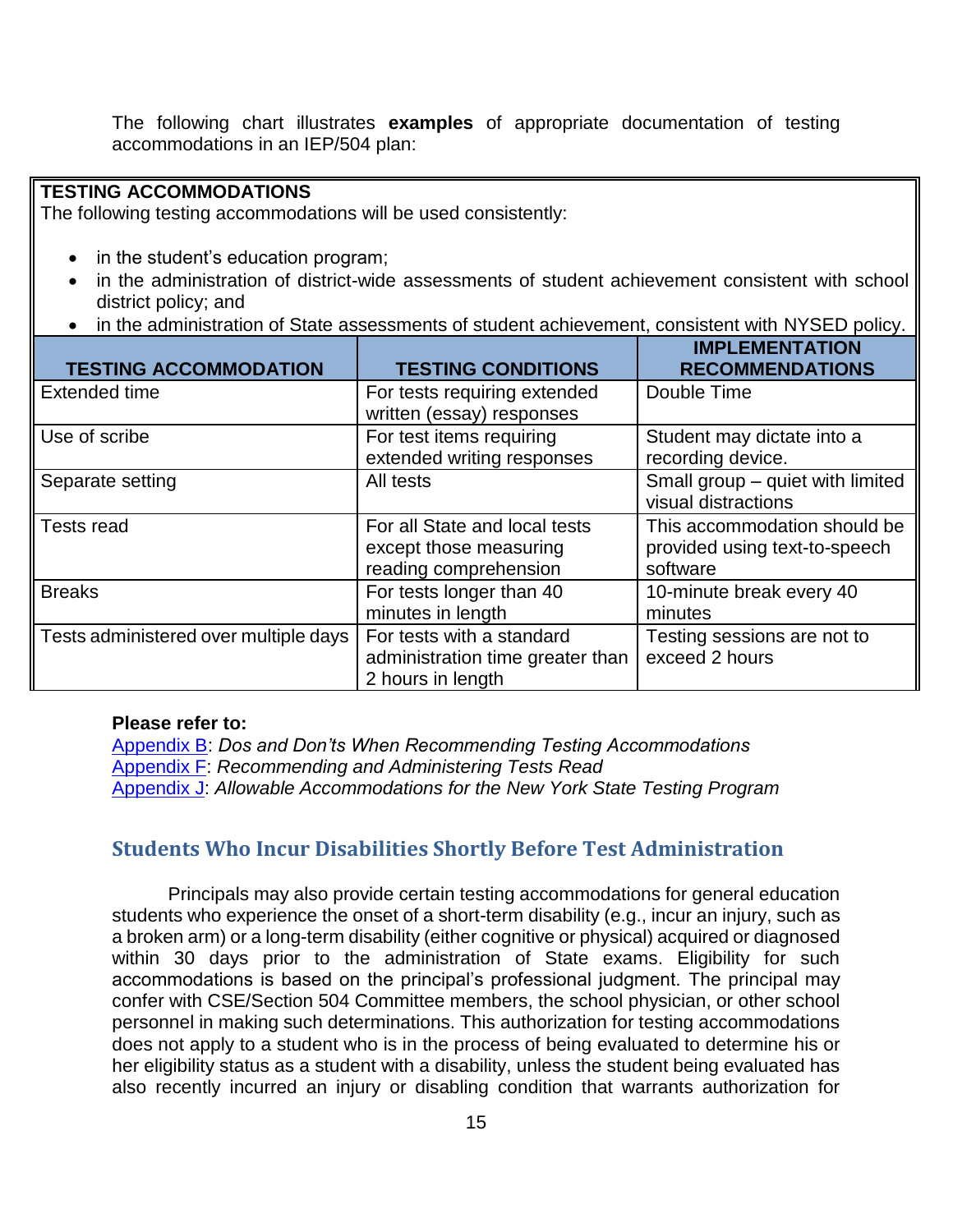emergency accommodations. Principals may authorize certain accommodations that will not significantly change the skills being tested. These accommodations are limited to the following:

- Extending the time limit for a test
- Administering the test in a special location
- Answers may be recorded in any manner (See [Appendix G:](#page-57-0) Procedures for the Use of a Scribe)
- Reading a test to the student, **only** if the student's vision is impaired

Prior permission need not be obtained from the State Education Department to authorize these testing accommodations for general education students. However, a report concerning each such authorization must be sent to the Office of State Assessment via fax to 518-474-1989. The report must be on school letterhead, signed by the principal, and must include the following information:

- The student's NYS Student Identification Number;
- The title of the test, including the grade;
- A brief description of the student's injury or disability; and
- A list of the accommodations that were authorized by the principal.

If the student is expected to continue to need testing accommodations, the principal should immediately make the appropriate referral to the CSE or Section 504 Committee for the development of an IEP or 504 plan, as appropriate.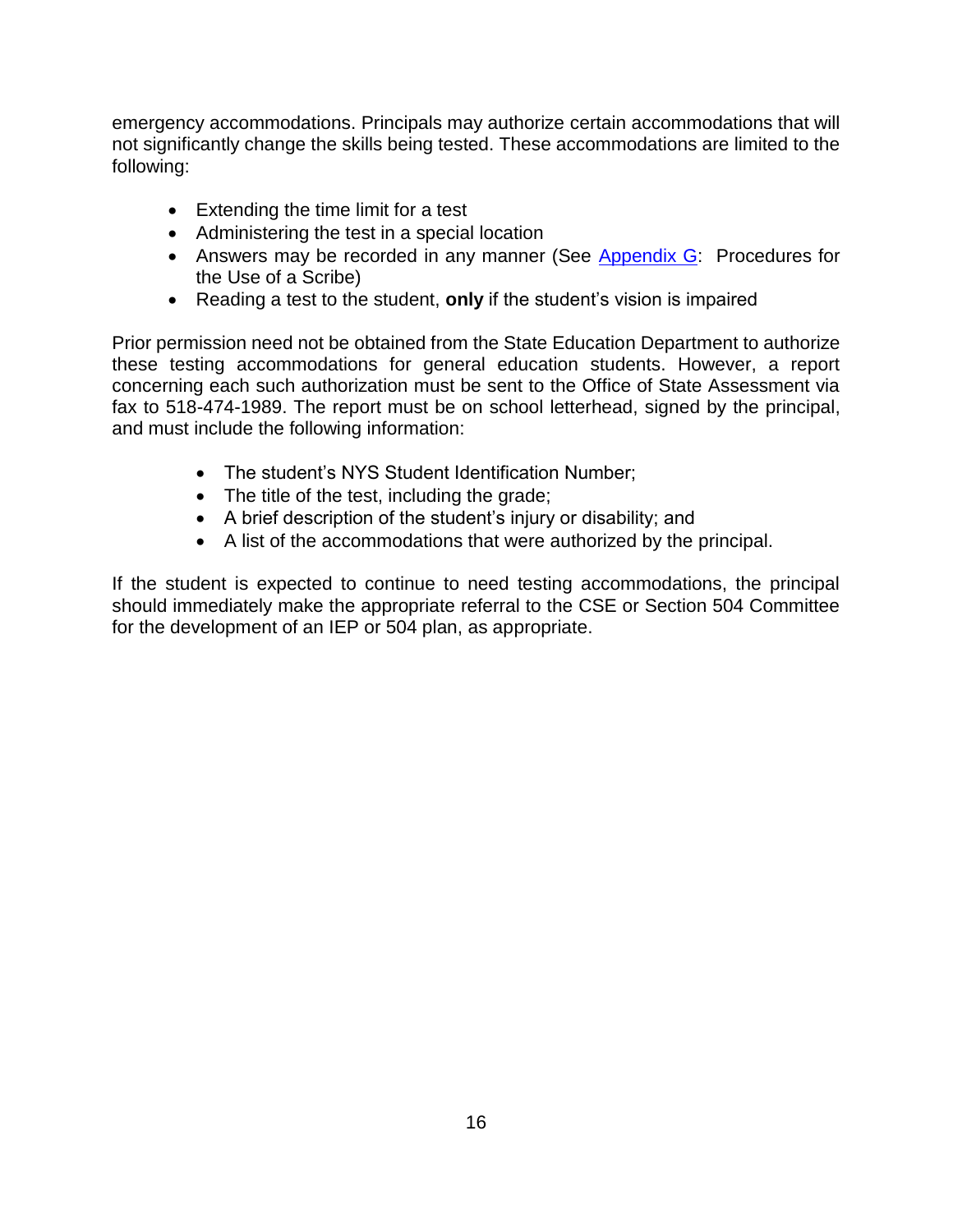## <span id="page-20-0"></span>**Section IV:** Implementing Testing Accommodations

Once testing accommodations have been considered, recommended, and documented for individual students, the school must take steps to ensure the testing accommodations specified in a student's IEP/504 plan are implemented accordingly. Schools must ensure that:

- copies of the student's IEP are provided, as appropriate, to teachers, service providers, and others responsible for implementing the IEP; and
- each individual is informed of his or her IEP/504 plan implementation responsibilities.

#### <span id="page-20-1"></span>**Planning and Preparation for Testing**

For students whose IEPs/504 plans indicate testing accommodations, building principals must ensure that testing accommodations are consistently and appropriately administered for all classroom tests/quizzes, district-wide assessments, and State assessments. There should be a mechanism in place for communicating the need for testing accommodations to substitute teachers and test proctors, when necessary. Careful planning prior to the scheduled testing date will ensure that accommodations are appropriately implemented as specified in the student's IEP/504 plan. Among the considerations in this planning process are identification and training of all individuals responsible for implementing the testing accommodations and preparation of specialized materials and/or testing locations.

In order to administer certain testing accommodations, a change in test format may be necessary. In most cases, changes in the format of tests may be made by the school. For example, a revised test format is often needed if using text-to-speech software with paper-based tests, as the test will have to be scanned into a digital format in order to be used with such software. **For State assessments, any reproduction and/or reformatting of a test booklet, which ordinarily is prohibited, requires the advance written permission of the Office of State Assessment.** A request to make these types of changes must be submitted by the principal to the Office of State Assessment. This request must indicate that permission is needed to revise the test format in accordance with the specifications in the student's IEP/504 plan. The request must also include the student's NYS Identification Number, examination title and date(s), and proposed format revisions. Requests must be faxed to the Office of State Assessment at 518-474-1989 at least two weeks prior to the first day of the test administration period. The Office of State Assessment will review the request and issue a response in writing. For additional guidance on procedures that must be followed when administering specific testing accommodations, please refer to: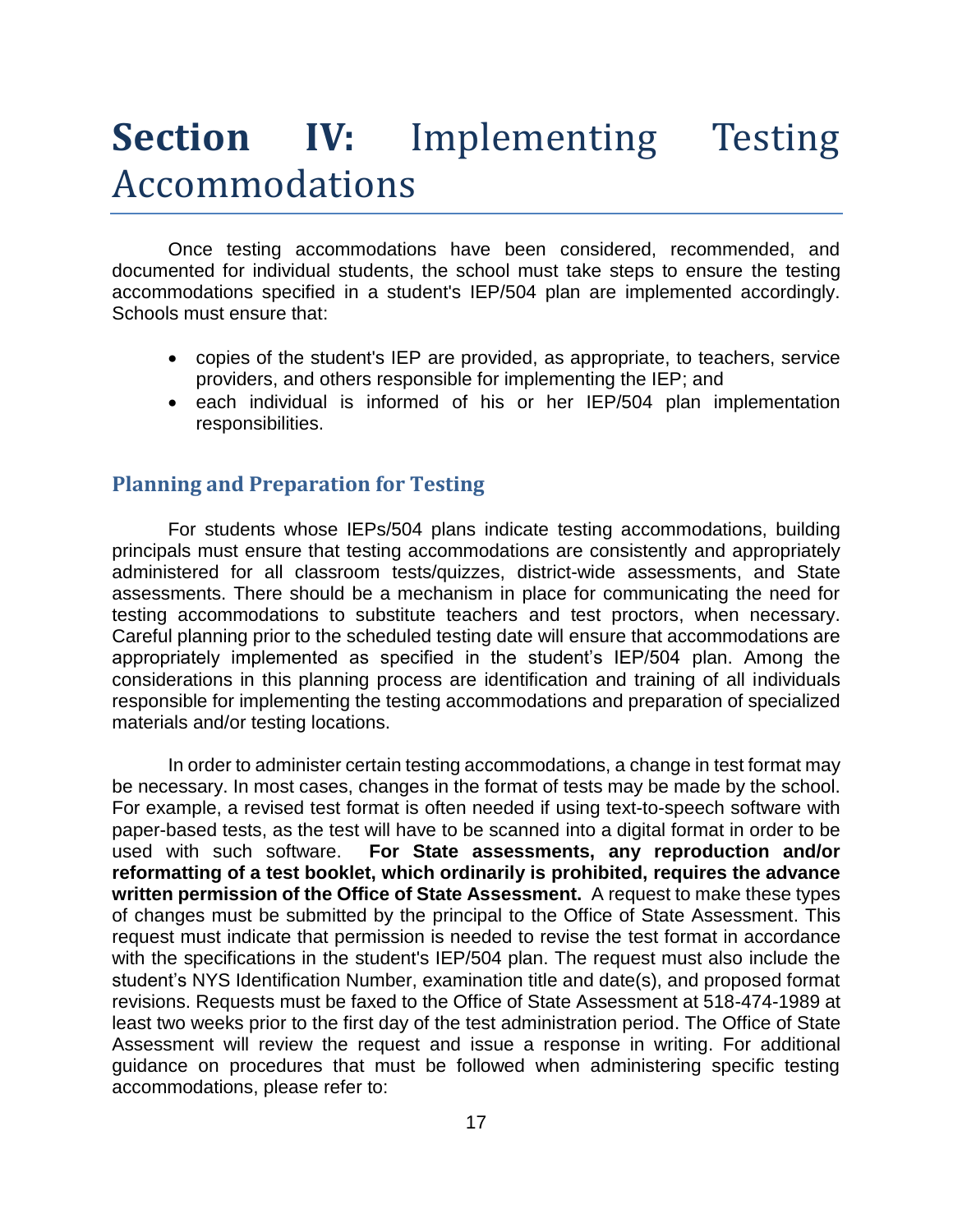[Appendix F:](#page-50-0) *Recommending and Administering Tests Read* [Appendix G:](#page-57-0) *Procedures for the Use of a Scribe* [Appendix H:](#page-59-0) *Procedures for Administering State Tests Over Multiple Days* [Appendix J:](#page-67-0) *Allowable Accommodations for the New York State Testing Program*

Many computer-based testing platforms allow for certain testing accommodations to be provided within the testing platform, itself (e.g., text-to-speech). Such testing accommodations options need to be identified and coded in the computerbased testing platform prior to testing. Schools must work with the test coordinator to verify that online testing accommodations are selected for the applicable students before testing begins.

#### <span id="page-21-0"></span>**Training and Professional Development**

In order to ensure that decisions are made consistently across districts and across the State, staff development should be provided that:

- communicates State policy, guidelines, and procedures;
- provides decision-makers with the tools necessary to make appropriate individualized decisions about students; and
- provides the tools necessary to correctly implement testing accommodations.

All those responsible for developing and implementing the student's IEP/504 plan should participate in staff development activities. These include members of the CSE/Section 504 Committee, teachers, administrators, teaching assistants, and teacher aides. Professional development and training topics related to testing accommodations should include:

- Purpose of testing accommodations
- Eligibility
- Documentation
- Types of testing accommodations
- Criteria for making decisions
- Aligning testing accommodations with instructional accommodations
- Implementation of testing accommodations
- Purpose of State assessments
- State policy and quidelines
- Discussing testing accommodations with students
- Instructing students on the use of certain testing accommodations

Training is also available from NYSED's Office of Special Education Regional [Special Education Technical Assistance Support Centers \(RSE-TASC\)](http://www.p12.nysed.gov/specialed/techassist/rsetasc/home.html) (http://www.p12.nysed.gov/specialed/techassist/rsetasc/home.html). Each RSE-TASC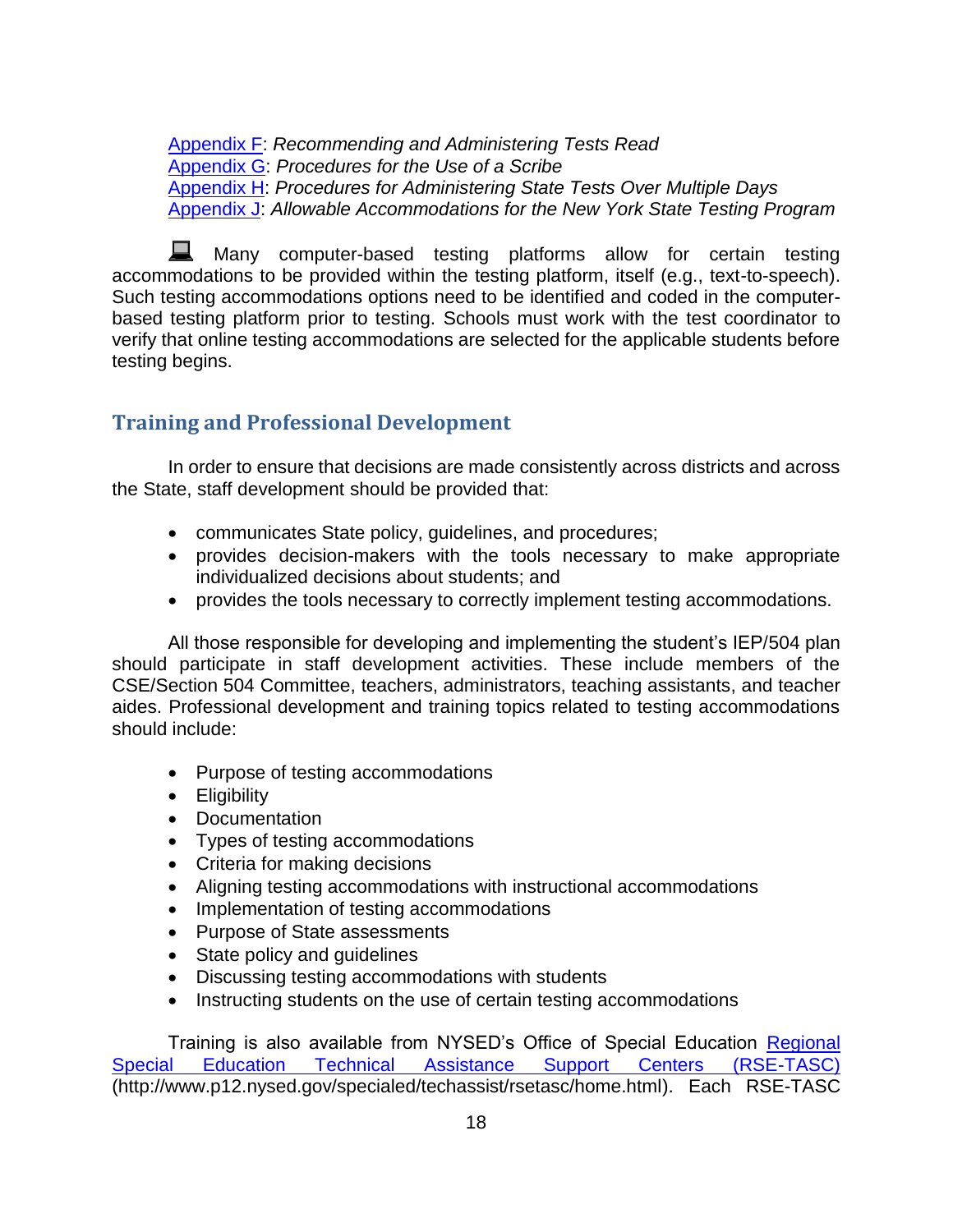includes regional specialists who provide training and technical assistance on special education compliance and effective practices to groups of school districts across the region.

#### <span id="page-22-0"></span>**Additional Considerations for Implementation**

**Testing accommodations should not be provided for the first time during a State examination.** It is expected that the student has had adequate experience with certain testing accommodations prior to using those accommodations on a State test. This is especially important when using adaptive tools, specialized equipment, or assistive technology devices or when provided accommodations that involve specific procedures, such as use of a scribe or tests read aloud.

**Testing accommodations must be provided across all placement settings (special class, general education class, etc.) and are not restricted to the traditional school year.** Students receiving extended school year services or students with disabilities participating in general education summer school programs must be provided the testing accommodations on their IEP/504 plan. The school district or BOCES operating the extended school year or general education summer school program is responsible for the continued implementation of testing accommodations included in the student's IEP/504 plan.

**In the cases of diagnostic testing or district-wide screenings, providing certain accommodations may result in invalid scores, thereby affecting the student's identification for subsequent services.** For diagnostic testing (e.g., testing used for the purposes of determining eligibility for special education programs and services), the manner in which certain procedures or instruments are administered to an individual student (with and/or without testing accommodations) is at the discretion of the evaluator since the purpose of the test is diagnostic. Based on section 200.4(b)(6) of the Regulations of the Commissioner of Education, if an individual assessment is not conducted under standard conditions, a description of the extent to which it varied from the standard conditions (e.g., the qualifications of the person administering the test, or the method of test administration) must be included in the evaluation report. The effect of certain accommodations on district-wide screening tools (e.g., tests read on tests measuring decoding, extended time on tests measuring fluency) must also be understood by individuals involved in administering such tools to students with testing accommodations documented in an IEP/504 plan.

**In some instances, a student may refuse or ask to waive testing accommodations for a local or State assessment.** School officials should remind the student of the reasons for the specific testing accommodations. However, if such action is not effective in changing the student's position, school officials should administer the test without accommodations and document the incident, notify the parent(s), and consider the appropriateness of additional counseling or a review of the student's IEP/504 plan by the CSE/Section 504 Committee. In such cases, if the answer document requires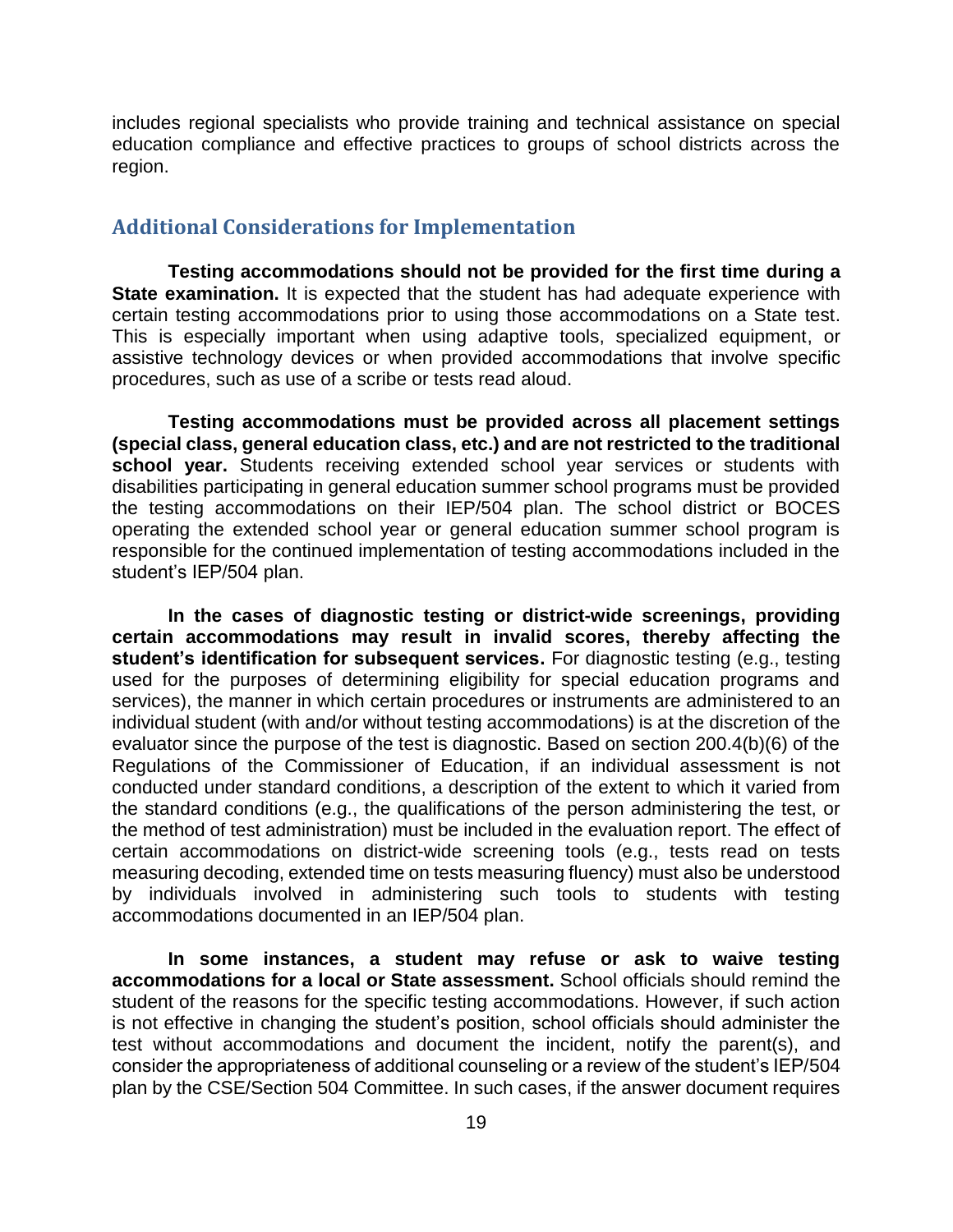the school to indicate test accommodations provided, the teacher should indicate only those actually used by the student. Involving the student from the beginning, as appropriate, in discussions and decisions regarding testing accommodations may help to avoid such circumstances. Please refer to [Appendix I:](#page-66-0) *Sample Student Accommodation Refusal Form.*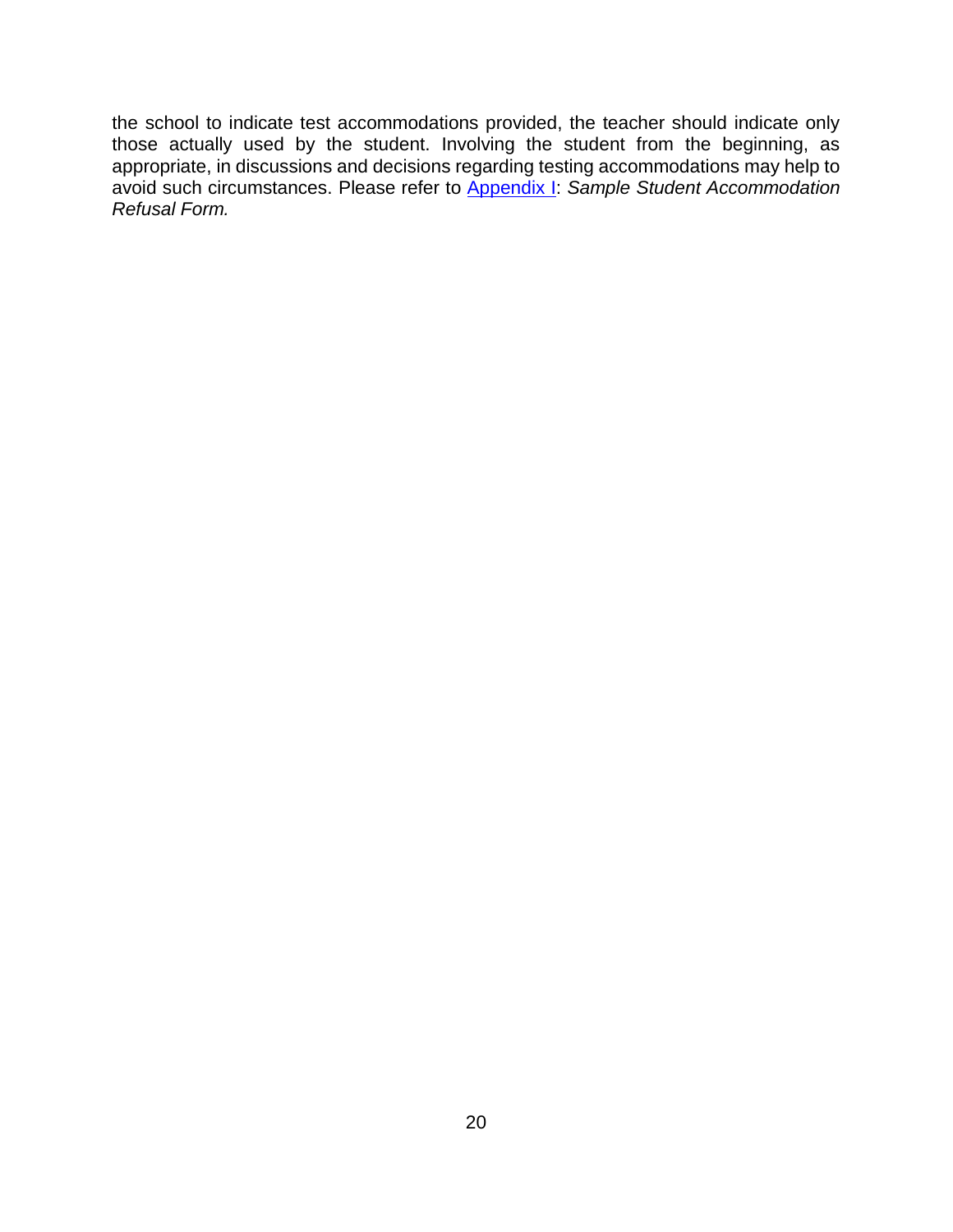## <span id="page-24-0"></span>**Additional Resources**

The National Center on Educational Outcomes (NCEO) provides national leadership in designing and building educational assessments and accountability systems that appropriately monitor educational results for all students, including students with disabilities and ELLs/MLLs. Additional [information on testing accommodations](https://nceo.info/Assessments/general_assessment/accommodations) is available on NCEO's website

(https://nceo.info/Assessments/general\_assessment/accommodations).

#### **State Education Department Offices**

[Office of Special Education](http://www.p12.nysed.gov/specialed/) (see additional contact information below) (http://www.p12.nysed.gov/specialed/) 518-473-2878

[Office of State Assessment \(OSA\)](http://www.p12.nysed.gov/assessment/)

(http://www.p12.nysed.gov/assessment/) 518-474-5900

[Office of Curriculum and Instruction](http://www.p12.nysed.gov/ciai/) (http://www.p12.nysed.gov/ciai/) 518-474-5922

[Information and Reporting Services](http://www.p12.nysed.gov/irs/) (http://www.p12.nysed.gov/irs/) 518-474-7965

#### **New York State Education Department's Office of Special Education**

#### **Central Office**

NYS Education Department Office of Special Education 89 Washington Avenue, Room 309 EB Albany, NY 12234 [speced@nysed.gov](mailto:speced@nysed.gov) 518-473-2878 518-473-5387 (fax)

#### **Regional Offices**

[Special Education Quality Assurance \(SEQA\) Regional Offices](http://www.p12.nysed.gov/specialed/quality/home.html) (http://www.p12.nysed.gov/specialed/quality/home.html)

#### **Technical Assistance Network**

[Regional Special Education Technical Assistance Support Centers \(RSE-TASC\)](http://www.p12.nysed.gov/specialed/techassist/rsetasc/home.html) (http://www.p12.nysed.gov/specialed/techassist/rsetasc/home.html)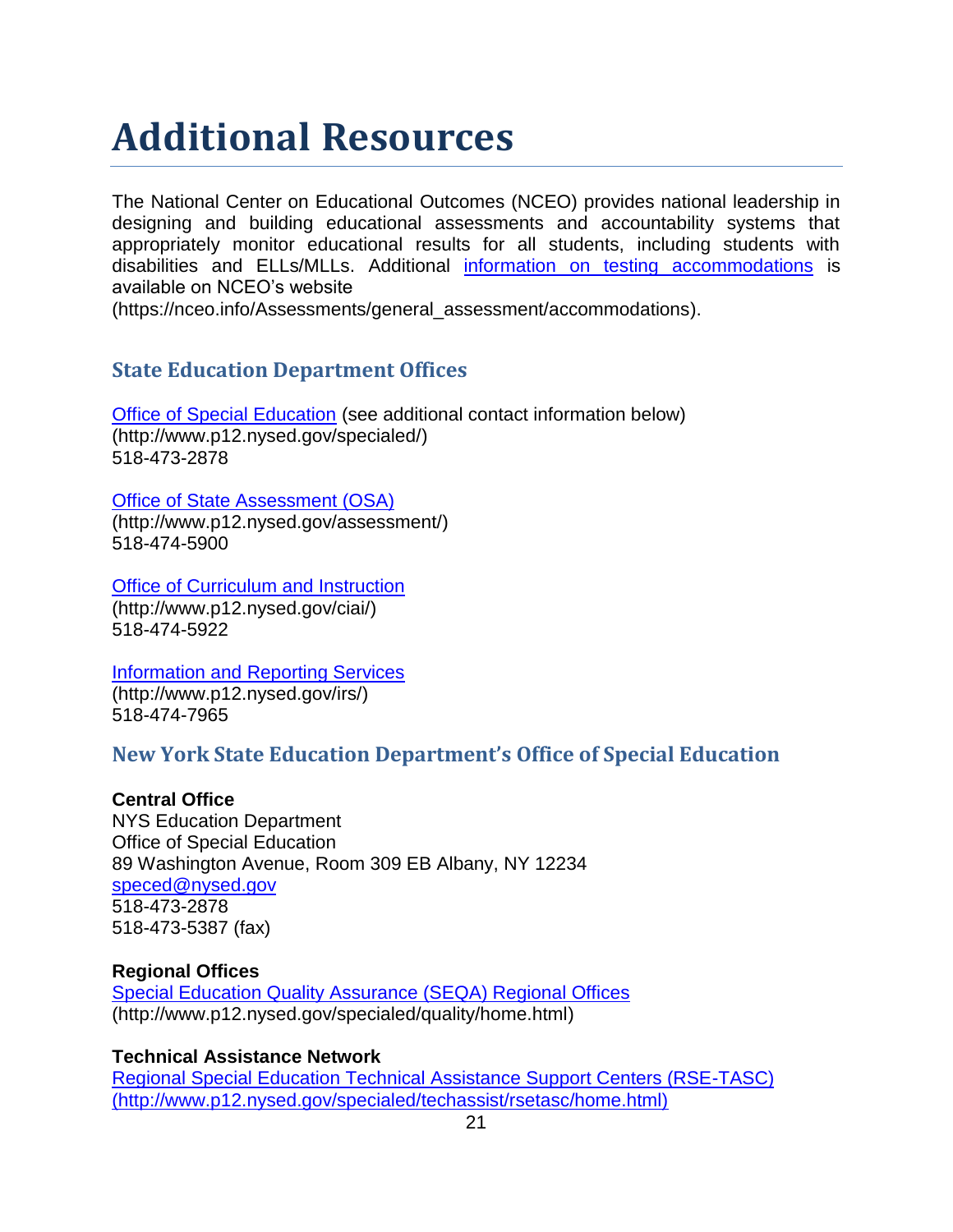## <span id="page-25-0"></span>**References**

Christensen, L., Carver, W., Andesine, J., & Lazarus, S. (2011). *Accommodations manual: How to select, administer, and evaluate the use of accommodations for instruction and assessment of students with disabilities (3rd ed.).* Washington, DC: Assessing Special Education Students State Collaborative on Assessment and Student Standards, Council of Chief State School Officers.

["NCEO | Publication.](https://nceo.info/Resources/publications/TopicAreas/Accommodations/Accomtopic.htm)" *NCEO | Publication*. National Center on Education Outcomes, n.d. Web. 07 Oct. 2016. (https://nceo.info/Resources/publications/TopicAreas/Accommodations/Accomtopic.htm)

Shyyan, V., Thurlow, M., Christensen, L., Lazarus, S., Paul, J., and Touchette, B. (2016). *CCSSO accessibility manual: How to select, administer, and evaluate use of accessibility supports for instruction and assessment of all students.* Washington, DC: CCSSO.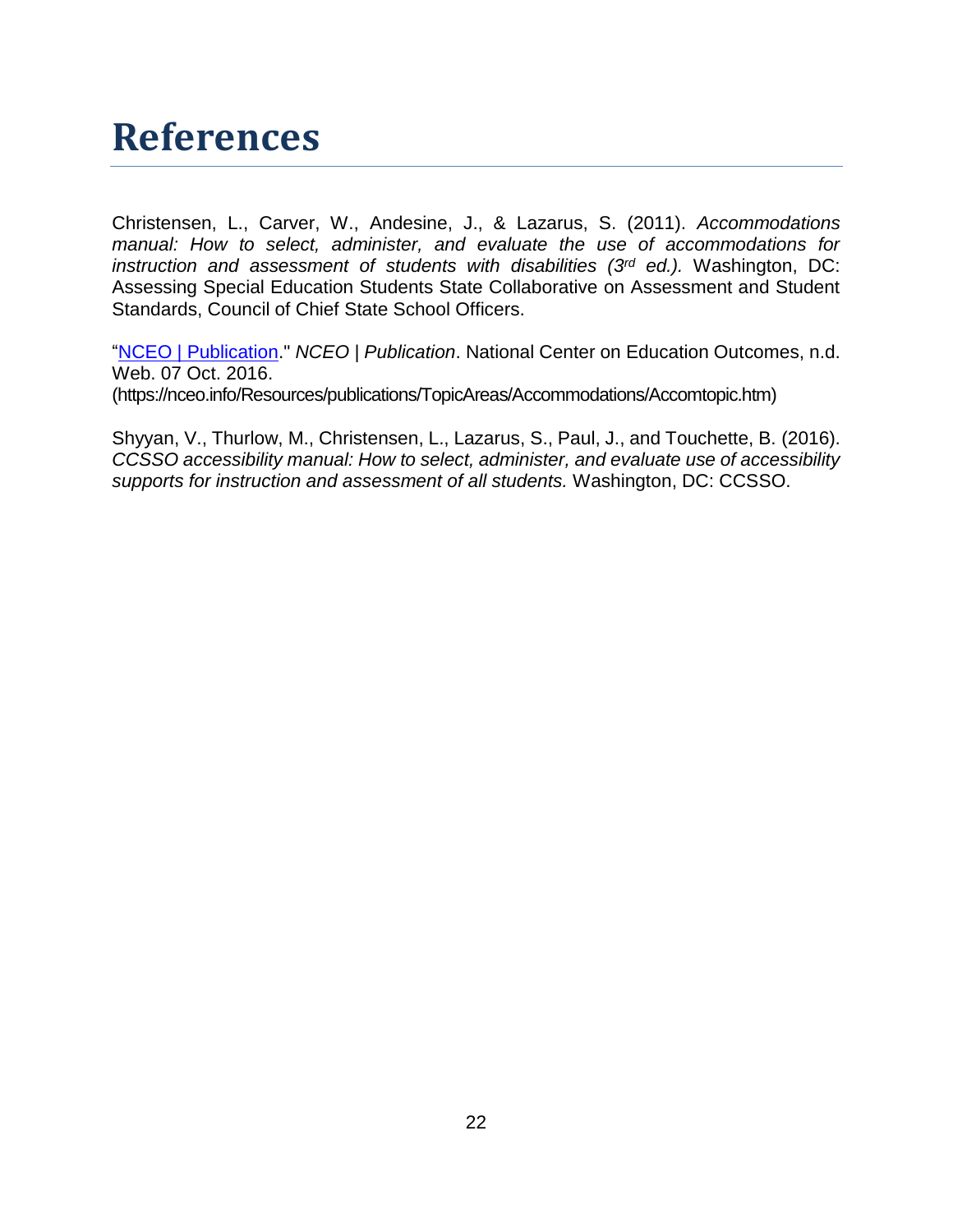### <span id="page-26-0"></span>**Testing Accommodations Questions and Answers**

#### **RECOMMENDING TESTING ACCOMMODATIONS**

#### **1. Is there any limit to the types of testing accommodations that may be included in a student's IEP or 504 plan?**

No. Based on the student's needs, a range of testing accommodations may be included in an IEP or 504 plan.

#### **2. Is there a limit to the amount of extended time a CSE/Section 504 Committee may recommend for a student with a disability?**

No. However, the ability of the student to maintain optimal performance during long periods of test-taking must be considered when the CSE determines how much extended time should be provided.

#### **3. How are testing accommodations recommended for students taking the NYSAA, which is administered in a computer-based testing environment?**

A student's IEP must clearly document all testing accommodations including accessibility supports that will be provided to the student when participating in the NYSAA. This will foster appropriate decision-making prior to testing, and it will support consistency in implementation during testing. The supports that a student requires in instructional environments may be used to inform decisions on appropriate accessibility features to document in the student's IEP. Additionally, school personnel are encouraged to provide the student opportunities to access practice test items that use accessibility features in order to inform decision-making and student familiarity regarding the use of these features. Additional information on the NYSAA, including practice test items, is available on the [Dynamic Learning Maps website](http://dynamiclearningmaps.org/) (http://dynamiclearningmaps.org/).

#### **4. Is it appropriate to use general qualifying terms when documenting testing accommodations in a student's IEP/504 plan, such as "as needed," "when appropriate," or "when necessary"?**

No. Documentation should include the conditions or types of tests in which a testing accommodation is to be provided, as well as any relevant specifications required for appropriate implementation. Using general qualifying terms without providing additional implementation specifications may lead to confusion or inconsistency in implementation and should be avoided. If it is determined that the student needs a particular testing accommodation for all tests, then qualifying conditions are not indicated or would indicate "all tests." For example, if the IEP/504 plan states "use of scribe," with no testing conditions specified, this would indicate that the accommodation is to be provided for all tests regardless of the amount of writing that is required.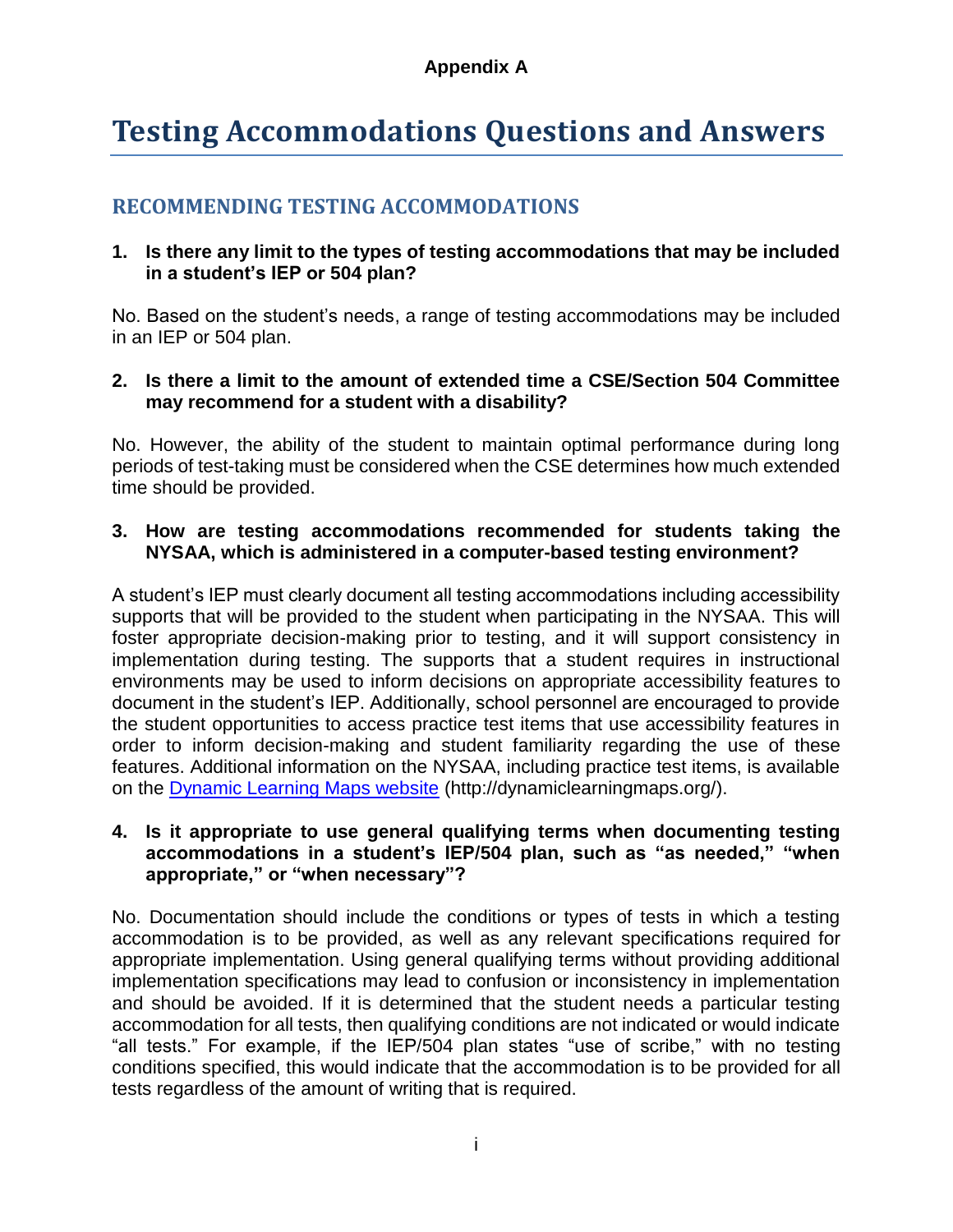#### **5. What is the process for considering and recommending "tests read" for students with disabilities in the elementary and intermediate grade levels?**

Please refer to [Appendix F](#page-50-0) for guidance on appropriately recommending and documenting this accommodation for students in Grades 3-8.

#### **6. Should "questions read" be indicated as a testing accommodation in the IEP/504 plan, which would mean that only questions are read to the student?**

Generally, no. The passages and multiple-choice items with those questions are considered part of the question. Therefore, to ensure a common understanding by teachers, parents, and students, and the appropriate implementation of this accommodation, the IEP/504 plan should indicate this accommodation using phrasing such as, "tests read" or "tests read aloud." School personnel should understand that such an accommodation includes reading of passages, questions, items, and multiple-choice responses to the student on tests and quizzes in accordance with the specifications in a student's IEP/504 plan.

#### **7. Should the CSE or Section 504 Committee specify in an IEP/504 plan whether "tests read" should exclude tests of reading comprehension for a high school student who will be participating in Regents exams or Regents Competency Tests (RCTs)?**

The testing accommodation "tests read" is permissible on all Regents Examinations (including ELA) and all RCTs (including Reading) for students with disabilities who have that accommodation documented in an IEP/504 plan. In some cases, the Committee may determine that this exception is appropriate to the unique needs of an individual student.

#### **8. May a student's IEP/504 plan indicate that the student reads tests aloud to himself or herself?**

Yes. In order to provide this accommodation to a student, it is likely that the student will also need testing in a separate location specified in his or her IEP/504 plan.

#### **9. Are text-to-speech, speech-to-text, and word-prediction software programs allowable testing accommodations on State assessments?**

Yes. Text-to-speech, speech-to-text, and word-prediction software programs are allowable testing accommodations on State assessments at the elementary, intermediate, and secondary grade levels if documented as a testing accommodation (or implementation specification for a testing accommodation) in a student's IEP/504 plan, as indicated in the chart in [Appendix J:](#page-67-0) *Allowable Accommodations across the New York State Testing Program*. **When using such software to implement testing accommodations on State assessments, the student must not have access to any unauthorized features, such as the internet, a dictionary, or a thesaurus.**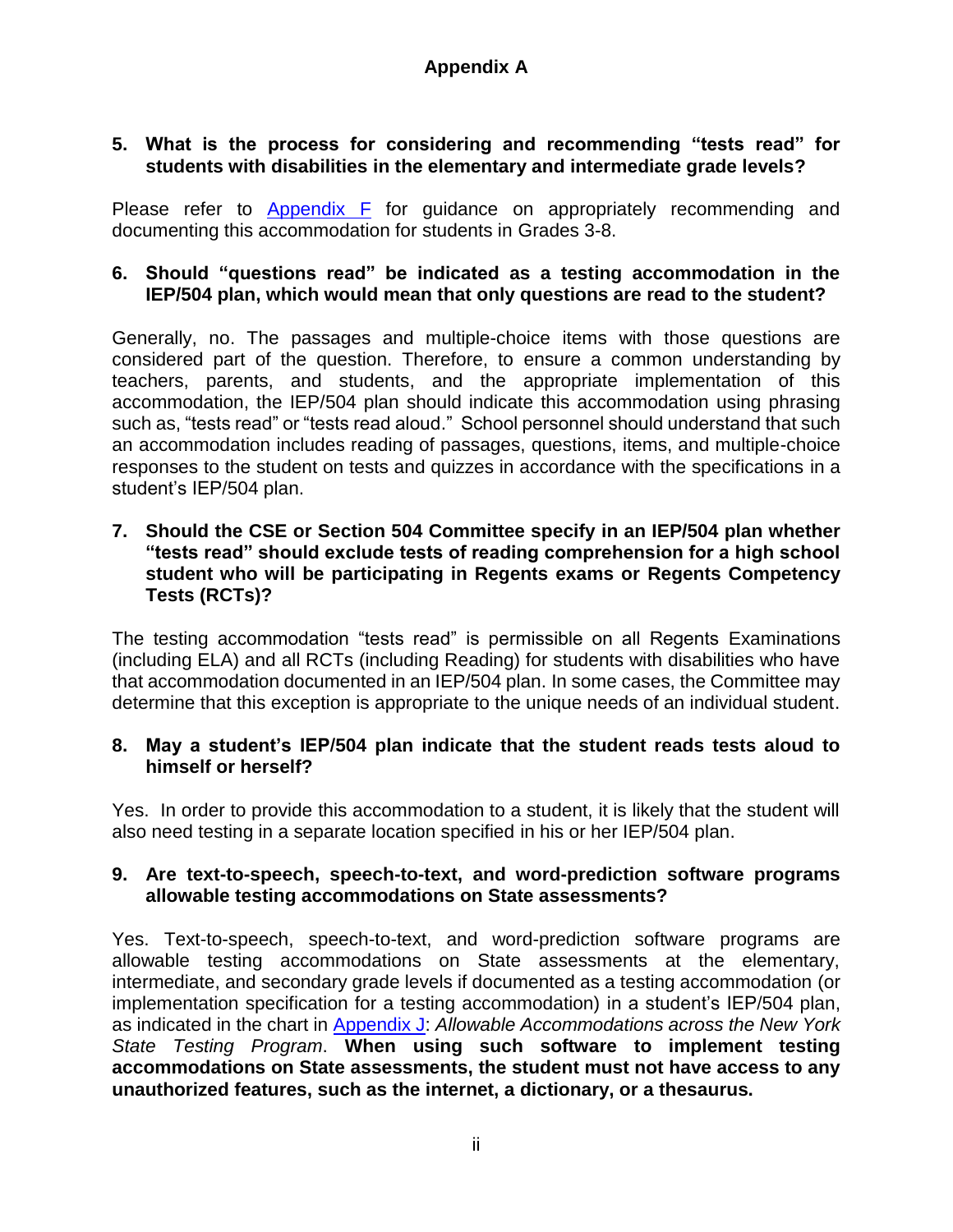Text-to-speech capabilities are embedded within the Grades 3-8 ELA and Mathematics CBT platform and may be activated prior to testing for a student with a disability if included in the testing accommodation recommendations in the student's IEP/504 plan. If a student is using text-to-speech software as a testing accommodation for a paper-based State Assessment or Examination, the school must submit to the Office of State Assessment a request for approval to reformat the test. Please refer to Section IV: Implementing Testing Accommodations of this document for additional detail on submitting reformatting requests. For additional information on the use of text-to-speech software to provide the "tests read" testing accommodation, please refer to [Appendix F:](#page-50-0) *Recommending and Administering "Tests Read."*

Speech-to-text and word prediction software programs are considered to be changes in the method of response. Changes in the method of response do not require a request to reformat. A student who uses this technology to implement testing accommodations must use a school-provided device during State testing. When word processing using wordprediction or when dictating using speech-to-text software on a State assessment, the school must print the student's response and staple the response to the test booklet. If a student using such accommodations is participating in computer-based State testing, the student's exact responses must be entered into the computer-based testing platform by a test proctor or appropriate school staff.

#### **10. Can a paper test be recommended as a testing accommodation for students with disabilities who would otherwise be expected to participate in computerbased State testing?**

Yes, if appropriate to the needs of the student and if necessary to implement other testing accommodations (e.g., use of a human reader to implement "tests read"). If a student with a disability who would otherwise be participating in computer-based testing is recommended to use a paper test in accordance with IEP/504 plan recommendations, the paper version of the test must be requested by contacting the Office of State Assessment.

#### **11. Is the use of "word banks" an allowable accommodation on State assessments?**

No. For State assessments, the use of a word bank is considered a non-allowed testing modification. The use of word banks in teacher-made tests would be left up to the discretion of the student's teachers, since they know the skills they are intending to measure and how this would affect the validity of the test.

Only those standardized reference materials specifically permitted or provided by the Department are allowable for use by students taking State assessments. Word banks are not authorized reference materials; their availability during the administration of a State examination may invalidate the student's test.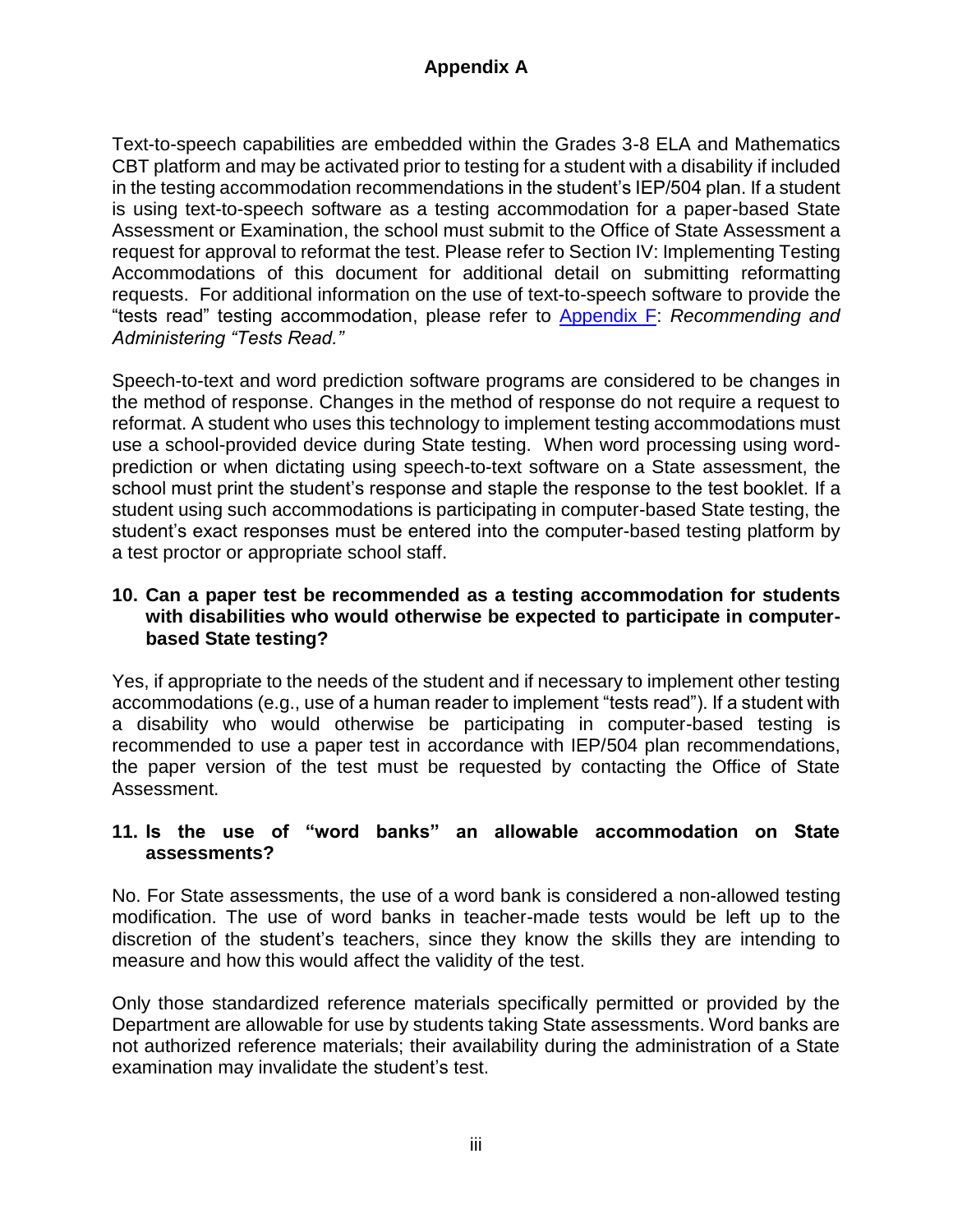#### **12. When may the use of a "spell check device/software" be implemented as an accommodation on State assessments?**

A "spell check device/software" may be used as a testing accommodation on any State assessment or Regents Examination in accordance with the testing accommodations recommendations documented in the student's IEP/504 plan. For students with disabilities who participate in the Grades 3-8 ELA Tests, the recommendation for this testing accommodation on **all tests** (which would include the Grades 3-8 ELA Tests) is appropriate only for students with disabilities that severely limit their ability to spell words while writing/typing. A recommendation for a "spell check device/software" as a testing accommodation for students in grades 3-8 should be informed by evaluative information indicating that, even after explicit, systematic, and research-based spelling instruction, the student's disability precludes or severely limits his/her ability to spell words, including words at the early stages of spelling skill development.

#### **13. In order to implement certain accommodations, the need for additional accommodations may need to be recommended. An example is the need for "separate location" when a student uses a scribe. Does the IEP/504 plan need to indicate separate location, or can this be provided at the school's discretion?**

The CSE/Section 504 Committee must anticipate such consequences and must indicate in the IEP/504 plan all such accommodations. Accommodations used in the administration of State assessments to students with an IEP/504 plan may not be devised or put into effect outside of the specifications and requirements directly stated in the student's IEP/504 plan.

#### **14. What types of calculators are not permitted to be used by students when taking Regents Examinations?**

Under no circumstances may calculators with symbol manipulation be made available to students taking Regents Examinations. In addition, calculators that can communicate with other calculators through infrared sensors or any other method of transmission are **not**  permitted. The use of operating manuals, instruction or formula cards, or other information concerning the operation of calculators is also **not** permitted during the examinations. Additional information on the use of calculators on secondary-level examinations may be found in the [School Administrator's Manual for Secondary-Level Examinations](http://www.p12.nysed.gov/assessment/manuals/) available on the Office of State Assessment's webpage (http://www.p12.nysed.gov/assessment/manuals/).

#### **15. Are students permitted to have sheets of mathematical formulas for use on State assessments?**

Please refer to the most current [School Administrator's Manuals](http://www.p12.nysed.gov/assessment/manuals/) for elementary-, intermediate-, and secondary-level examinations available on the Office of State Assessment's webpage (http://www.p12.nysed.gov/assessment/manuals/).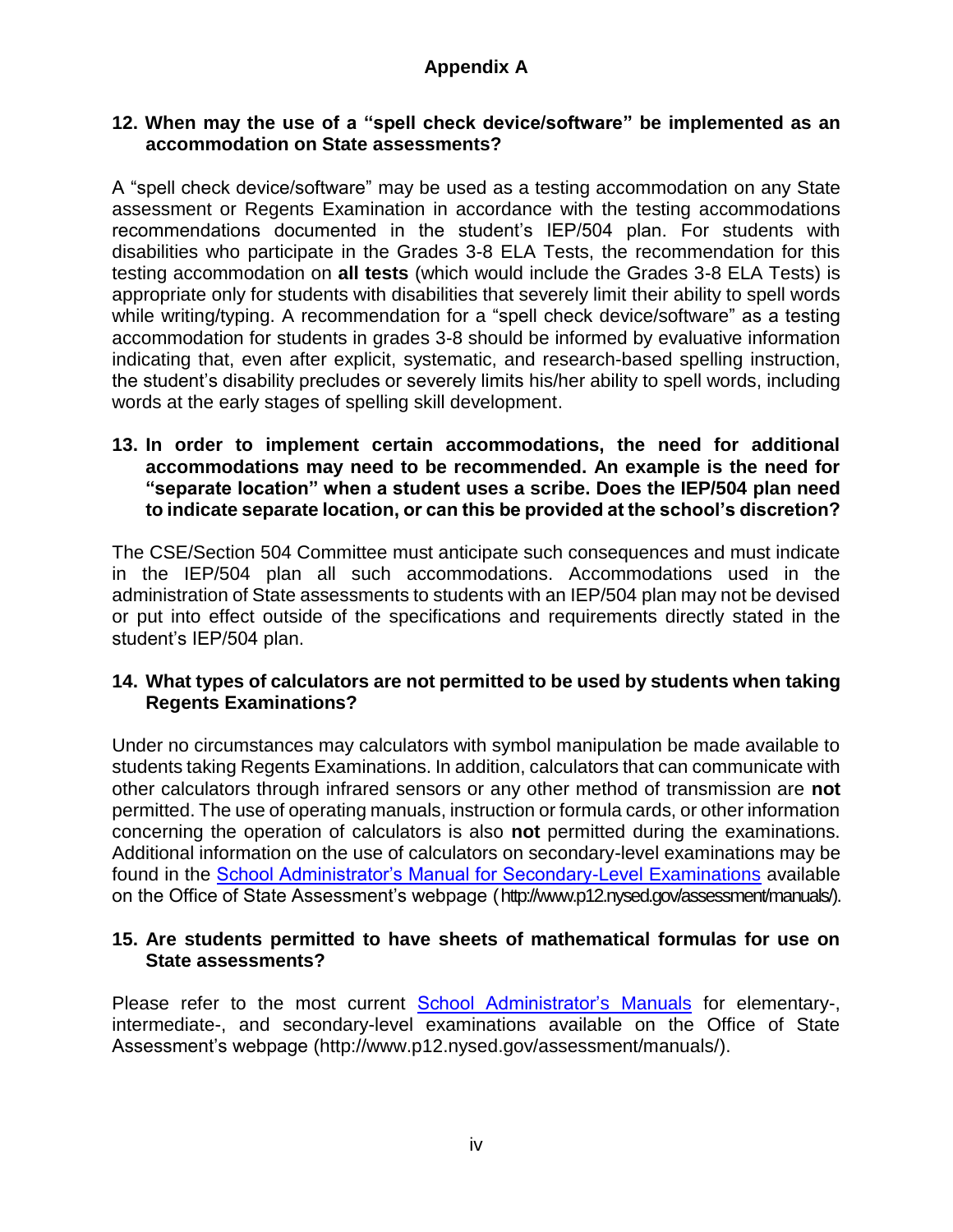#### **16. If a student's handwriting is illegible, can a scribe be used to rewrite the student's response?**

If indicated in the IEP/504 plan, the student may have a scribe who rewrites the student's responses as dictated by the student. Documentation in the IEP/504 plan must state "use of scribe for rewriting student's responses as dictated by the student."

#### **17. What type of accommodations are permitted for a student with a disability who is unable to independently manipulate objects during science performance assessments (required labs) due to physical or other impairments?**

In general, the types of instructional accommodations provided in the classroom will be permitted as a testing accommodation if indicated in the IEP/504 plan. This includes the use of an aide who will manipulate objects as directed by the student. It is especially important that the student and aide have experience in using this accommodation during instruction and classroom tests.

#### **18. What types of testing accommodations may be considered for students in physical education?**

Due to the unique nature of physical education, the accommodations that may be provided to enable students with disabilities to participate in physical education assessments are also unique. Accommodations can include changes in equipment, environment, and/or the basic rules. The following are suggestions for physical education instructional and assessment accommodations for students with disabilities:

- Reduce the size of the playing area
- Reduce the number of participants
- Reduce the time of the task
- Varied size, weight, color of equipment
- Use of brightly colored paint to identify field markings
- Use of cones or markers to indicate field markings
- Field markings may be modified in width
- Use of a beeper ball and/or a localizer to identify bases
- Use of hand signals or teammate shoulder tap to start and stop play
- Allow use of alternative communication methods (e.g., interpreter, picture board, flash cards, etc.) by student
- Select the court environment with the least noise
- Increase the size of the playing area to allow the student more personal space and less likelihood of contact
- Provide verbal cues
- Provide pinch runner for games requiring running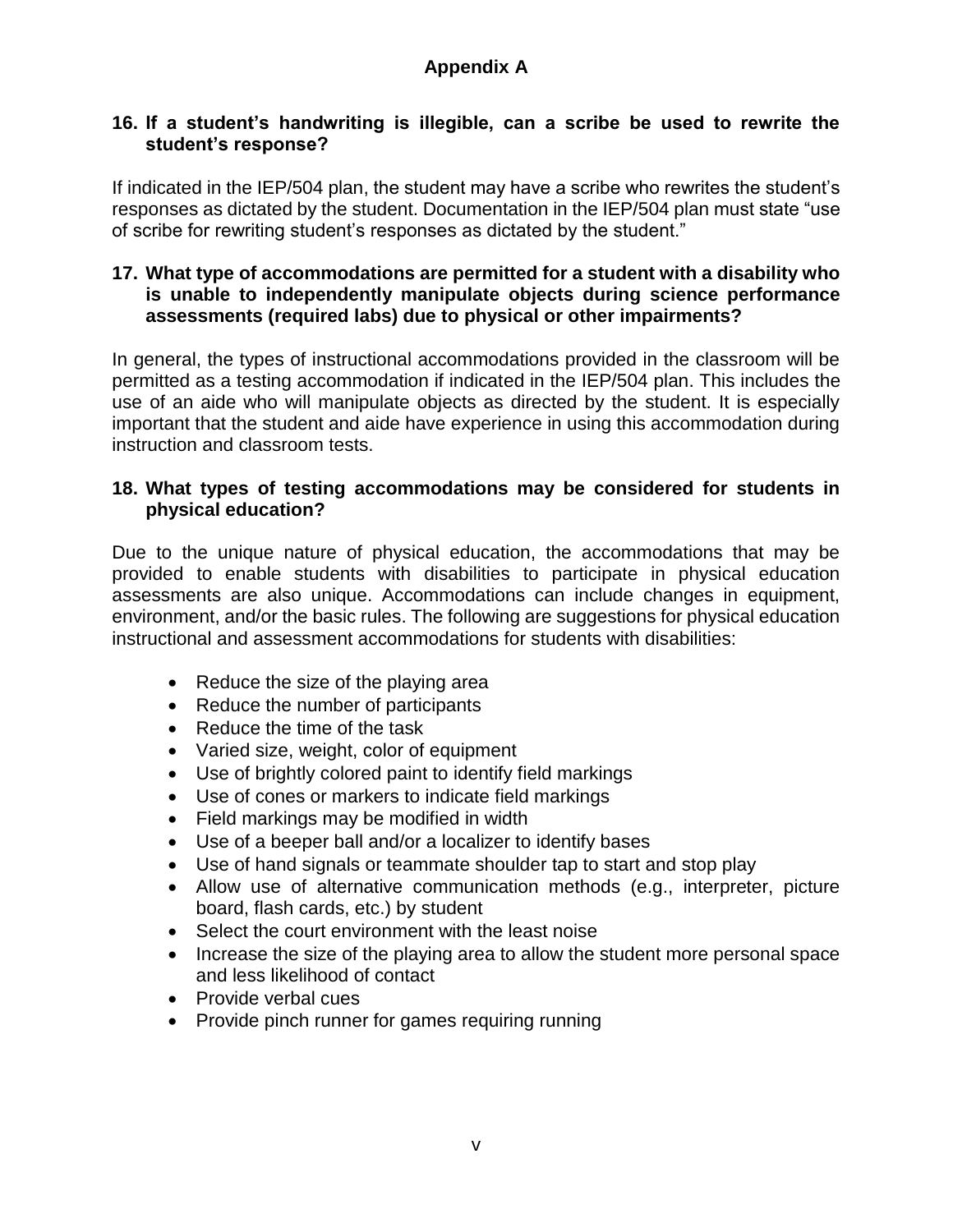#### **IMPLEMENTING TESTING ACCOMMODATIONS**

#### **Method of Presentation**

#### **19. How is "tests read" administered to students with disabilities as a testing accommodation on State tests?**

Please see [Appendix F:](#page-50-0) *Recommending and Administering Tests Read.*

**20. What are the procedures for the use of text-to-speech programs or audio playback devices as testing accommodations when administering State assessments?** 

Please see [Appendix F:](#page-50-0) *Recommending and Administering Tests Read.*

#### **21. Is it permissible to read information to a student more than once when State assessments are being read?**

Yes. For a student who has the accommodation of tests read, questions, passages, and/or directions may be reread to the student, should the student indicate to the reader the need to have an item re-read or repeated during testing.

#### **22. Is it permissible to simplify questions when State assessments are being read?**

No. This is not permissible on State assessments, as it would invalidate the examination. However, on teacher-made tests or quizzes, the teacher can make a determination as to whether and the extent to which any clarification may be provided without compromising test validity. Only clarification or simplification of directions is permitted on State assessments when required by the IEP/504 plan.

#### **23. Can questions or multiple-choice answer options be deleted on a State assessment?**

No. Individual items or answer options may never be modified or eliminated.

**24. Is revised test format (other than Braille or large type) an allowable accommodation on State assessments? If so, who is responsible for revising the test format?** 

**If the student's IEP/504 plan requires a revised test format on State assessments, the principal is responsible for implementing this accommodation**. Changes in test format, such as only one item on a page, increased spacing between items, changing size or shape or location of space for answers, etc., can be made by the school. A request to make these types of format changes must be submitted to and approved by the Office of State Assessment. Information on the requirements for submitting reformatting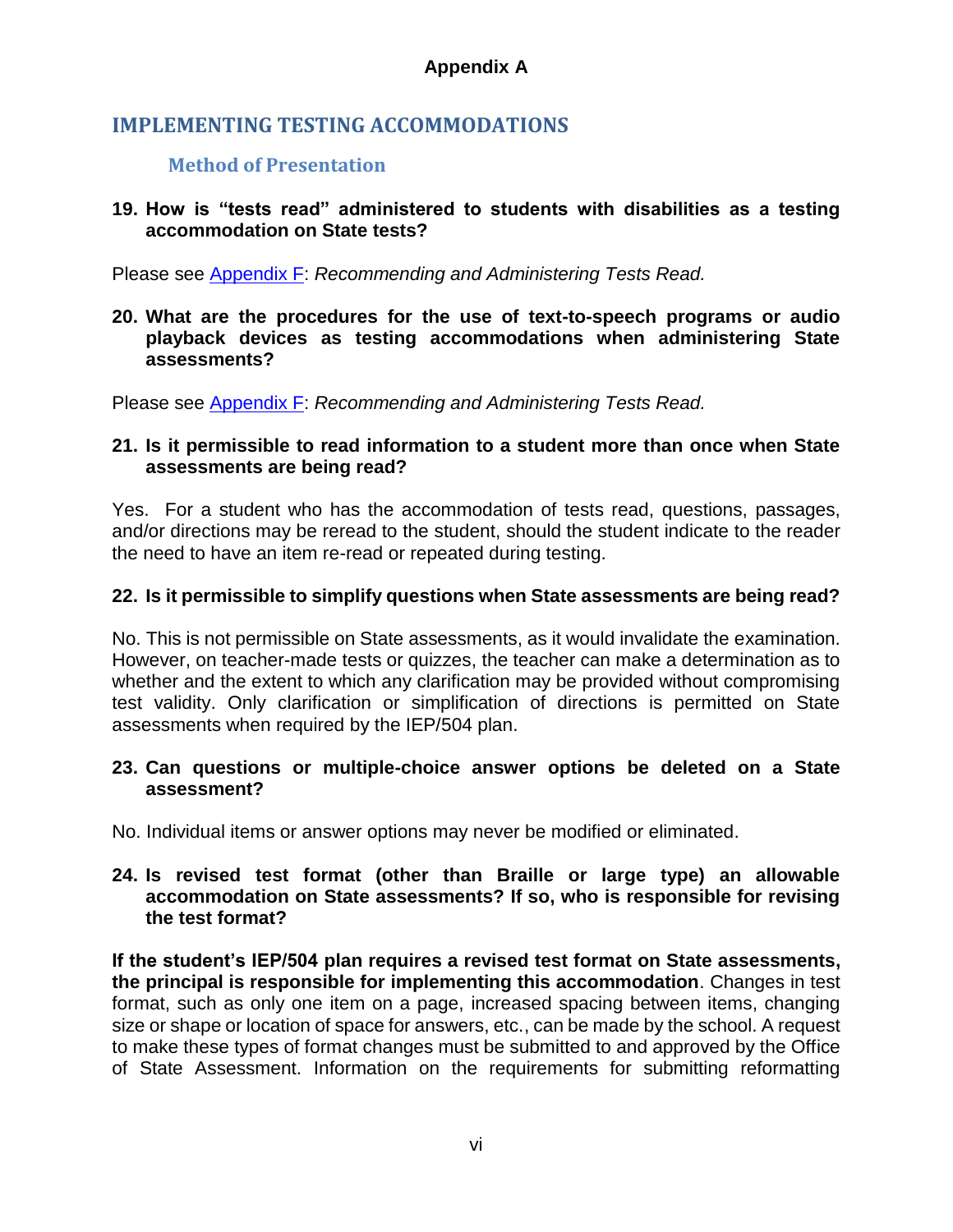requests is available in Section IV: Implementing Testing Accommodations of this document.

#### **25. May teachers or test proctors implement certain testing accommodations recommended in an IEP/504 plan at their discretion?**

No. All testing accommodations recommended in an IEP/504 plan must be consistently implemented on all State and classroom tests/quizzes in accordance with the testing conditions and implementation recommendations documented in the student's IEP/504 plan.

#### **Method of Response**

#### **26. How should the student's responses be recorded for State assessments if the student's IEP/504 plan accommodations include "use of scribe," "use of recording device," "use of word processor," or "speech-to-text software"?**

Teachers should indicate in writing on the test booklet whether the student used a scribe, recording device, word processor, or speech-to-text software. If a student uses a word processor or speech-to-text software, the printed answers must be stapled to the test booklet. For students using scribes, recording devices, large type, or braille editions, responses must be transcribed onto regular test answer documents and test booklets (or entered into the computer-based testing platform) exactly as dictated or recorded.

#### **27. Can a scribe use a word processor to record the student's responses?**

Yes. The student's responses typed by the scribe should include the student's name. The student's response typed by the scribe must be printed out and attached to the test booklet.

#### **28. Can a scribe read a student's dictated responses back to the student?**

A scribe may read a student's dictated responses back to the student if the student is provided read aloud testing accommodations or if the student is blind or visually impaired.

#### **29. If a student has the testing accommodation of recording answers directly into the booklet, should the teacher transcribe the student's responses to the multiple-choice questions onto the answer sheet?**

Yes.

#### **Timing/Scheduling**

**30. When implementing the accommodation of "extended time," must the student remain in a testing space for the full amount of time, even when the student has confirmed that he/she has completed the test and is prepared to submit test materials?**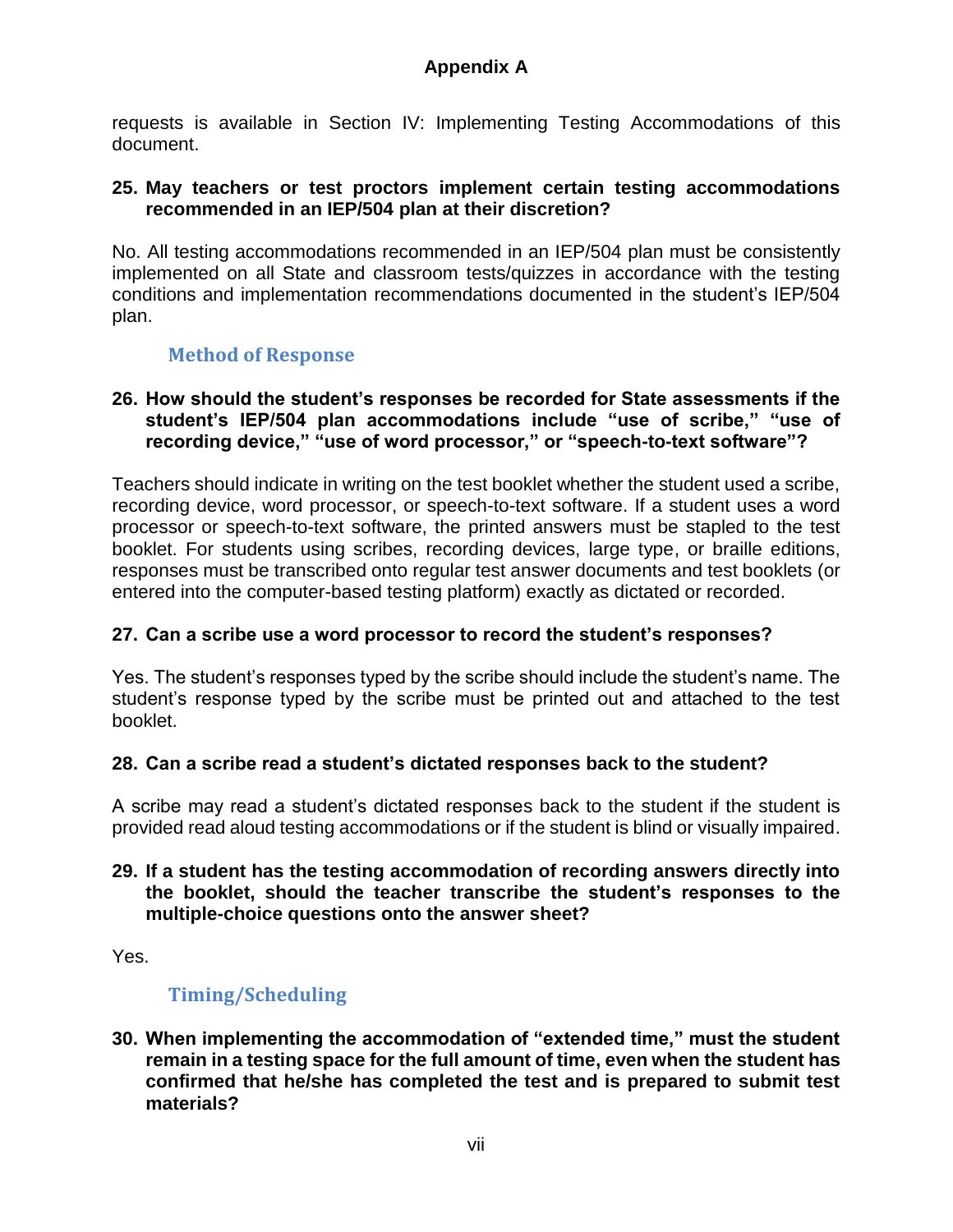No. Schools must ensure that students who have "extended time" recommended as a testing accommodation in an IEP/504 plan are provided the full amount of their extended time. If a student who receives extended time has completed testing and is ready to submit materials, determinations on whether the student may leave the testing space are typically determined locally. For State tests, all test administration practices must comply with the provisions in the [School Administrator's Manual](http://www.p12.nysed.gov/assessment/manuals/) for each respective test (http://www.p12.nysed.gov/assessment/manuals/).

#### **31. Is it permissible for students with disabilities whose IEP/504 plan specifies "extended time" to begin a State test earlier in the day than the general administration time?**

Yes. Adjustments to the starting time of State assessments may be made solely at the discretion of the principal and do not need to be specified in the IEP/504 plan. However, Department policy governing the Uniform Statewide Admission Deadlines, which are delineated in the [School Administrator's Manual for Secondary Level Examinations](http://www.p12.nysed.gov/assessment/manuals/home.html) (http://www.p12.nysed.gov/assessment/manuals/home.html) must be observed even in the case of students with disabilities. The purpose of these deadlines is to eliminate any possibility of the exchange of information between students at different examination centers.

#### **32. For students with disabilities who have "breaks" recommended as a testing accommodation, are those breaks included in the student's overall testing time?**

Breaks are provided in addition to the student's overall testing time. For example, a student with a disability may be recommended for testing accommodations that include extended time double the length of the standard administration period and a 10-minute break after 30 minutes of testing. If the student is taking a test for which all students have 40 minutes to complete the test, he or she would have 80 minutes to complete his or her test. In addition to being provided 80 minutes of testing, the student would be provided two 10-minute breaks in accordance with the recommendations in his or her IEP/504 plan.

#### **33. If a student's IEP or 504 plan documents multiple-day administration of State assessments, and the student has more than one examination in a single day, must he or she begin each examination on the day scheduled for all students?**

Yes. Each examination must begin on the day scheduled for its administration, and the student must complete at least one section of each examination begun on a given day. On subsequent days of multiple-day testing, the student is not permitted to resume work on a section that was begun on a previous day and may never alter responses made on a previous day. On a section-by-section\* basis, an additional day or more may be provided for completion of the remaining sections of the examination. Students may be provided only a photocopy of the sections they completed on a previous day (photocopied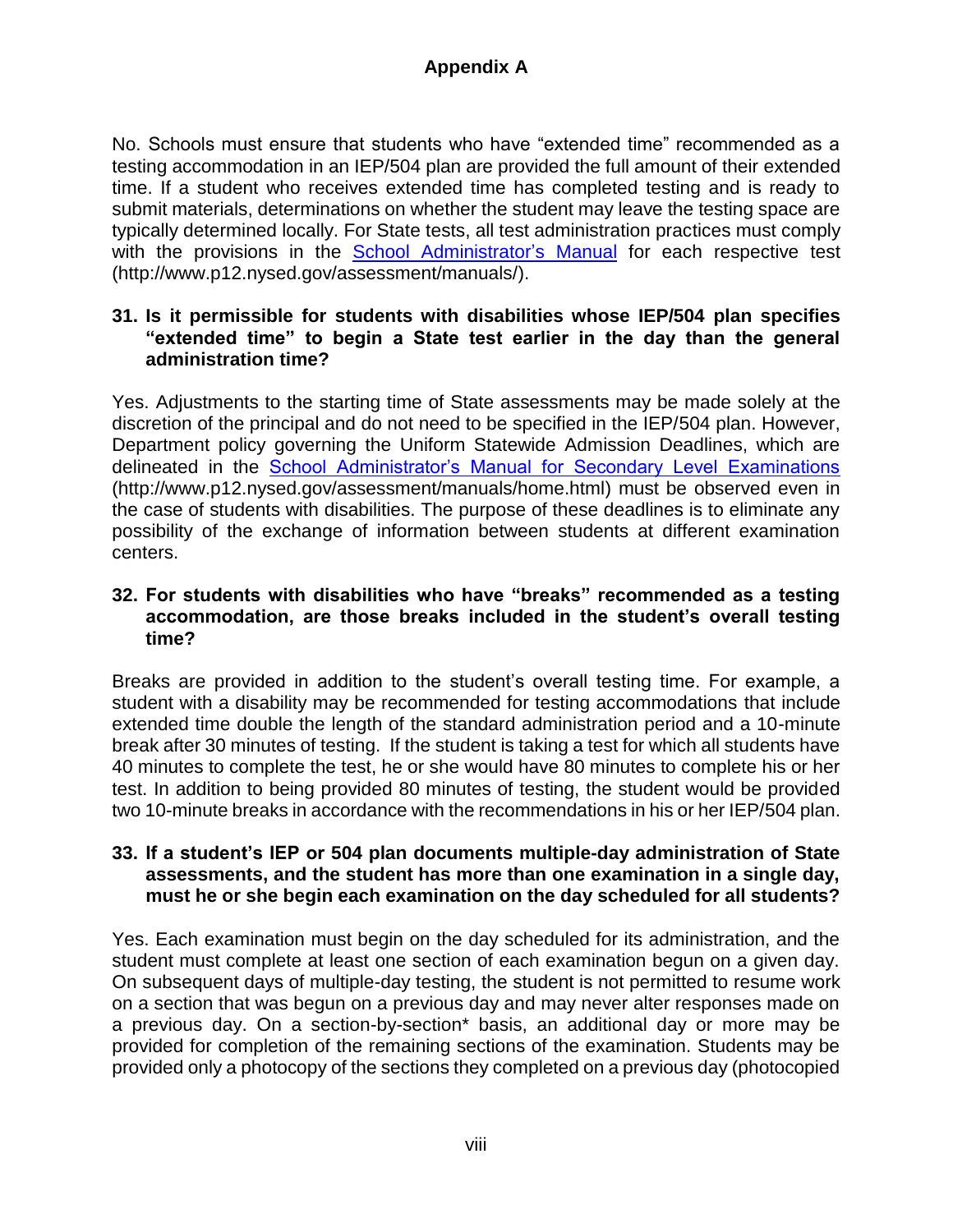by the school), so that they have access to all information on the test. For more information on administering tests over multiple days, see [Appendix H.](#page-59-0)

\* The Department does not define the size or contents of a "section" for the purposes of multiple-day testing. Decisions on how to divide a test for a student with a disability receiving multiple-day testing are made locally.

#### **Setting**

#### **34. Must a separate setting be a separate room, or can a student be in the same room as other students, but in a section away from the group?**

Separate setting means a student is administered the test in a separate room apart from the standard setting being used to administer the test. The student can be administered the test individually or in a small group. Small group or individual test administration must be specified in the IEP/504 plan.

#### **SPECIAL POPULATIONS**

#### **Students who are Deaf or Hard of Hearing**

#### **35. If a student who is deaf or hard of hearing is provided the use of a scribe through a sign language interpreter, does the interpreter translate the student's signed response into standard English for the scribe?**

Yes. However, for the Grades 3-8 ELA Tests, it would be expected that only students who are deaf or hard of hearing who may have additional disabilities that preclude them from writing their own responses would be using a scribe through a sign language interpreter to respond to questions measuring a student's writing skills.

#### **36. What form of sign language may be used when providing testing accommodations?**

Students who use sign language due to being deaf or hard of hearing may use any form of sign language (American Sign Language, Signing Exact English, fingerspelling, etc.). Forms or dialects of sign language from areas in which a language other than English is the primary language (e.g., "Puerto Rican dialect of Spanish sign language") are not allowed on tests of English language proficiency, except as interpretation of directions is allowed.

#### **37. Can the Grades 3-8 ELA Tests be signed to students who are deaf or hard of hearing?**

Yes, as appropriate to the unique needs of the student. If a student is deaf or hard of hearing and there is evidence that the student's disability **precludes or severely limits**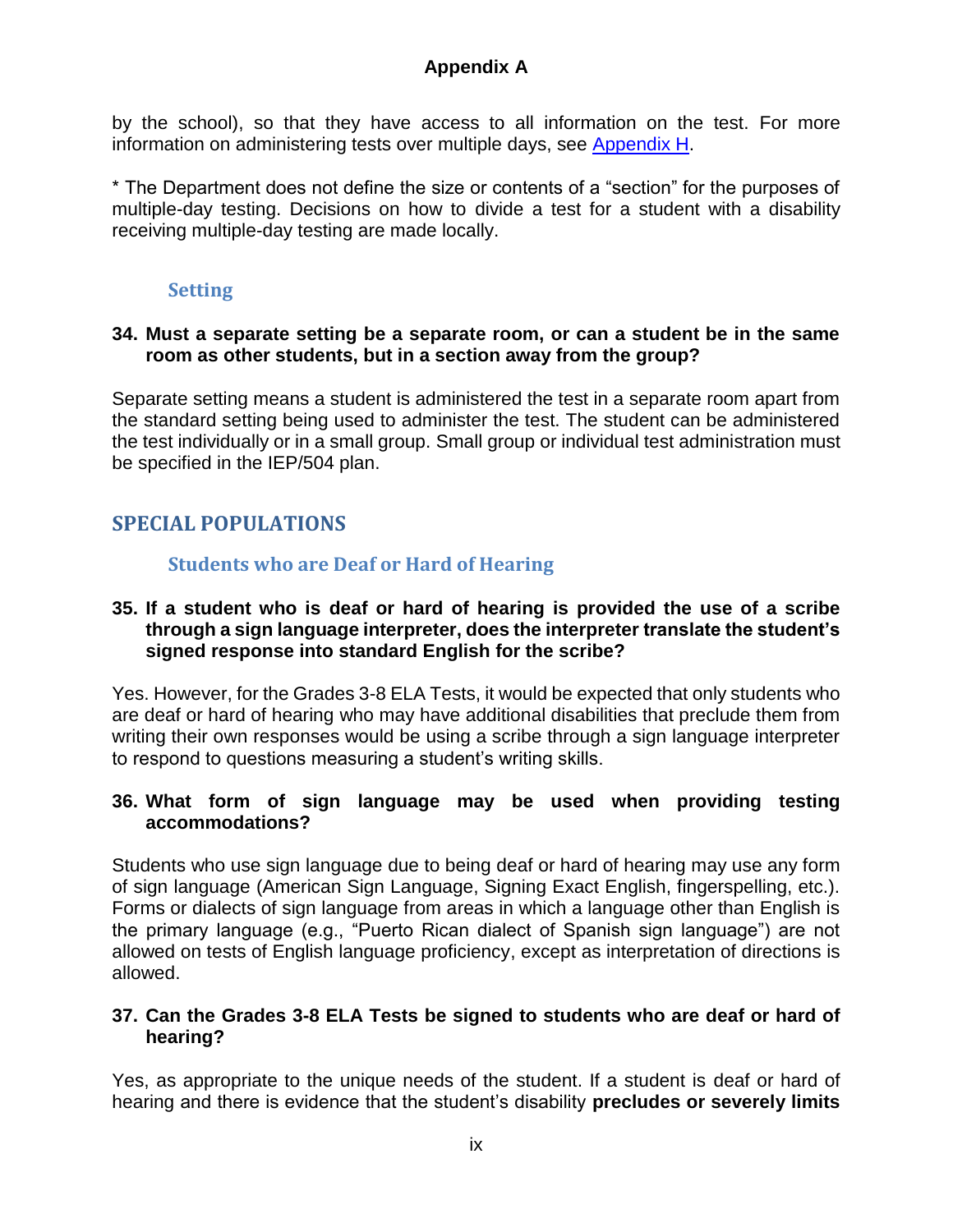his or her ability to decode printed text (possibly due to other co-occurring disabilities or long-term language deprivation in early childhood), then the CSE may consider recommending that a sign interpreter translate text for the student as a testing accommodation.

#### **Students with Blindness or Visual Impairment**

#### **38. Is it permissible to highlight or use colored pencils on graphs on State assessments to make a graph or illustration more visible for a student with visual impairments?**

Yes. This is permissible only if indicated in the student's IEP/504 plan as a testing accommodation needed in order to enhance the contrast on the item for the student or to help distinguish art from text. In this case, the entire graphic must be highlighted or colored, so that the student's attention may not be drawn to a particular element presented in the graph or illustration. Please note: schools may permit students to use highlighters when taking State assessments. Proctors must monitor student use of highlighters to ensure that they are **not** being used by students to record their responses to questions that must be answered in pencil and that the use of the highlighters does not obscure the students' responses to open-ended questions.

#### **39. What is the procedure for obtaining braille or large type editions of State assessments?**

The school principal may indicate the need for large type or braille editions in the Online Examination Request System prior to each examination period. Schools are cautioned to observe the published deadlines for all examination requests, but especially for braille editions, which are produced on an as-needed basis.

#### **40. Does the Department delete items that cannot be reproduced in braille?**

On occasion, the Department will revise a test question on the braille edition of a State assessment to make it accessible to braille readers. When it is impossible, even with revision, to make a test question accessible, the Department will replace the item with another item measuring a similar skill. When this occurs, the Department provides special instructions for scoring the affected braille edition.

#### **41. Is it permissible to use templates or graph paper as a testing accommodation for State assessments?**

Yes. Templates and graph paper enable some students to maintain their place or record answers.

**42. What types of accommodations are permitted for a student with a visual impairment who is unable to see specimens/objects or see through a microscope during science labs, while taking the Grades 4 and 8 Science**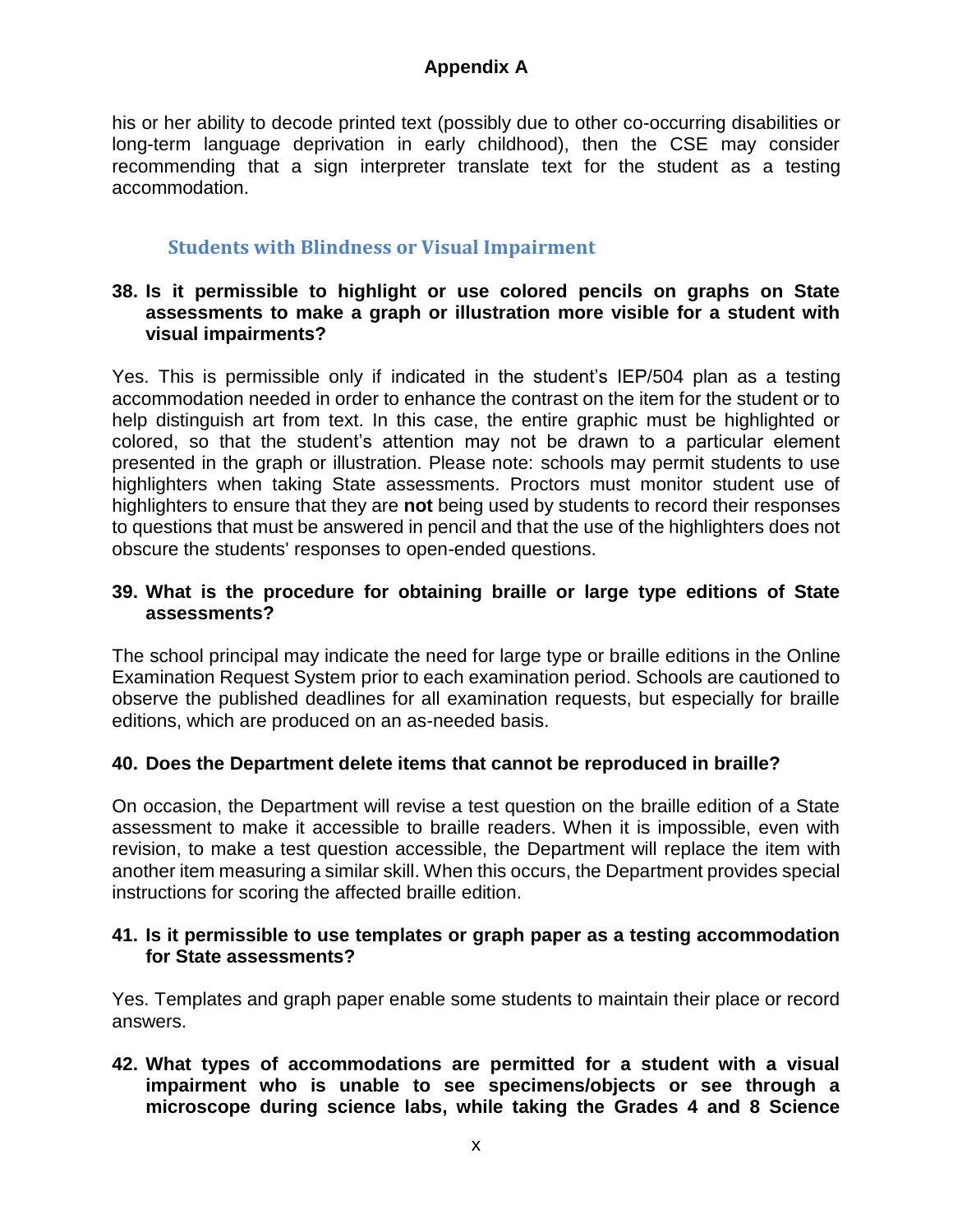#### **performance assessments, or during other science class activities or assessments?**

In general, the types of instructional accommodations provided in the classroom that are used to enable the student to learn will be permitted as a testing accommodation if indicated in the IEP/504 plan. This includes assistive technology devices, or the use of an aide who will describe to the student what is seen. If a human aide is used in this case, the student will draw conclusions and analyze verbal data to make a response. Students must have instruction and practice in using this accommodation during instruction, classroom, and State tests. Aides must receive training and experience to appropriately implement this accommodation.

#### **43. Are there special considerations when providing the testing accommodation, "use of a scribe" or "use of recording device" for students who are blind?**

Yes. Students who are blind are **not** required to provide capitalization, punctuation, and/or paragraphing when using the testing accommodation "use of a scribe" or "use of recording device." For additional guidance on the use of a scribe, see [Appendix G.](#page-57-0)

#### **Students with Disabilities Who are English Language Learners/ Multilingual Learners**

#### **44. What types of testing accommodations may be provided to students with disabilities who are ELLs/MLLs?**

All students who are ELLs/MLLs are entitled to certain testing accommodations during the period of time that they are identified as ELL pursuant to Part 154 of the Regulations of the Commissioner and for up to two years immediately after they have achieved proficiency in English on the NYSESLAT alone or in combination with other criteria. For students with disabilities who are also ELLs/MLLs, it is the responsibility of the CSE/Section 504 Committee to identify in the student's IEP/504 plan any individual testing accommodations needed by the student because of his or her disability, which may include, but are not limited to, the same testing accommodations that the student is entitled to as an ELL/MLL or Former ELL/MLL student.

The NYSESLAT is New York State's test of English language proficiency. It is designed specifically to assess the English language proficiency of ELLs/MLLs. Therefore, some testing accommodations ordinarily permitted for ELLs/MLLs taking other State tests (e.g., a bilingual glossary) are not permitted for the NYSESLAT. However, if a student with a disability who is also an ELL/MLL is participating in the NYSESLAT, he/she would be provided the testing accommodations specified in his/her IEP/504 plan to meet the student's disability-related needs as consistent with Department policy.

Policies on testing accommodations for students with disabilities and ELLs/MLLs participating in State assessments may be found in the [School Administrator's Manual](http://www.p12.nysed.gov/assessment/manuals/) for each respective State assessment (http://www.p12.nysed.gov/assessment/manuals/).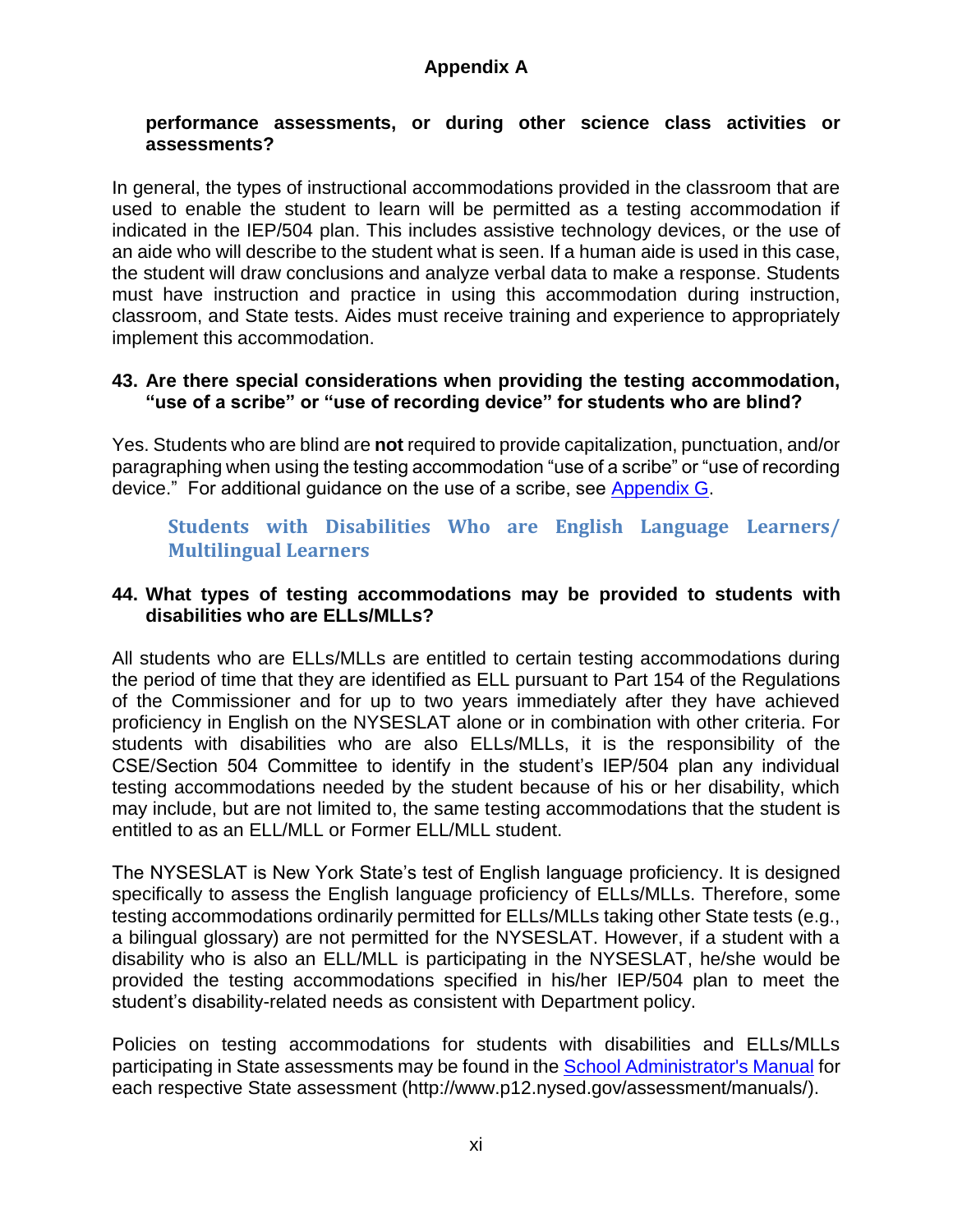#### **45. Can the testing accommodation "tests read" be provided to students with disabilities for the Reading questions on the NYSESLAT?**

Beginning with the 2017 administration of the NYSESLAT, students with disabilities whose IEPs/504 plans document that tests be read aloud (by way of human reader or technology) must be provided this testing accommodation in accordance with the specifications in the IEP/504 plan for all sections of the NYSESLAT including Reading. Recommending the accommodation of "tests read" on **all** tests for students in the elementary and intermediate grades is typically appropriate for those students who have disabilities that preclude or severely limit the ability to decode or access print. Recommending the "tests read" accommodation for all tests, including tests primarily assessing reading comprehension (e.g., the Reading section of the NYSESLAT), may not be appropriate for students with mild or moderate reading disabilities who may be provided the "tests read" accommodation on other sections of the NYSESLAT (e.g., Listening, Speaking, and Writing). Providing read-aloud accommodations for students who do not need them may have a negative effect on such students' test performance, and, in the case of the NYSESLAT, may affect a student's identification for subsequent services. For more information on recommending and implementing "tests read," please refer to [Appendix F.](#page-50-0)

#### **OTHER**

#### **46. If testing accommodations such as, "use of spell checking device" or "tests read" are recommended in the student's IEP/ 504 plan, should these skills continue to be a part of that student's instruction?**

Yes. Testing accommodations allow students with disabilities to demonstrate their content knowledge in all subject areas by reducing the barriers caused by a disability. Testing accommodations do not replace the need for high-quality instruction and assessments for students who receive accommodations in certain areas. Spelling and reading skills are a part of the State's learning standards and must continue to be a part of the student's instruction. For students who are provided accommodations such as "tests read" or "use of spell-checking device," schools must consider and recommend, as appropriate, services and supports designed to improve the student's foundational reading and spelling skills. Goals should also be developed to address the student's reading and spelling challenges.

#### **47. Are graphic organizers permitted on State assessments?**

Only the blank shell of a graphic organizer would be permitted. There must be no words, directions, or headings on the paper. For those students who have been taught to use this tool for writing, it is best to teach them to develop their own graphic organizer similar to ones used in the classroom. A student who cannot draw his or her own graphic organizer can have a scribe draw one for them as directed by the student.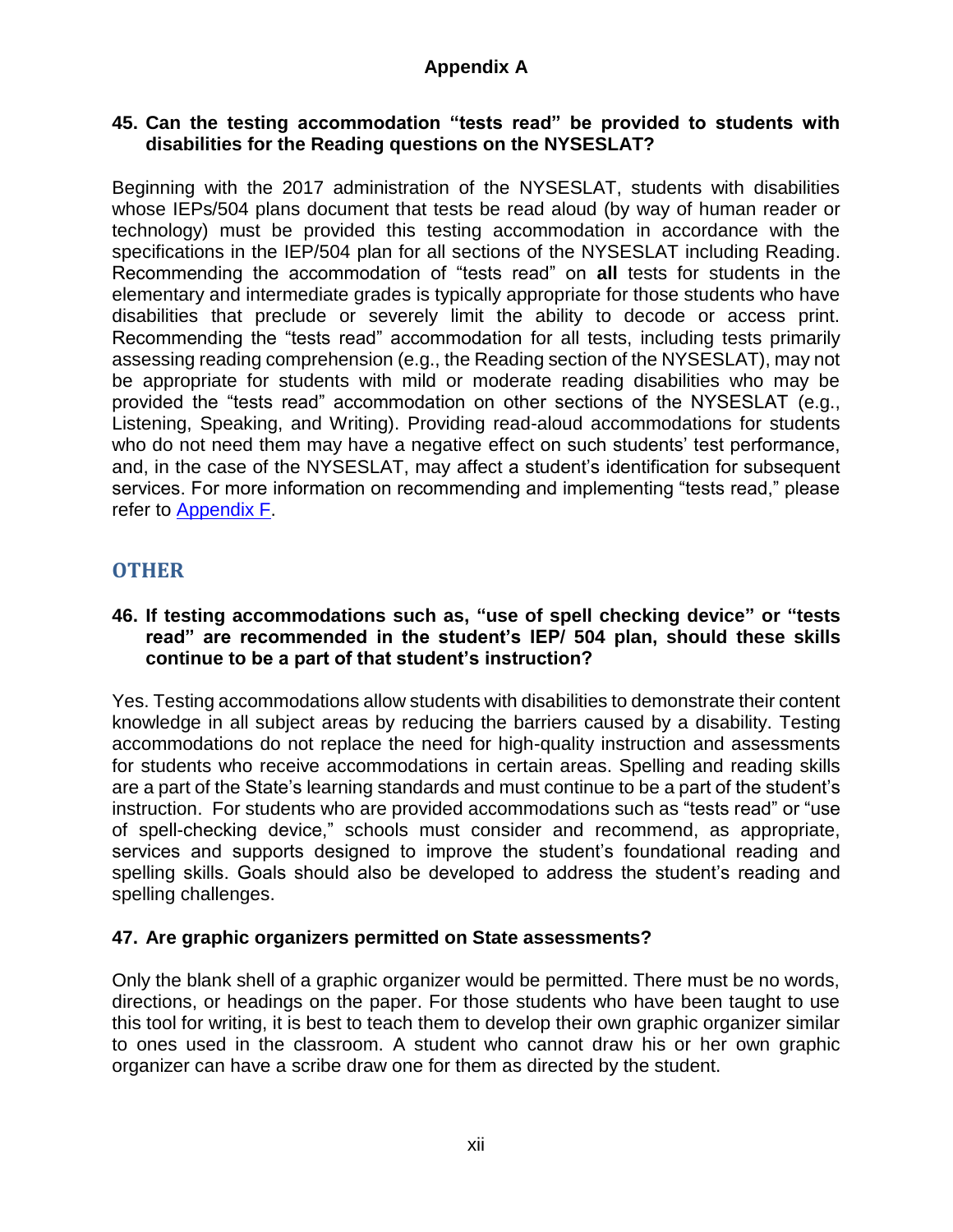#### **48. What options are available when a student is scheduled for more than one State examination in a single day?**

When the CSE/Section 504 Committee discusses and recommends appropriate testing accommodations for a student with a disability, the discussion must include consideration of any State assessments the student is scheduled to take that year. The CSE/Section 504 Committee should receive information about the examination schedule from school officials as soon as it is disseminated. If, based on the courses the student is enrolled in, he or she will be expected to take more than one State assessment in a single day, the following options should be considered:

- Consider the testing accommodation of multiple day administration of State assessments. (See [Appendix H\)](#page-59-0)
- Postpone one of the examinations until the following administration period. Schools are encouraged to provide review and preparation for affected students prior to any examination(s) that is/are postponed for this reason. When postponing one or more examinations to the August administration period, in order to provide the student with the additional time needed and still have time for scoring, the school must remember that the August examination period is only two days long. No student, whether identified as having a disability or not, should be scheduled to take more than two examinations during the August administration.
- Consider the option of having the student take a Department-approved alternative test. Many of these examinations are offered several times a year. Information on [Department-approved alternative tests](http://www.p12.nysed.gov/assessment/hsgen/) is available on the Office of State Assessment's webpage (http://www.p12.nysed.gov/assessment/hsgen/).

#### **49. What are the consequences if a school fails to provide the testing accommodations required by the student's IEP/504 plan?**

The school's failure to provide the testing accommodations required by the student's IEP/504 plan may result in the invalidation of the student's test score.

For elementary- and intermediate-level tests, the school would report the test as a misadministration.

For secondary-level tests required for graduation, if the student fails the test or is not satisfied with the score, the school would report the test as a misadministration and the principal could request the Office of State Assessment to invalidate the score so that it does not appear on the student's record. The student will then have to retake the examination during a subsequent administration period. If the student does pass the test and is satisfied with the score, it can be considered a valid score.

#### **50. Will a student's testing accommodations documented in an IEP/504 plan be available in postsecondary settings?**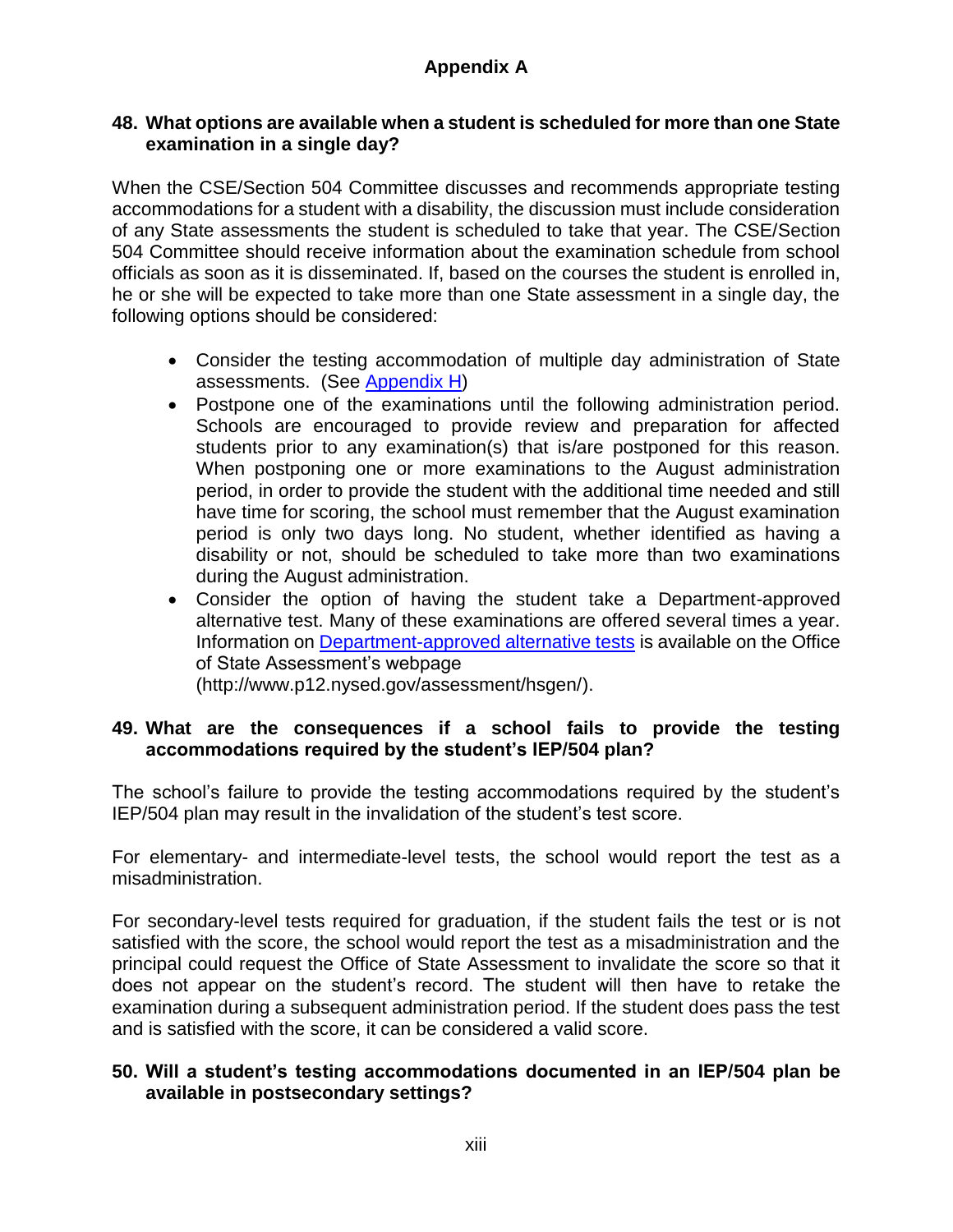As students with disabilities plan for their transition to postsecondary settings, it is important for CSEs/Section 504 Committees to have documented the student's use of accommodations. While colleges and universities may or may not allow all of the testing accommodations specified in a student's IEP or 504 plan, it is important that students have documentation of the testing accommodations used in high school to help inform decisions regarding continued access to accommodations in college and career settings. This documentation will support the student in advocating for his or her accommodation needs in a variety of postsecondary settings.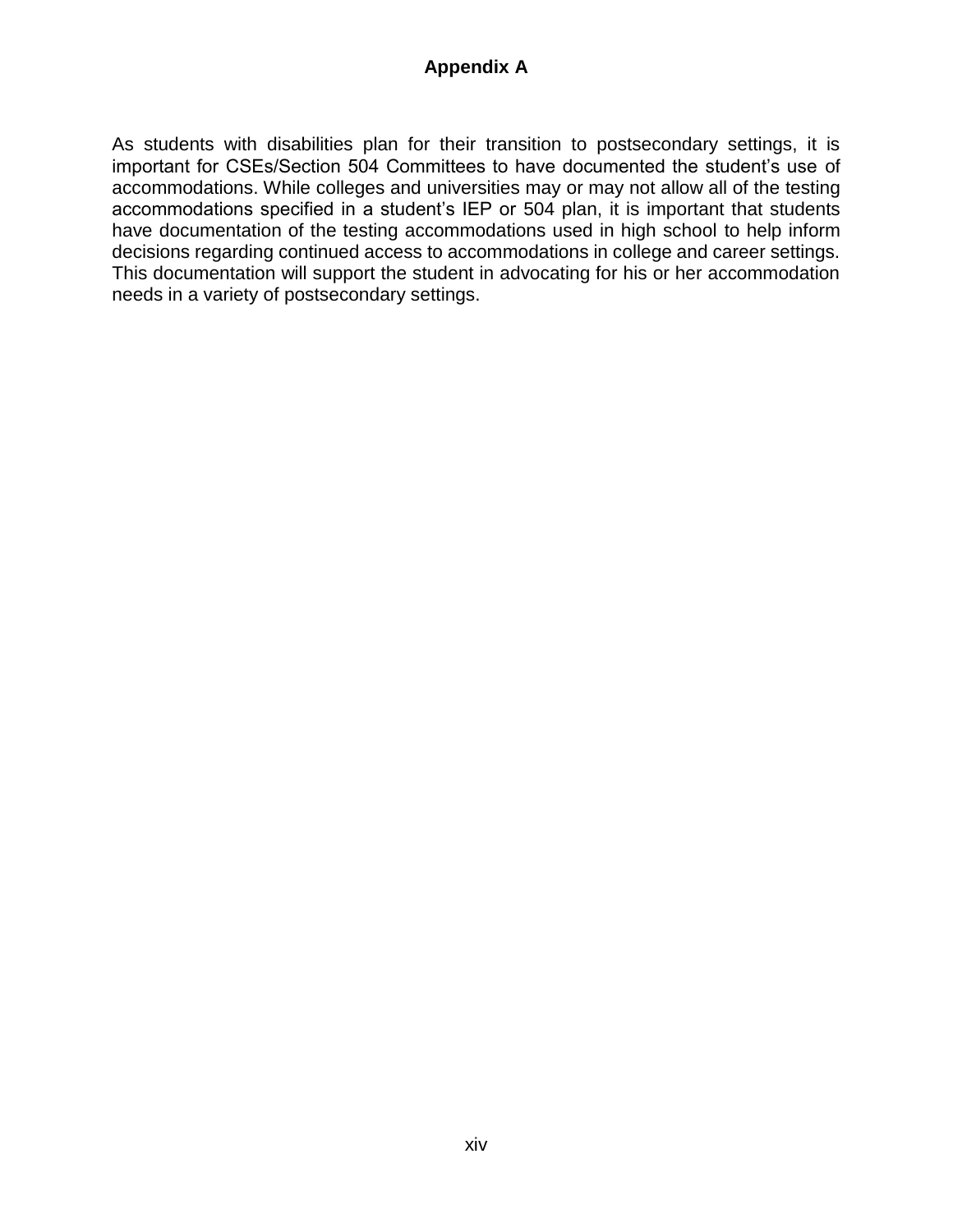#### <span id="page-40-0"></span>**Dos and Don'ts When Recommending Testing Accommodations<sup>4</sup>**

| <b>Do</b> make accommodations decisions<br>based on individualized needs.                                                                                            | <b>Don't</b> make accommodations decisions<br>based on whatever is easiest to do (e.g.,<br>preferential seating).                                         |
|----------------------------------------------------------------------------------------------------------------------------------------------------------------------|-----------------------------------------------------------------------------------------------------------------------------------------------------------|
| Do  select accommodations that reduce the<br>effect of the disability to access instruction<br>and demonstrate learning.                                             | <b>Don't</b> select accommodations that are<br>unrelated to documented student learning<br>needs or are intended to give students an<br>unfair advantage. |
| <b>Do</b> be certain to document instructional<br>and assessment accommodations in the IEP<br>or 504 plan.                                                           | <b>Don't</b> use an accommodation that has not<br>been documented in the IEP or 504 plan.                                                                 |
| <b>Do</b> be familiar with the types of<br>accommodations that can be used as both<br>instructional and assessment<br>accommodations.                                | <b>Don't</b> assume that all instructional<br>accommodations are appropriate for use on all<br>assessments.                                               |
| <b>Do</b> be specific about the where, when,<br>who, and how of providing accommodations.                                                                            | Don't  simply indicate an accommodation<br>will be provided "as appropriate" or "as<br>necessary."                                                        |
| Do  refer to state accommodations policies<br>and understand implications of selections.                                                                             | Don't  check every accommodation possible<br>on a checklist simply to be safe.                                                                            |
| Do  evaluate accommodations used by the<br>student.                                                                                                                  | <b>Don't</b> assume the same accommodations<br>remain appropriate year after year.                                                                        |
| <b>Do</b> get input about accommodations from<br>teachers, parents, and students, and use it to<br>make decisions at IEP team or 504 planning<br>committee meetings. | <b>Don't</b> make decisions about instructional<br>and assessment accommodations alone.                                                                   |
| <b>Do</b> provide accommodations for<br>assessments routinely used for classroom<br>instruction.                                                                     | Don't  provide an assessment<br>accommodation for the first time on the day of<br>a test.                                                                 |
| <b>Do</b> select accommodations based on<br>specific individual needs in each content<br>area.                                                                       | <b>Don't</b> assume certain accommodations,<br>such as extra time, are appropriate for every<br>student in every content area.                            |

<sup>4</sup> Christensen, L., Carver, W., VanDeZande, J., & Lazarus, S. (2011). Accommodations manual: How to select, administer, and evaluate the use of accommodations for instruction and assessment of students with disabilities (3rd ed.). Washington, DC: Assessing Special Education Students State Collaborative on Assessment and Student Standards, Council of Chief State School Officers. Retrieved from: http://www.ccsso.org/Resources/Publications/Accommodations\_Manual\_How\_to\_Select\_Administer\_and\_Evaluate\_t he\_Use\_Of\_Accomocations\_For\_Instruction\_and\_Assessment\_Of\_Students\_With\_Disabilities\_.html.

 $\overline{a}$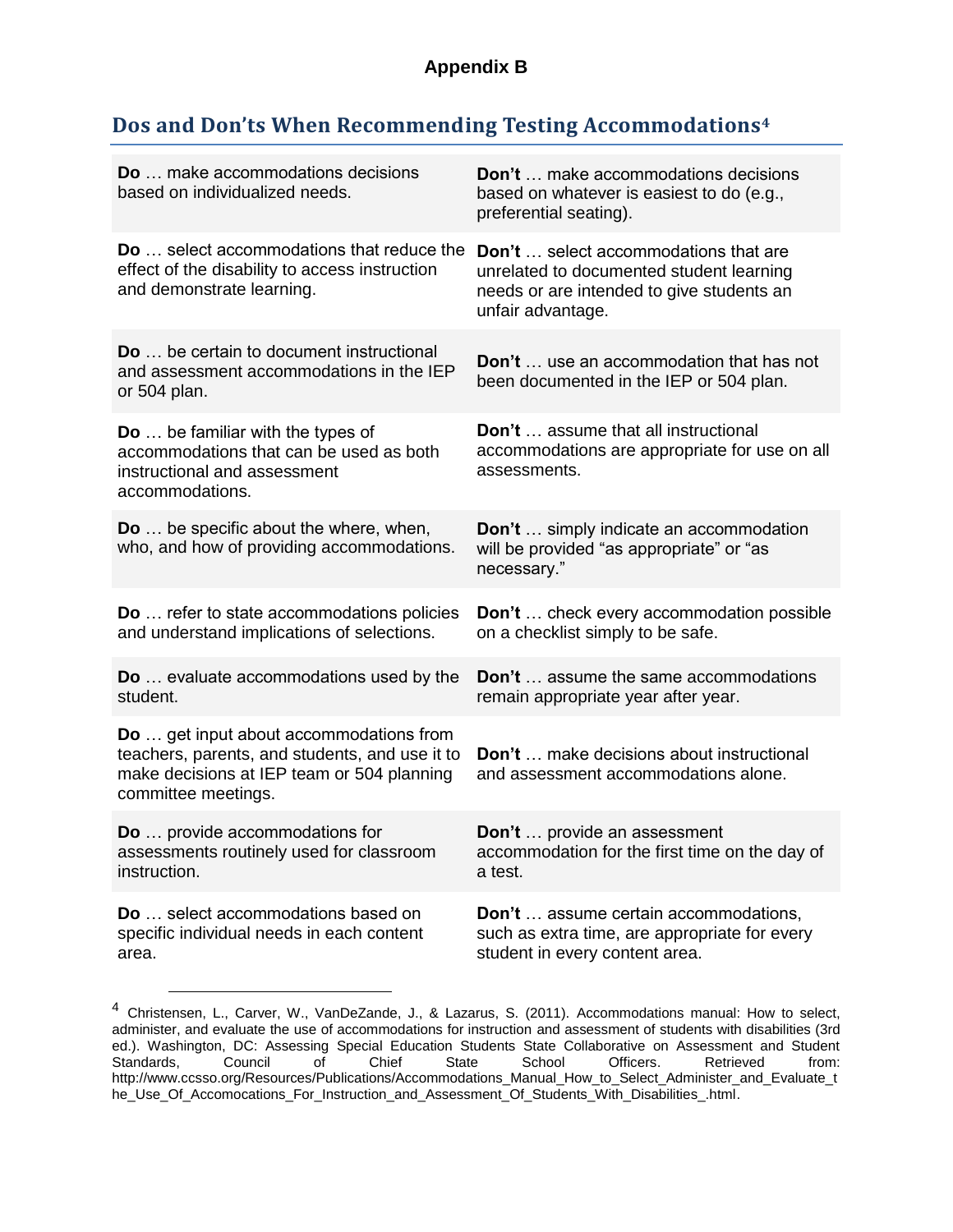#### **Appendix C**

### <span id="page-41-0"></span>**Examples of Student Characteristics and Possible Testing Accommodations**

The purpose of this chart is to assist in the decision-making process for each student by providing examples of testing accommodations. Not every testing accommodation indicated under "possible testing accommodations" will be appropriate for each student demonstrating a given characteristic.

Certain testing accommodations may not be permissible on specific State assessments. Additionally, reformatting requests may need to be submitted to the Office of State Assessment in order to implement some testing accommodations on specific State assessments. Please refer to the [School Administrator's Manual](http://www.p12.nysed.gov/assessment/manuals/) for each respective State test (http://www.p12.nysed.gov/assessment/manuals/) and to [Appendix J](#page-67-0) for a chart of allowable accommodations across the New York State Testing Program.

|                                                                       | <b>Possible Effect on</b>                                                                                                                                                |                                                                                                                                                                                                                                                               |
|-----------------------------------------------------------------------|--------------------------------------------------------------------------------------------------------------------------------------------------------------------------|---------------------------------------------------------------------------------------------------------------------------------------------------------------------------------------------------------------------------------------------------------------|
| <b>Student Characteristics</b>                                        | <b>Test-taking</b>                                                                                                                                                       | <b>Possible Accommodations</b>                                                                                                                                                                                                                                |
| Poor attention/distractibility<br>Has difficulty remaining on<br>task | May have difficulty<br>concentrating on test items<br>for extended length of time<br>and completing exam in<br>allotted time. May be<br>distracted by other<br>students. | Separate setting free from<br>$\bullet$<br>distractions<br>On-task focusing prompts<br>$\bullet$<br>Provide breaks during exam<br>$\bullet$<br>period<br><b>Extended time</b><br>$\bullet$<br>Study carrel<br>$\bullet$                                       |
|                                                                       | May have difficulty<br>following or remembering<br>directions.                                                                                                           | Directions read more than<br>$\bullet$<br>standard number of times<br>Directions provided for each<br>$\bullet$<br>page of questions<br>Directions simplified<br>$\bullet$                                                                                    |
|                                                                       | May have difficulty dividing<br>attention between the test<br>booklet and recording<br>answers on a separate<br>answer sheet.                                            | Record answers directly in<br>$\bullet$<br>test booklet                                                                                                                                                                                                       |
| Processes written information<br>at a slow rate                       | May not be able to<br>complete exam within<br>standard timeframe.                                                                                                        | <b>Extended time</b>                                                                                                                                                                                                                                          |
|                                                                       | May become fatigued<br>and/or distracted.                                                                                                                                | Separate setting<br>$\bullet$<br>Directions read<br>$\bullet$<br>Tests read aloud<br>$\bullet$<br>Text-to-speech software<br>$\bullet$<br>(with reading rate adjusted to<br>accommodate processing<br>delays)<br>Multiple day administration<br><b>Breaks</b> |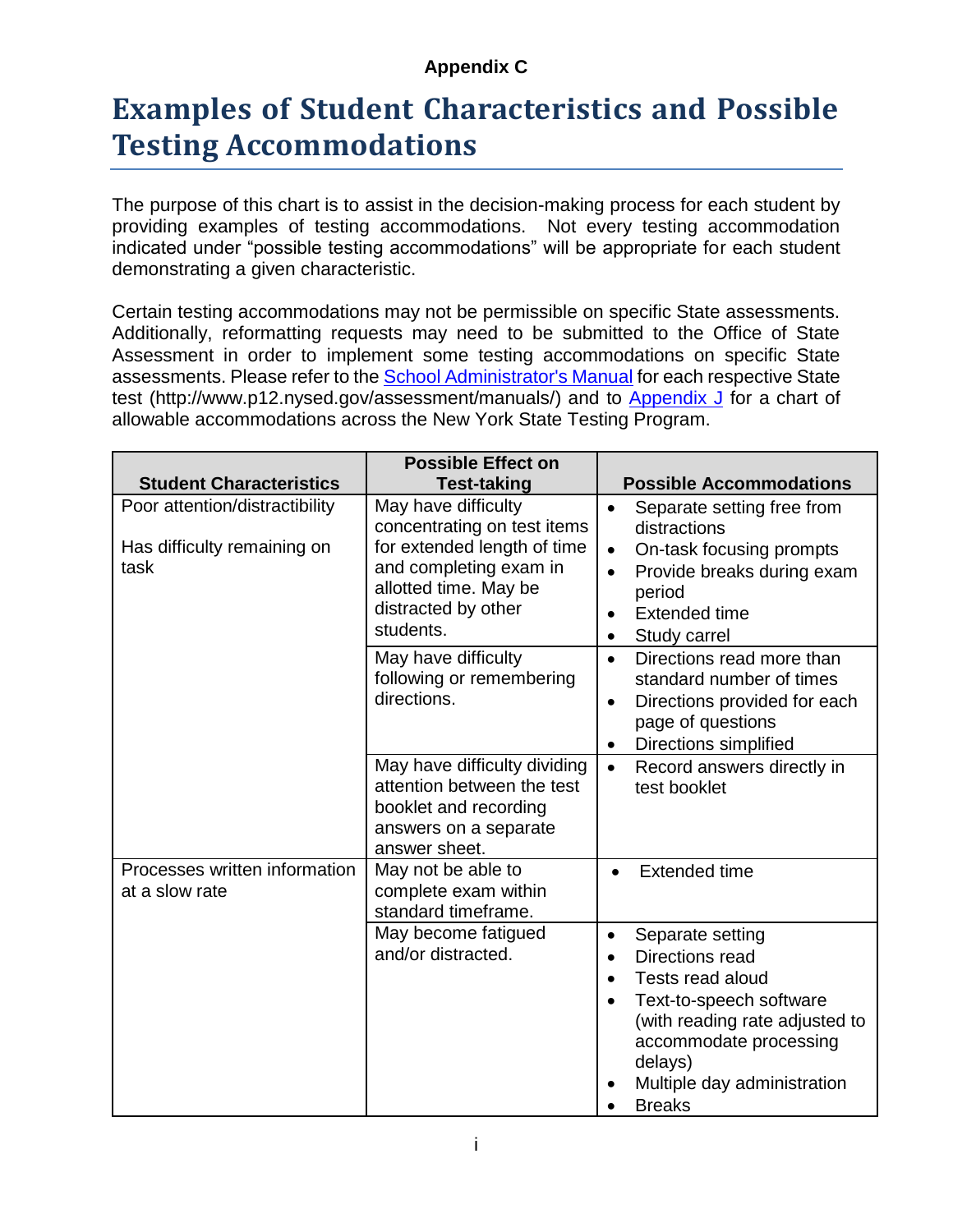### **Appendix C**

|                                                             | <b>Possible Effect on</b>                                                                                     |                                                                                                                                                                                                                                                                    |
|-------------------------------------------------------------|---------------------------------------------------------------------------------------------------------------|--------------------------------------------------------------------------------------------------------------------------------------------------------------------------------------------------------------------------------------------------------------------|
| <b>Student Characteristics</b>                              | <b>Test-taking</b>                                                                                            | <b>Possible Accommodations</b>                                                                                                                                                                                                                                     |
| Poor physical/motor<br>coordination/writing<br>difficulties | Unable to record or has<br>difficulty recording<br>responses using paper<br>and pencil in standard<br>manner. | Use of computer/word<br>$\bullet$<br>processor or other writing<br>aids<br>Respond orally to scribe<br>$\bullet$<br>Separate setting when using<br>$\bullet$<br>scribe<br>Use of adaptive writing<br>$\bullet$<br>utensils<br>Speech-to-text software<br>$\bullet$ |
|                                                             | Difficulty managing or<br>manipulating test<br>materials.                                                     | Papers taped/anchored to<br>$\bullet$<br>desk                                                                                                                                                                                                                      |
|                                                             | Unable to access a<br>computer with standard<br>equipment.                                                    | Adapted keyboard<br>$\bullet$<br>Adapted mouse<br>$\bullet$<br>Switch interface<br>$\bullet$<br>Touch screen<br>$\bullet$                                                                                                                                          |
|                                                             | Significant difficulty with<br>typing efficiency<br>(speed/accuracy).                                         | Keyboard access features<br>$\bullet$<br>(e.g., "sticky keys," "filter<br>keys")<br>Word prediction software<br>$\bullet$                                                                                                                                          |
|                                                             | Difficulty recording<br>answers on a separate<br>answer sheet.                                                | Record answers directly in<br>$\bullet$<br>test booklet<br>Allow additional space for<br>$\bullet$<br>writing<br>Speech-to-text software<br>$\bullet$                                                                                                              |
|                                                             | Writing tasks completed at<br>a slow rate.                                                                    | <b>Extended time</b><br>$\bullet$<br>Speech-to-text software<br>$\bullet$                                                                                                                                                                                          |
|                                                             | Unable to or has difficulty<br>using paper and pencil to<br>solve computations.                               | Use of calculator/math<br>$\bullet$<br>tables<br>Use of graph paper to align<br>$\bullet$<br>numbers when doing<br>computations<br>Speech-to-text software<br>(with speech recognition for<br>mathematics)                                                         |
| Difficulty following/<br>understanding directions           | May not understand what<br>the test requires them to<br>do.                                                   | Directions read orally<br>$\bullet$<br><b>Directions simplified</b><br>$\bullet$<br>Additional examples of<br>$\bullet$<br>directions provided<br>Key words or phrases of<br>$\bullet$<br>directions highlighted                                                   |
|                                                             | May have difficulty<br>remembering directions.                                                                | Directions reread for each<br>$\bullet$<br>page of questions                                                                                                                                                                                                       |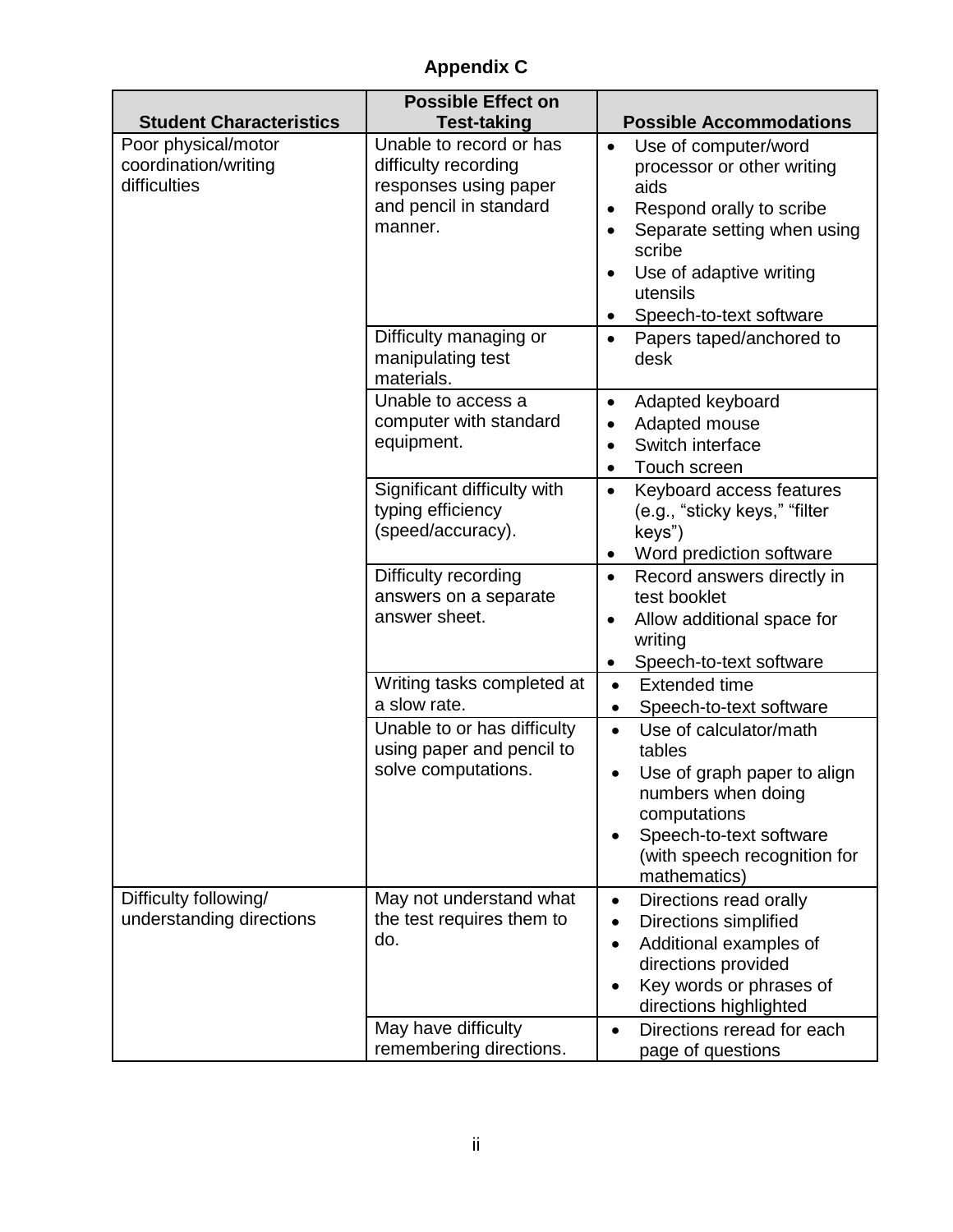**Appendix C**

| <b>Student Characteristics</b> | <b>Possible Effect on</b><br><b>Test-taking</b>                                                                                                       | <b>Possible Accommodations</b>                                                                                                                                                                                                                                                                                                         |
|--------------------------------|-------------------------------------------------------------------------------------------------------------------------------------------------------|----------------------------------------------------------------------------------------------------------------------------------------------------------------------------------------------------------------------------------------------------------------------------------------------------------------------------------------|
| <b>Visual Impairments</b>      | Unable to or has difficulty<br>accessing test in standard<br>print format and requires<br>tactile or oral means to<br>obtain information.             | <b>Braille</b><br>$\bullet$<br>Tests read orally<br>$\bullet$<br>Recording device                                                                                                                                                                                                                                                      |
|                                | May have low or limited<br>vision and has difficulty<br>with standard print.                                                                          | Large type<br>$\bullet$<br>Magnifier<br>Digital text (to manipulate<br>$\bullet$<br>font size, color, etc.)<br>Tests read when fatigue sets<br>in due to eye strain<br>Special desk or book stand<br>to hold materials for easier<br>reading<br><b>Extended time</b><br>Increase spacing between<br>test items<br>Fewer items per page |
|                                | Unable to use paper and<br>pencil to solve<br>computations.                                                                                           | Use of calculator/talking<br>$\bullet$<br>calculator<br>Use of graph paper to align<br>$\bullet$<br>numbers<br>Speech-to-text software<br>(with speech recognition for<br>mathematics)                                                                                                                                                 |
|                                | Difficulty tracking from test<br>to answer sheet.                                                                                                     | Record answers on test<br>$\bullet$<br>booklet<br>Templates to reduce visible<br>print                                                                                                                                                                                                                                                 |
|                                | May have low or limited<br>vision and has difficulty<br>with detailed visual tasks,<br>such as printed material,<br>graphs, charts, diagrams,<br>etc. | Highlighting entire graphs to<br>$\bullet$<br>increase contrast from color<br>of page<br>Special lighting<br>Oral description of graphs,<br>charts, etc., presented in a<br>neutral manner                                                                                                                                             |
|                                | Difficulty maintaining place<br>in a standard test booklet                                                                                            | Use of templates to reduce<br>$\bullet$<br>visible print                                                                                                                                                                                                                                                                               |
| Visual-perceptual difficulties | Difficulty focusing on<br>individual items if too<br>many items are presented.                                                                        | Large type<br>$\bullet$<br>Increase spacing between<br>test items<br>Fewer items per page<br>$\bullet$<br>Use of templates to reduce<br>visible print                                                                                                                                                                                  |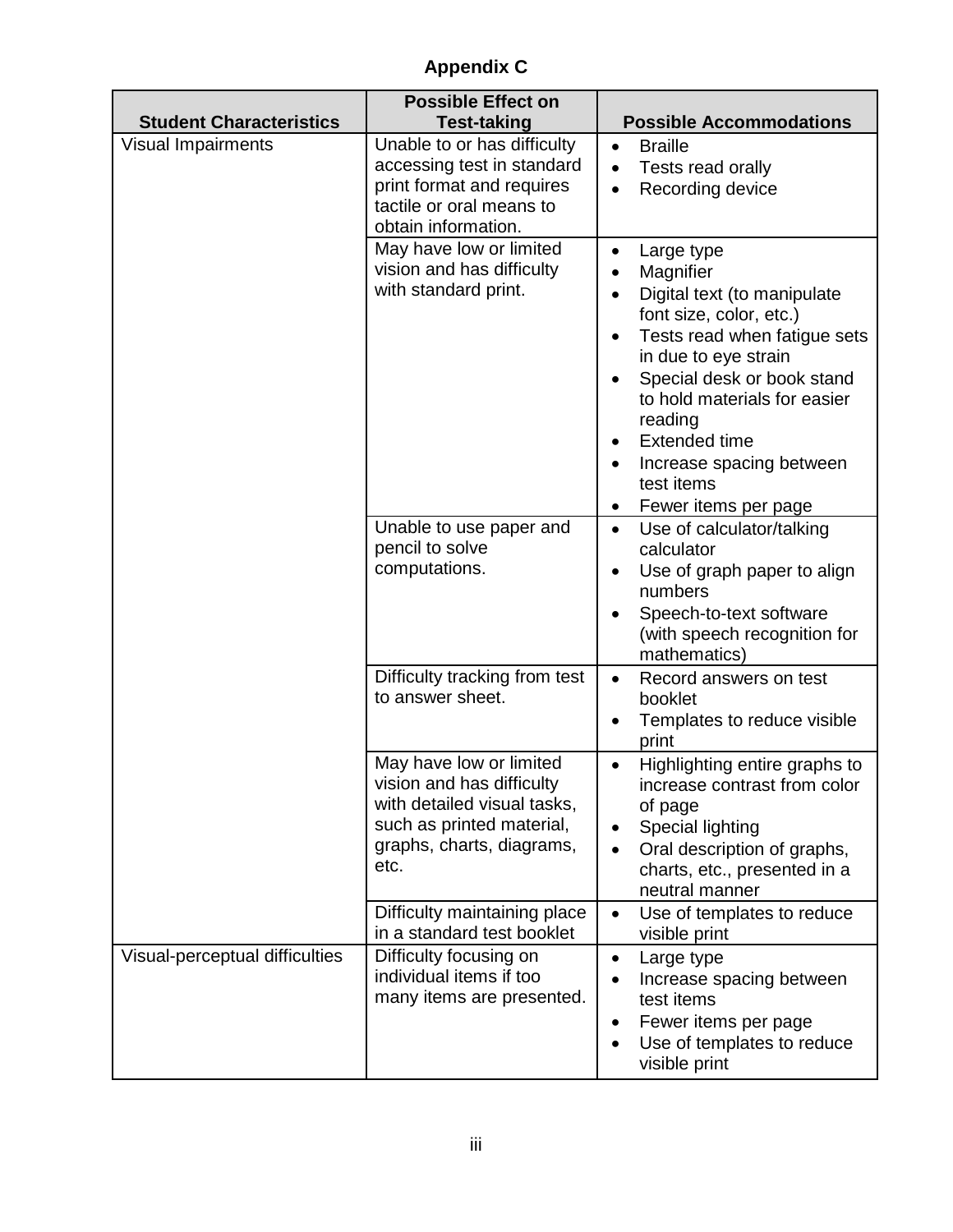**Appendix C**

| <b>Student Characteristics</b> | <b>Possible Effect on</b><br><b>Test-taking</b> | <b>Possible Accommodations</b>                                      |
|--------------------------------|-------------------------------------------------|---------------------------------------------------------------------|
| <b>Emotional/Mental Health</b> | Displays test anxiety.                          | <b>Extended time</b><br>$\bullet$                                   |
| Impairments                    |                                                 | <b>Breaks during test</b><br>$\bullet$                              |
|                                | Exhibits inappropriate                          | Separate location<br>$\bullet$                                      |
|                                | behavior.                                       | On-task focusing prompts<br>$\bullet$                               |
|                                | Administered medication                         | Test administered during<br>$\bullet$                               |
|                                | that may affect the                             | optimal times when student                                          |
|                                | student's physical stamina.                     | is most alert                                                       |
| Health Impairments/Poor        | Unable to sit for extended                      | <b>Extended time</b><br>$\bullet$                                   |
| stamina                        | lengths of time without                         | Breaks provided for rest                                            |
|                                | changing position.                              | periods                                                             |
|                                |                                                 | Adaptive furniture<br>$\bullet$                                     |
|                                | Due to fatigue, unable to                       | Multiple day administration<br>$\bullet$                            |
|                                | complete the test in the                        | Separate setting<br>$\bullet$                                       |
|                                | time allotted.                                  |                                                                     |
|                                | Increased fatigue as<br>duration of taking test | Use of scribe when fatigue<br>$\bullet$<br>affects ability to write |
|                                | increases.                                      | Tests read when fatigue<br>$\bullet$                                |
|                                |                                                 | affects ability to read                                             |
| Difficulty with reading        | Reading skills below grade                      | Oral reading of tests<br>$\bullet$                                  |
|                                | level of test.                                  | Text-to-speech software<br>$\bullet$                                |
|                                | Slow reading pace.                              | <b>Extended time</b><br>$\bullet$                                   |
|                                |                                                 | Present test reading<br>$\bullet$                                   |
|                                |                                                 | passages in sections                                                |
| <b>Hearing Impairments</b>     | Unable to access or has                         | Use of sign language<br>$\bullet$                                   |
|                                | difficulty accessing oral                       | interpreter for oral directions                                     |
|                                | directions or listening                         | and listening passages                                              |
|                                | sections of test in standard                    | Listening passages may be<br>$\bullet$                              |
|                                | manner.                                         | signed more than once                                               |
|                                |                                                 | Written directions provided                                         |
|                                |                                                 | <b>Extended time</b>                                                |
|                                |                                                 | Separate setting<br>Amplification devices                           |
|                                |                                                 | Preferential seating in front                                       |
|                                |                                                 | of interpreter                                                      |
| Difficulty with auditory       | Difficulty remembering                          | Repeat directions more than<br>$\bullet$                            |
| processing                     | and/or understanding oral                       | standard number of times                                            |
|                                | directions.                                     | Directions simplified<br>$\bullet$                                  |
|                                |                                                 | Provide written directions<br>$\bullet$                             |
|                                |                                                 | <b>Preferential seating</b><br>$\bullet$                            |
|                                |                                                 | Repeat listening section                                            |
|                                |                                                 | more than standard number                                           |
|                                |                                                 | of times                                                            |
| Difficulty with math           | Unable to memorize basic                        | Use of calculator<br>$\bullet$                                      |
| processing/computations        | math facts.                                     | Chart of basic math facts                                           |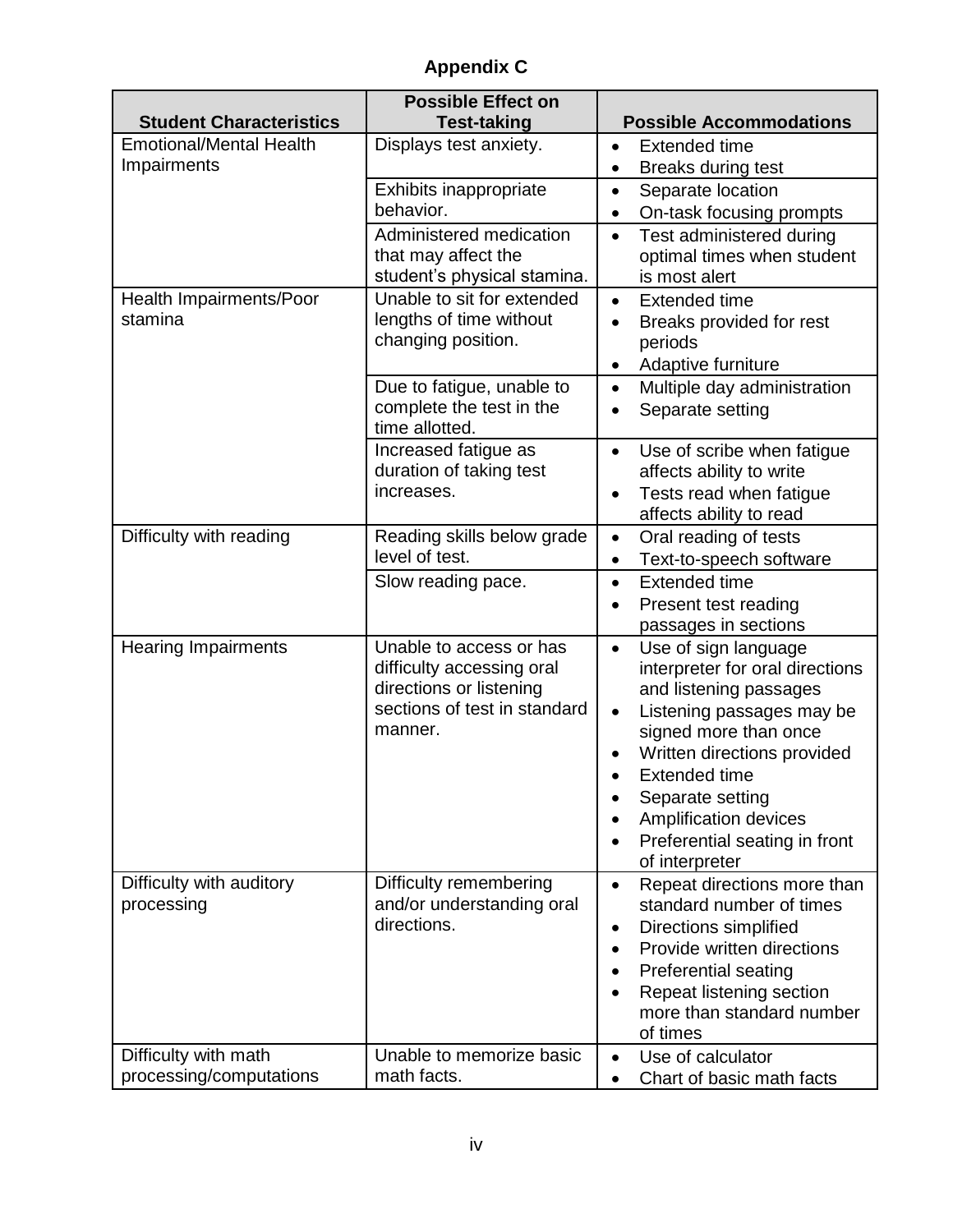#### **Appendix D**

### <span id="page-45-0"></span>**Examples of Testing Accommodations for Special Populations:** Students who are Blind or Visually Impaired

**Based on the unique needs of students with blindness and visual impairments, the following accommodations should be considered when making appropriate decisions:** 

#### **Timing/Scheduling**

- Multiple day administration
- Extended time\* (specify amount of extended time)
- Breaks\* (specify length of break and/or any additional conditions under which breaks may be needed)

\*Examples of when extended and/or break times may be needed specific to the needs of students who are blind or visually impaired to allow for:

- Eye strain or visual fatigue and/or finger fatigue, which leads to numbness and temporary loss of sensitivity to read braille (a common side effect of reading braille)
- A reader to describe diagrams or illustrated materials
- The use of other testing accommodations

#### **Setting**

- Special lighting
- Individual/small group
- Additional desk or work space (braille readers require extra space on which to place materials)

#### **Presentation**

- Large-type editions of tests
- Braille editions of tests
- Refreshable braille display
- Recording device
- Directions read
- Visual magnification devices and applications
- Closed circuit television (CCTV)
- Tests read (if the student is not yet proficient in or cannot effectively access braille)
- Verbal description or narration provided for visual display materials; charts, graphs, etc.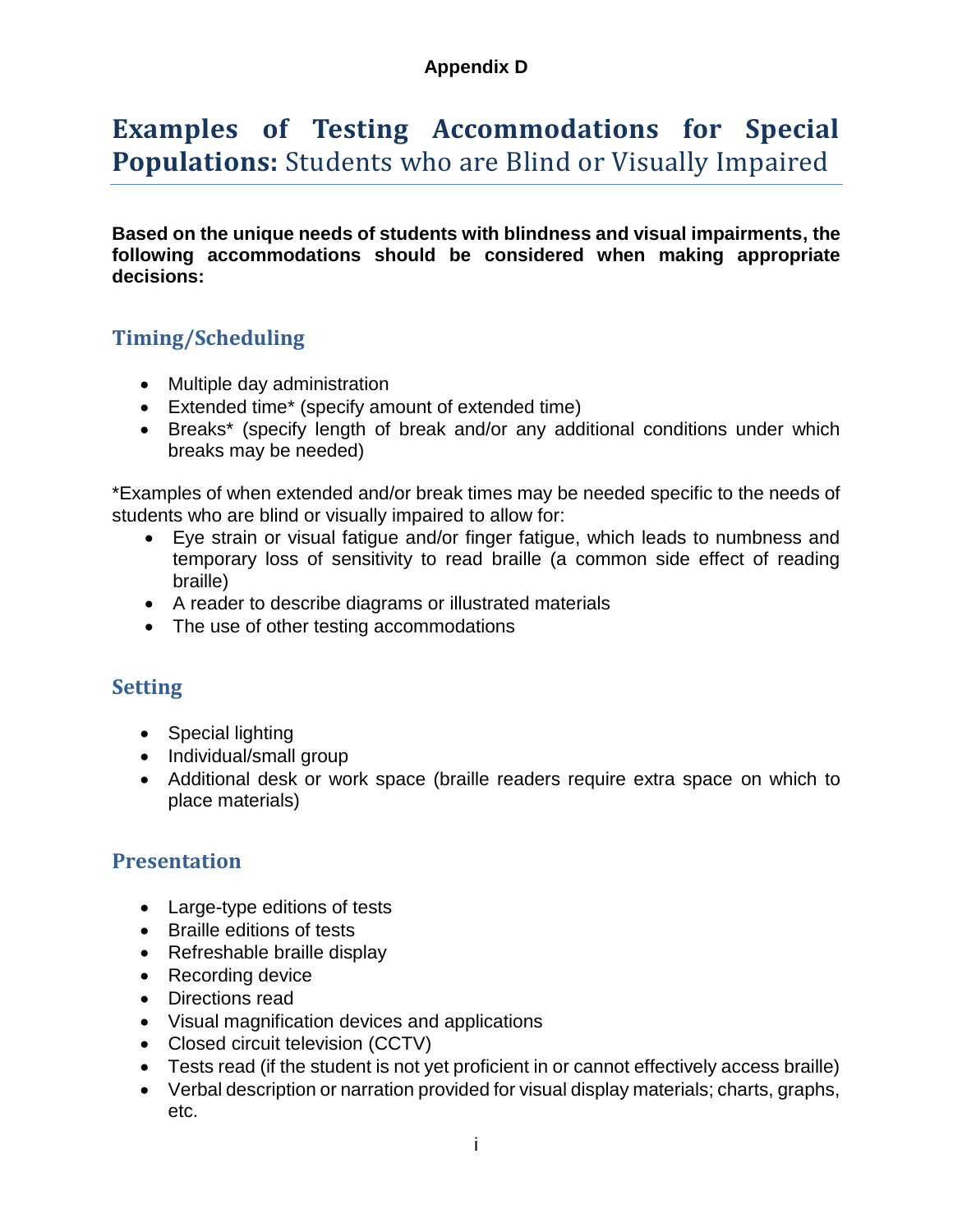#### **Appendix D**

- Verbalization of writing (e.g., information that is being presented on a whiteboard or on an overhead is spoken aloud as it is being written.)
- Text-to-speech software programs for tests read
- Key words or phrases highlighted in directions
- Increased size, shape, space for answers
- Increased spacing
- Decreased number of test items per page
- Markers to maintain place
- Calculation devices/talking calculator
- Abacus
- Tactile graphics
- Manipulatives
- Braille manipulatives
- Verbal description of graphics
- Adapted measuring devices, such as scales, graduated cylinders, braille/largeprint rulers, tactile measuring tools, etc.
- Nonvisual indicators in experiment-like situations (e.g., buzzers for lights)
- Boldface letters and/or white paper for increased contrast
- Digital version of test with screen reader and/or magnification
- Adapted paper (e.g., braille paper, bold-line paper, or raised-line graph paper)
- Reduction of copy work (if an assignment/test requires copying text or problems, a worksheet is provided in either braille or large print)

#### **Response**

- Use of scribe
- Recording devices (for recording answers and note taking)
- Braillewriter or word processor
- Electronic note takers
- Record answers in test booklet
- Assistive technology applications
- Use of adaptive equipment or manipulatives to record answer to a test question rather than responding in writing (e.g., a student uses a braille model of a clock to show the answer to a test question.)

#### **Accommodations for Science Laboratory Instruction/Testing**

- Accommodations specific to science laboratory instruction/testing **(it is especially important in this context that accommodations provided during testing are those that have been used during instruction):**
	- o An aide/assistant who can verbally describe specimens seen through a microscope
	- o Enlarging slides or pictures through a CCTV, projector, magnifier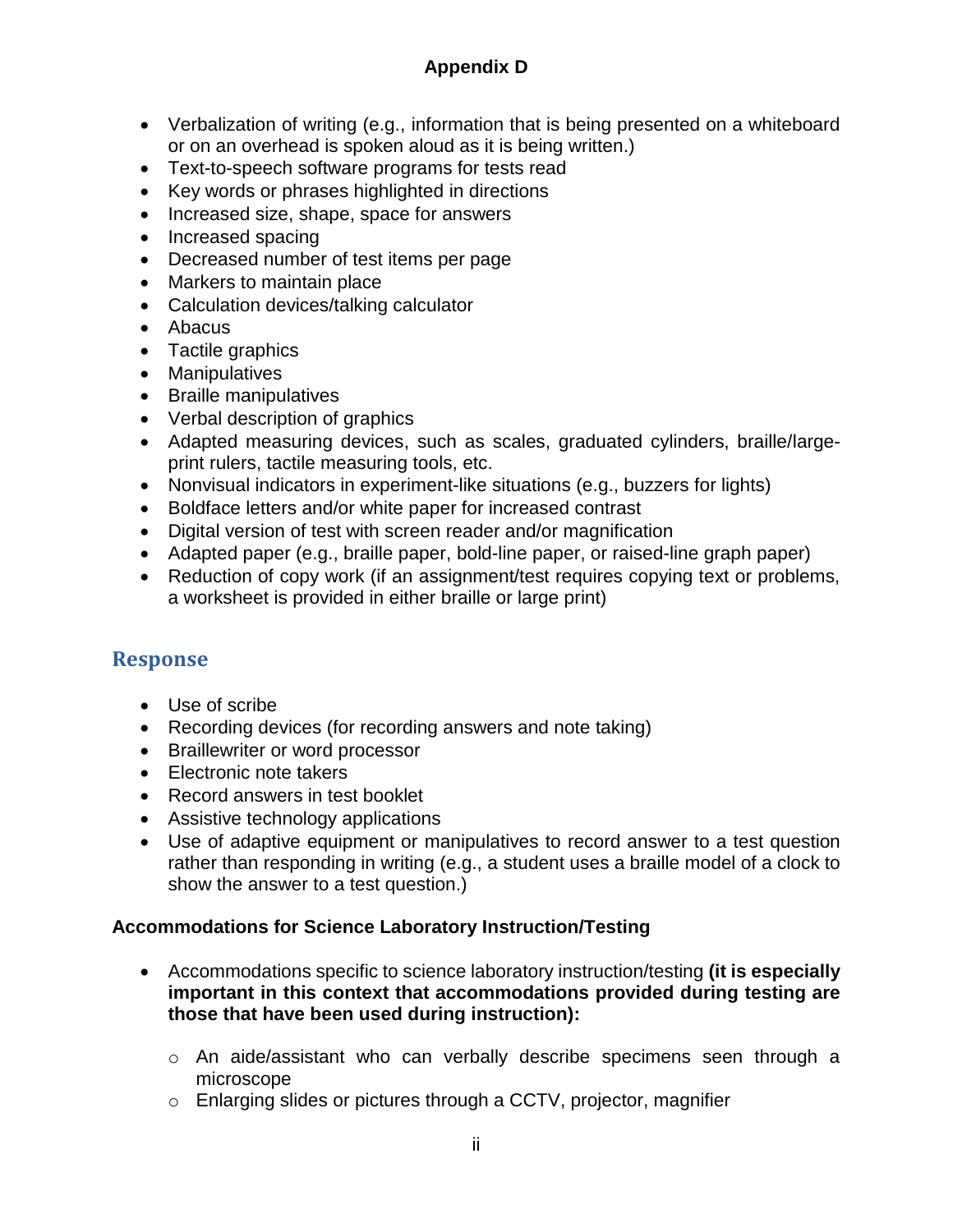#### **Appendix D**

- o Tactile diagrams/raised line drawings
- o Use actual objects for 3D representation
- o Directions/procedures read to student
- o Braille/large-type directions and procedures
- o Assistive technology/adapted materials including (but not limited to):
	- Devices that transform visual signals into audio output
	- Talking thermometer/timers
	- **E** Glassware with embossed numbers
	- Braille labeling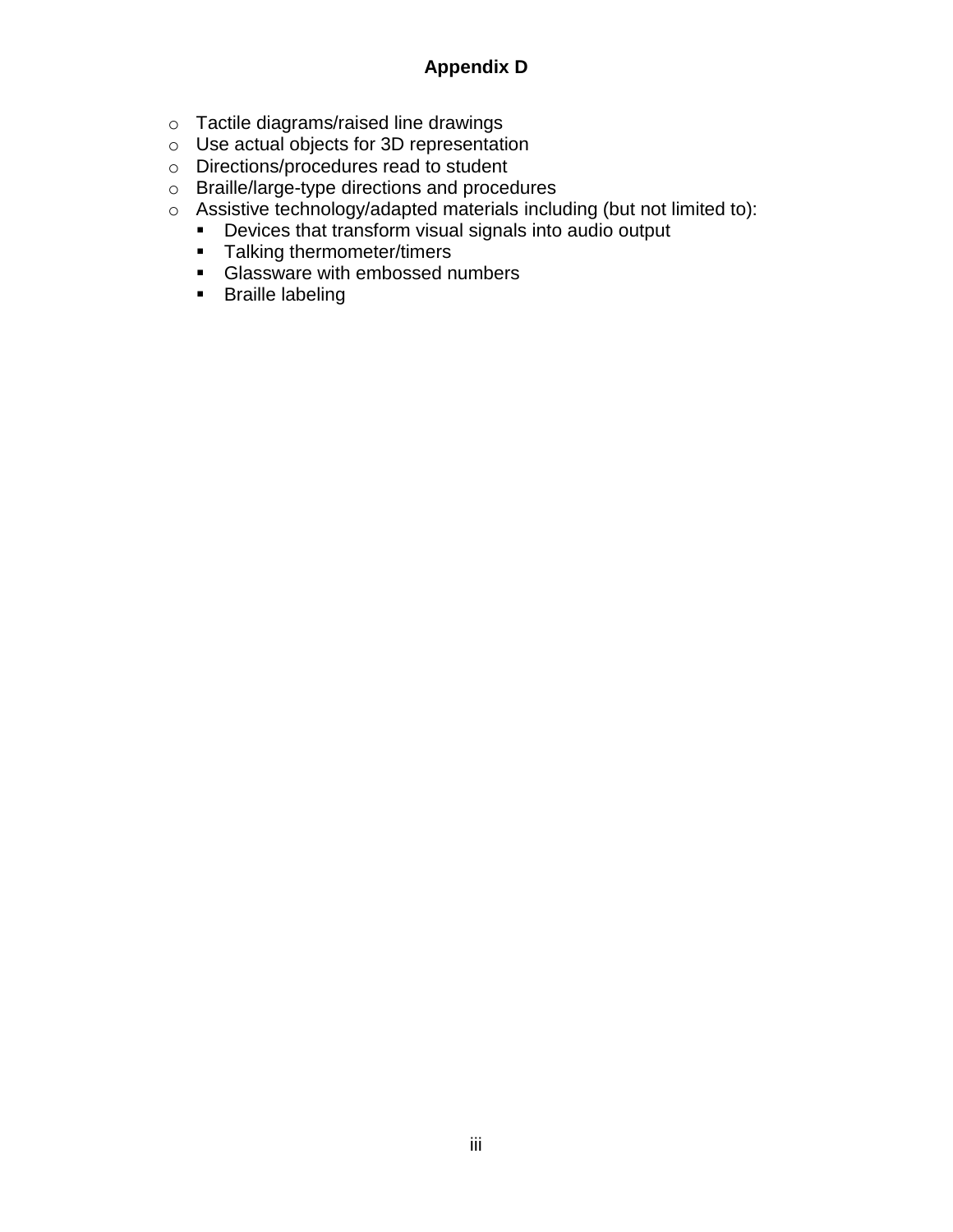#### **Appendix E**

### <span id="page-48-0"></span>**Examples of Testing Accommodations for Special Populations:** Students who are Deaf or Hard of Hearing

**Based on the unique needs of students who are deaf or hard of hearing, the following accommodations should be considered when making decisions:** 

#### **Timing/Scheduling**

- Extended time to allow for use of interpreter for listening section and use of pauses between passages for note taking
- Breaks
- Multiple-day test administration

#### **Setting**

- Separate location
- Special seating in close proximity to interpreter
- Special acoustics (e.g., minimal extraneous noises)
- Reduced visual distractions (e.g., glare from lights)

#### **Presentation**

- Use of sign language interpreter to sign listening sections of tests
- Auditory amplification devices
- Auditory recording of questions, items, and passages for students with reading disabilities
- Test passages, questions, item, and multiple-choice responses signed to student (if the student's disability also affects his or her ability to decode print)
- Preferential seating
- Test administration directions may be clarified or interpreted if the substance of the directions is not changed
- Student reads listening script for listening passages

#### **Response**

- Sign responses through interpreter for students whose disability affects their ability to respond in the standard manner
- Auditory amplification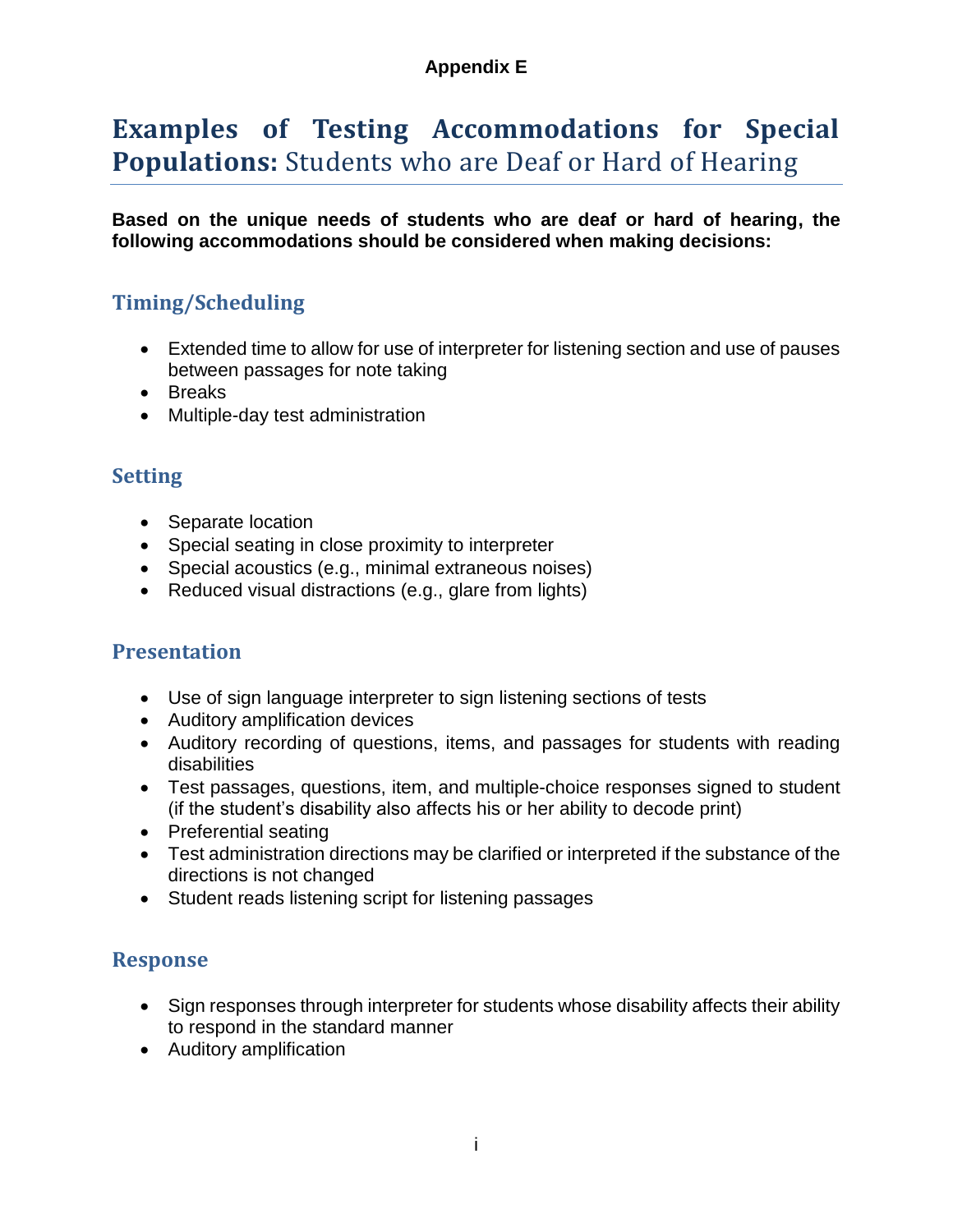#### **In all instances when an interpreter is used, to the greatest extent possible:**

- There should be adequate time prior to the test to allow the interpreter to become familiar with the passage so he or she is prepared to present the information appropriately. Principals may open secure State assessments earlier on the day of administration to allow adequate time.
- Interpreters must be appropriately qualified and trained. Whenever possible, the "assigned interpreter" should be one with whom the student is familiar and who is familiar with the student.
- Signs used must not give away nor suggest the correct answer(s) during testing.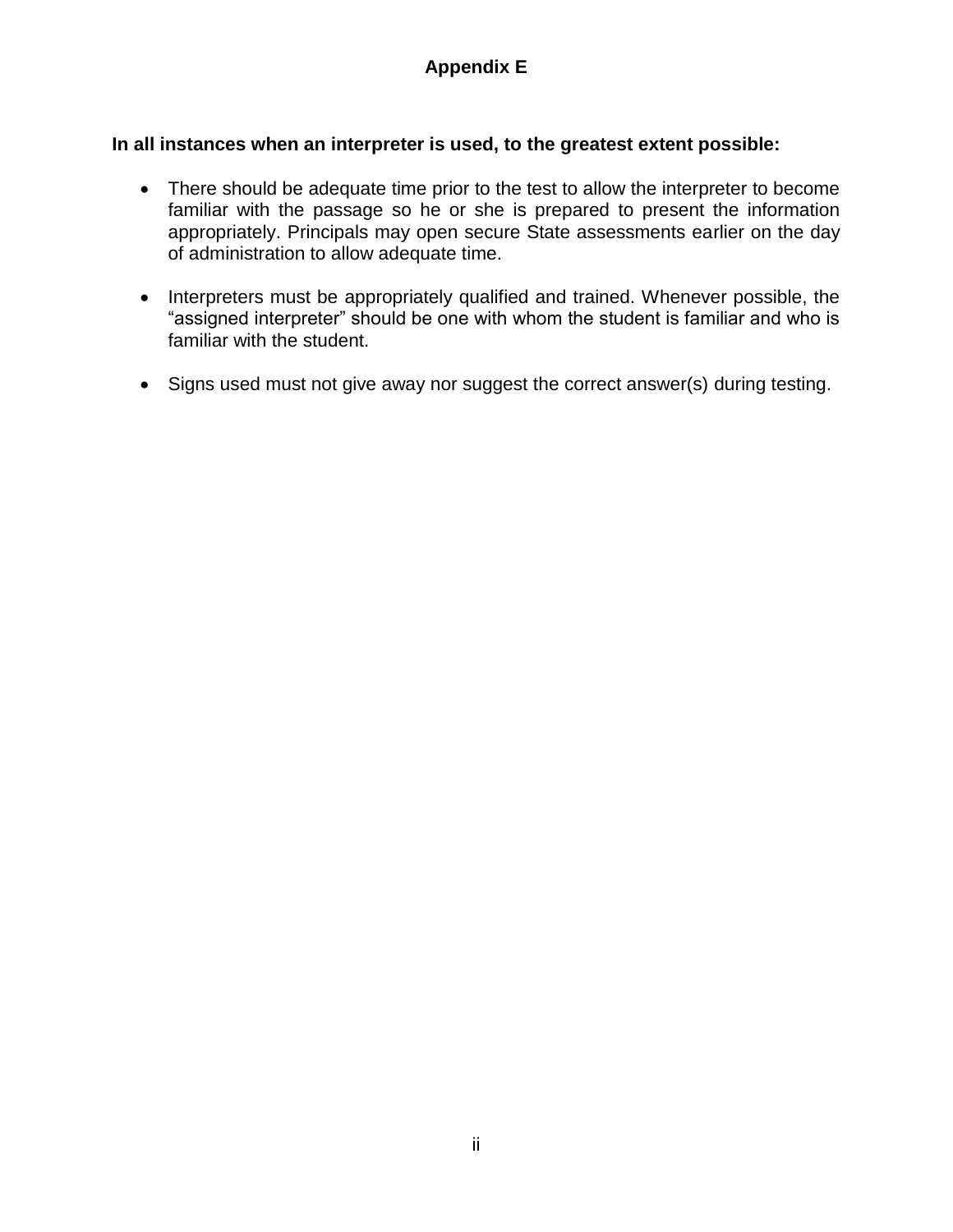#### **Appendix F**

### <span id="page-50-0"></span>**Recommending and Administering "Tests Read"**

The accommodation of "tests read" allows students with disabilities that limit their ability to decode print the opportunity to demonstrate content knowledge in all subject areas by mitigating the effects of a reading or print disability. "Tests read" should be a low-incidence accommodation, as it is not effective or appropriate for many students with disabilities. Providing read-aloud accommodations for students who do not need them may have a negative effect on such students' test performance.

Accommodating students with disabilities through auditory presentation of tests does not replace high-quality, specially designed reading instruction by appropriately certified and qualified teachers for such students, nor does it eliminate the need for schools to conduct ongoing assessments<sup>5</sup> of the individual reading skills of such students, and provide continued instruction on specific reading skills. Students with disabilities who are provided the accommodation of "tests read" on the Grades 3-8 ELA Assessments must still be considered, as appropriate, for academic intervention services (AIS). Evaluative and instructional information that supports the student's need for the accommodation "tests read" may be considered as a part of the multiple measures of student performance that inform decisions regarding AIS for individual students. Additional guidance on the use of research-based instructional practices in reading for students with disabilities may be found in NYSED's [Quality Indicator Review and](http://www.p12.nysed.gov/specialed/%20techassist/literacyQI-August2014.pdf)  [Resource Guides for Literacy](http://www.p12.nysed.gov/specialed/%20techassist/literacyQI-August2014.pdf) (http://www.p12.nysed.gov/specialed/techassist/literacyQI-August2014.pdf).

Providing the "tests read" accommodation on tests primarily assessing reading comprehension (e.g., the Grades 3-8 ELA Tests or the Reading sections of the NYSESLAT) may not be appropriate for students with moderate reading disabilities who may be provided the "tests read" accommodation in other content areas (e.g., social studies, math, or science). If "tests read" is recommended by a student's CSE/504 Committee as a testing accommodation for a student with a disability in Grades 3 through 8, the student's IEP/504 plan must indicate whether it is appropriate to provide this accommodation on all tests (which would include tests of reading comprehension, such as the Grades 3-8 ELA Tests or the Reading sections of the NYSESLAT). Recommending "tests read" on all tests for students in the elementary or intermediate grade levels may be appropriate when the student's disability-related issues preclude or severely limit decoding skills or print access, even with the use of other testing accommodations. Testing accommodations, including "tests read," should not be recommended in a testspecific manner, but should describe the conditions and types of tests for which an accommodation must or must not be provided. As with all IEP/504 plan recommendations, testing accommodations must be reviewed at least annually and revised as necessary to meet the changing needs of each student. It is critical that a

 $\overline{a}$ <sup>5</sup> For local assessments, screenings, or individual evaluations designed to measure specific reading skills for the purposes of determining eligibility for services or informing reading instruction, reading such assessments to students may not yield valid results and may affect the student's identification for appropriate services.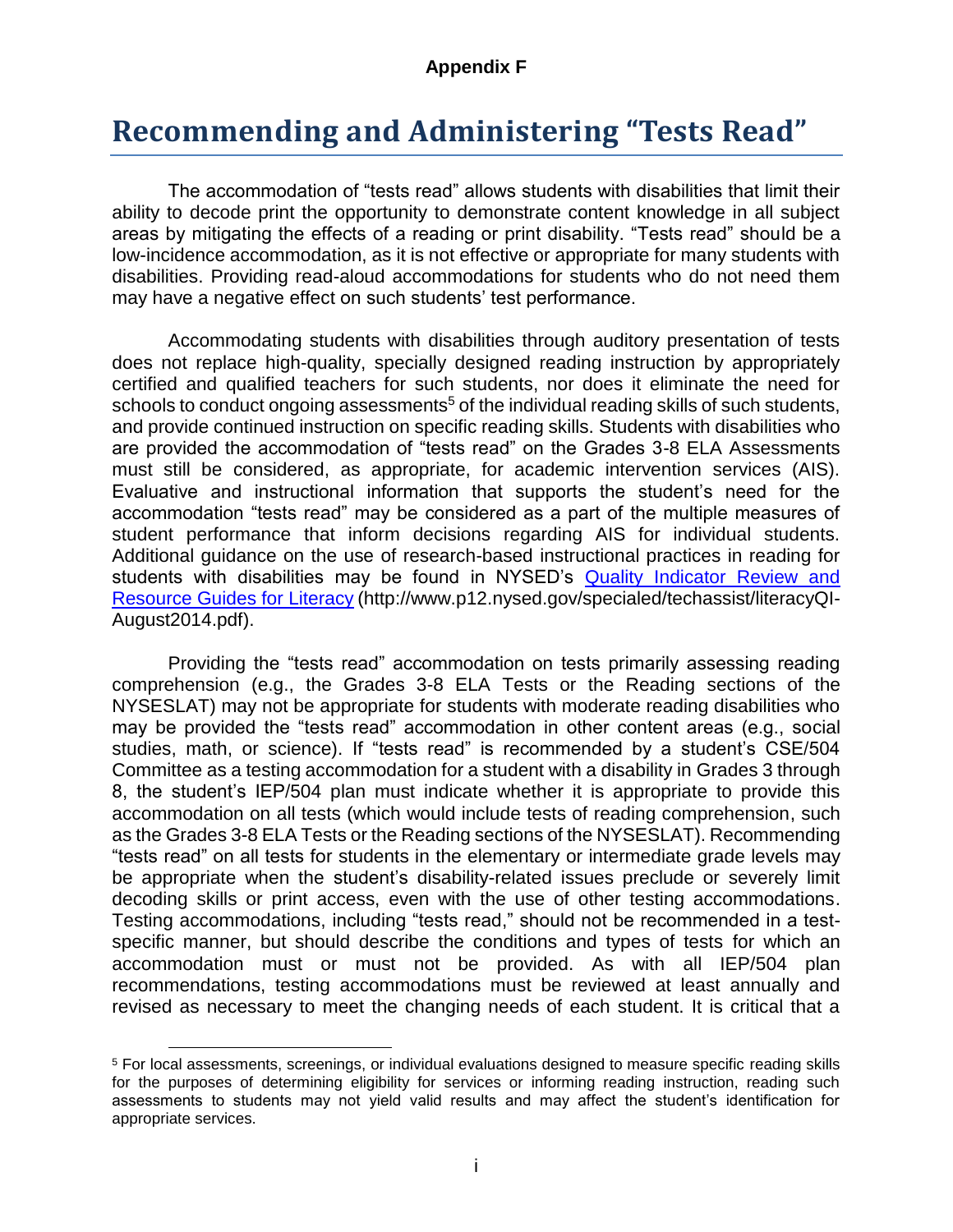#### **Appendix F**

student's testing accommodations are recommended based on current information related to his or her present levels of performance.

#### **Sample profiles of students with disabilities in the elementary or intermediate grades that severely limit or preclude the ability to decode print\*:**

**Sample #1:** *Amaya is a student with a learning disability. She is in 5th grade and has been consistently receiving research-based, specially designed reading instruction by appropriately certified and qualified teachers. Although she has made slow progress since kindergarten, as evidenced by progress monitoring within a Response to Intervention framework and reports on IEP goals and objectives, recent evaluation results indicate that her decoding and fluency skills are significantly below average, at more than two standard deviations below the mean. Amaya prefers to read with the accommodation of color overlays, but even with the use of such accommodations, classroom reading assessments indicate that her instructional reading level is consistent with skills shown by students in first grade. However, when provided auditory accommodations in class, she is able to demonstrate grade-level comprehension and content knowledge.*

Sample #2: Ben is a 3<sup>rd</sup> grade student who is blind. He has been identified as a student with a *disability and is receiving instruction in braille by appropriately trained and qualified teachers. However, he is not yet proficient in braille, as his blindness resulted from an accident he experienced over the summer. He requires auditory accommodations in order to participate in instruction and assessments involving print.* 

**Sample #3:** *Chava is a 6th grade student who has been identified as having a disability due to "other health impairment." When she was 9 years old, Chava had a stroke which impaired some skills related to reading, writing, speech, and language. Her writing skills have improved since her stroke, but reading and oral word retrieval remain significant challenges. Chava receives research-based, specially designed reading instruction by appropriately certified and qualified teachers, as well as related services. She has made progress in functional reading skills; however, her decoding skills are still significantly below average, as evidenced by recent evaluation results. Although evaluation results show that her auditory comprehension is slightly below average, auditory accommodations in class allow her to meaningfully participate and progress in grade-level activities and assessments involving text.*

\*The profiles above are fictional. Any resemblance to actual persons or events is purely coincidental.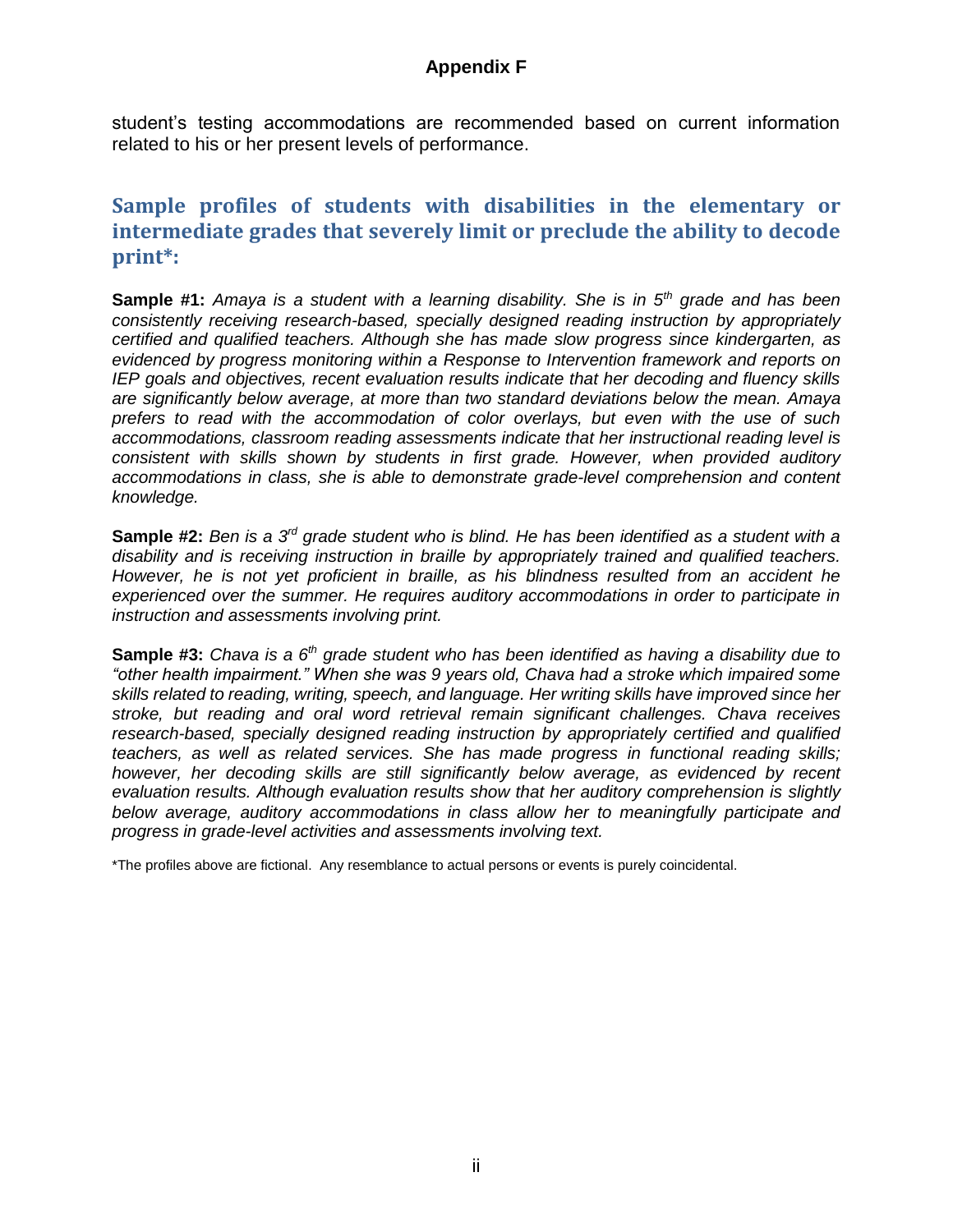#### **SAMPLE DOCUMENTATION**

*Testing conditions appropriate for a student with a disability that severely limits or precludes the ability to decode print who would receive the "tests read" accommodation on the Grades 3-8 ELA Assessments or Reading Section of the NYSESLAT:*

| <b>Testing Accommodations</b> | <b>Testing Conditions</b>                                                     | <b>Implementation</b><br><b>Specifications</b>                          |
|-------------------------------|-------------------------------------------------------------------------------|-------------------------------------------------------------------------|
| <b>Tests Read</b>             | For all State and local tests,<br>including tests of reading<br>comprehension | Text-to-speech software may<br>be used to provide this<br>accommodation |

|                               |                               | Implementation        |
|-------------------------------|-------------------------------|-----------------------|
| <b>Testing Accommodations</b> | <b>Testing Conditions</b>     | <b>Specifications</b> |
| <b>Tests Read</b>             | For all State and local tests | Human reader          |

*Testing conditions appropriate for a student with a disability that moderately impacts the ability to decode print who would not receive the "tests read" accommodation on the Grades 3-8 ELA Assessments or Reading Section of the NYSESLAT:*

|                               |                                | <b>Implementation</b>       |
|-------------------------------|--------------------------------|-----------------------------|
| <b>Testing Accommodations</b> | <b>Testing Conditions</b>      | <b>Specifications</b>       |
| Tests Read                    | For all State and local tests, | Text-to-speech software may |
|                               | except tests of reading        | be used to provide this     |
|                               | comprehension                  | accommodation               |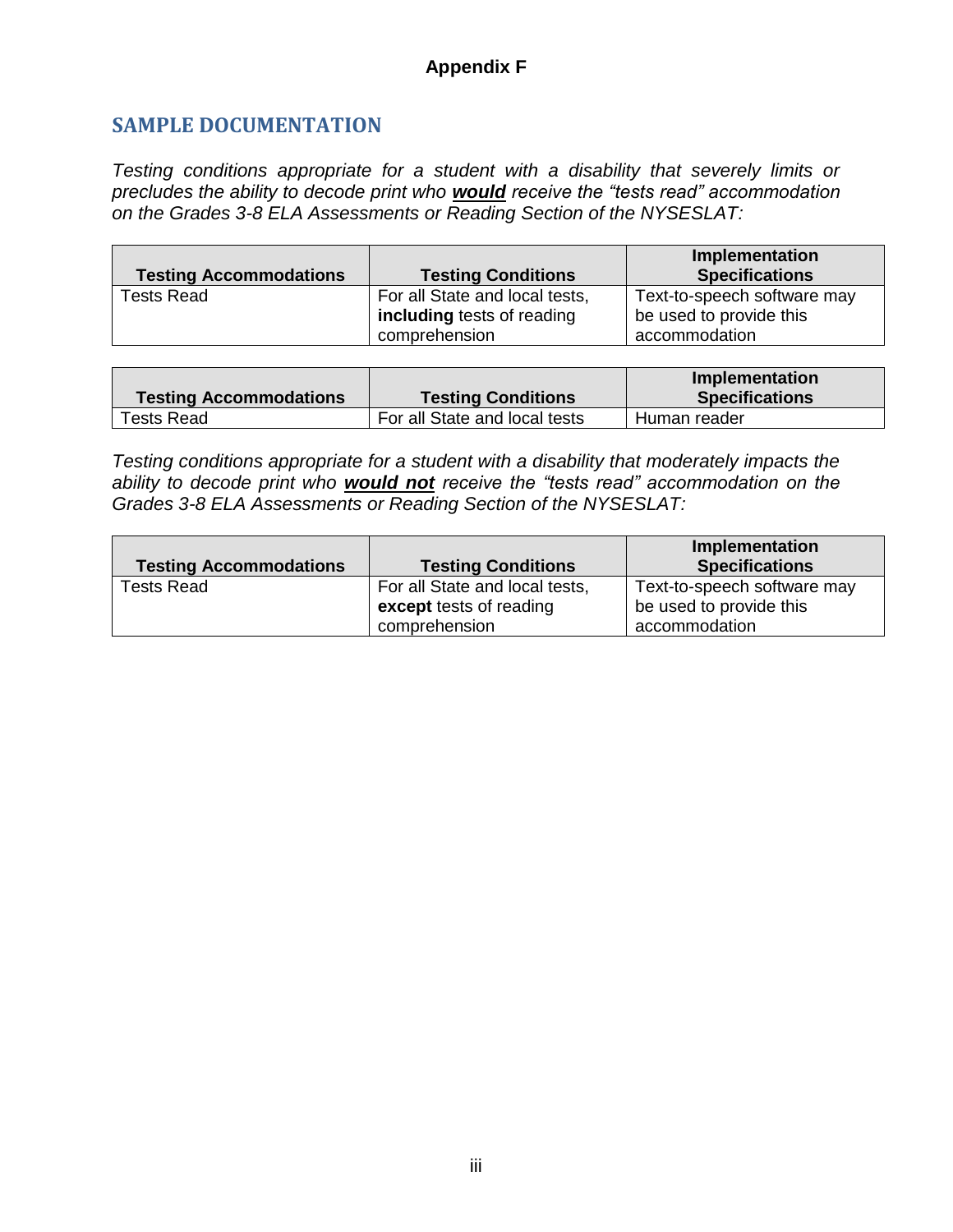#### **Appendix F Testing Accommodation Decision-Making Tool for "Tests Read"**

The chart below may be used by school personnel to facilitate collaborative decision-making related to the recommendation of "tests read" (via human reader or technology) as a testing accommodation for students with disabilities in grades 3 through 8. The questions in this tool should be considered each time a student's individualized education program (IEP) or Section 504 Accommodations Plan (504 plan) is reviewed to determine the appropriateness of this accommodation. After completing the chart, check the box below indicating the recommended testing accommodation for the Committee on Special Education (CSE) or Section 504 Committee to review and consider when developing the student's IEP/504 plan. This tool is for local use, only. Do **not** submit this form to the New York State Education Department (NYSED).

| Student:                                                                                                                      |                          |                          | Date:  |                          |
|-------------------------------------------------------------------------------------------------------------------------------|--------------------------|--------------------------|--------|--------------------------|
| <b>Persons Involved in Decision-Making:</b>                                                                                   |                          |                          |        |                          |
| Questions                                                                                                                     | <b>YES</b>               | <b>NO</b>                | N/A    | <b>Comments/Evidence</b> |
| Is there evaluative information indicating that, even after                                                                   |                          |                          |        |                          |
| explicit and systematic reading instruction, the student's                                                                    |                          |                          |        |                          |
| disability precludes or severely limits the student's ability                                                                 | $\overline{\phantom{a}}$ |                          | $\Box$ |                          |
| to decode print?                                                                                                              |                          |                          |        |                          |
| Has the student been provided systematic, explicit, research-                                                                 | $\Box$                   |                          | $\Box$ |                          |
| based reading intervention(s) to improve decoding skills?                                                                     |                          |                          |        |                          |
| If the student is blind or visually impaired, is he or she                                                                    |                          |                          |        |                          |
| learning to read braille?                                                                                                     | $\Box$                   | $\overline{\phantom{a}}$ | $\Box$ |                          |
| If the student is blind or visually impaired, has it been                                                                     |                          |                          |        |                          |
| determined that his or her disability precludes or severely                                                                   |                          |                          |        |                          |
| limits the ability to access and/or develop proficiency in                                                                    | $\mathcal{L}$            |                          | $\Box$ |                          |
| braille?                                                                                                                      |                          |                          |        |                          |
| If the student is deaf or hard of hearing, is there evidence                                                                  |                          |                          |        |                          |
| demonstrating that the student's disability precludes or                                                                      |                          |                          |        |                          |
| severely limits his or her ability to decode printed text                                                                     | $\mathcal{L}$            |                          | П      |                          |
| (possibly due to other co-occurring disabilities or long-term                                                                 |                          |                          |        |                          |
| language deprivation in early childhood)?*                                                                                    |                          |                          |        |                          |
| Is there evidence that the student's access to and/or                                                                         |                          |                          |        |                          |
| performance on print-based tasks improves when                                                                                | П                        |                          | П      |                          |
| information is presented to the student in auditory formats                                                                   |                          |                          |        |                          |
| (by way of human reader or the use of assistive technology)?                                                                  |                          |                          |        |                          |
| Does the student use read-aloud accommodations during                                                                         |                          |                          |        |                          |
| instruction and/or classroom testing (by way of human reader                                                                  | $\Box$                   | $\mathcal{L}$            | $\Box$ |                          |
| or the use of assistive technology)?                                                                                          |                          |                          |        |                          |
| Is the student provided instructional materials in auditory                                                                   | $\Box$                   | $\overline{\phantom{a}}$ | $\Box$ |                          |
| formats?                                                                                                                      |                          |                          |        |                          |
| Has the student provided input to inform specific                                                                             |                          |                          |        |                          |
| recommendations related to the "tests read" testing                                                                           | $\mathcal{L}$            | $\overline{\phantom{a}}$ | $\Box$ |                          |
| accommodation?                                                                                                                |                          |                          |        |                          |
| Are there additional considerations for recommending "tests read" for this student, specific to his or her unique disability- |                          |                          |        |                          |
| related needs? If so, explain in the space below:                                                                             |                          |                          |        |                          |

\*If the answer to this question is "YES", and the student also understands sign language, the CSE may consider recommending a sign language interpreter to translate text if appropriate to the needs and skills of the student.

#### **Check the recommendation that is most appropriate in meeting the needs of this student:**

- ☐ "Tests read" is **not** an appropriate testing accommodation for this student.**\*\***
- ☐ "Tests read" should be recommended for this student on State and local tests, **except** tests of reading comprehension.**\*\***
- ☐ "Tests read" should be recommended for this student on all State and local tests, **including** tests of reading comprehension.

**\*\***These recommendations indicate that the Grades 3-8 ELA Assessments will **not** be read to the student.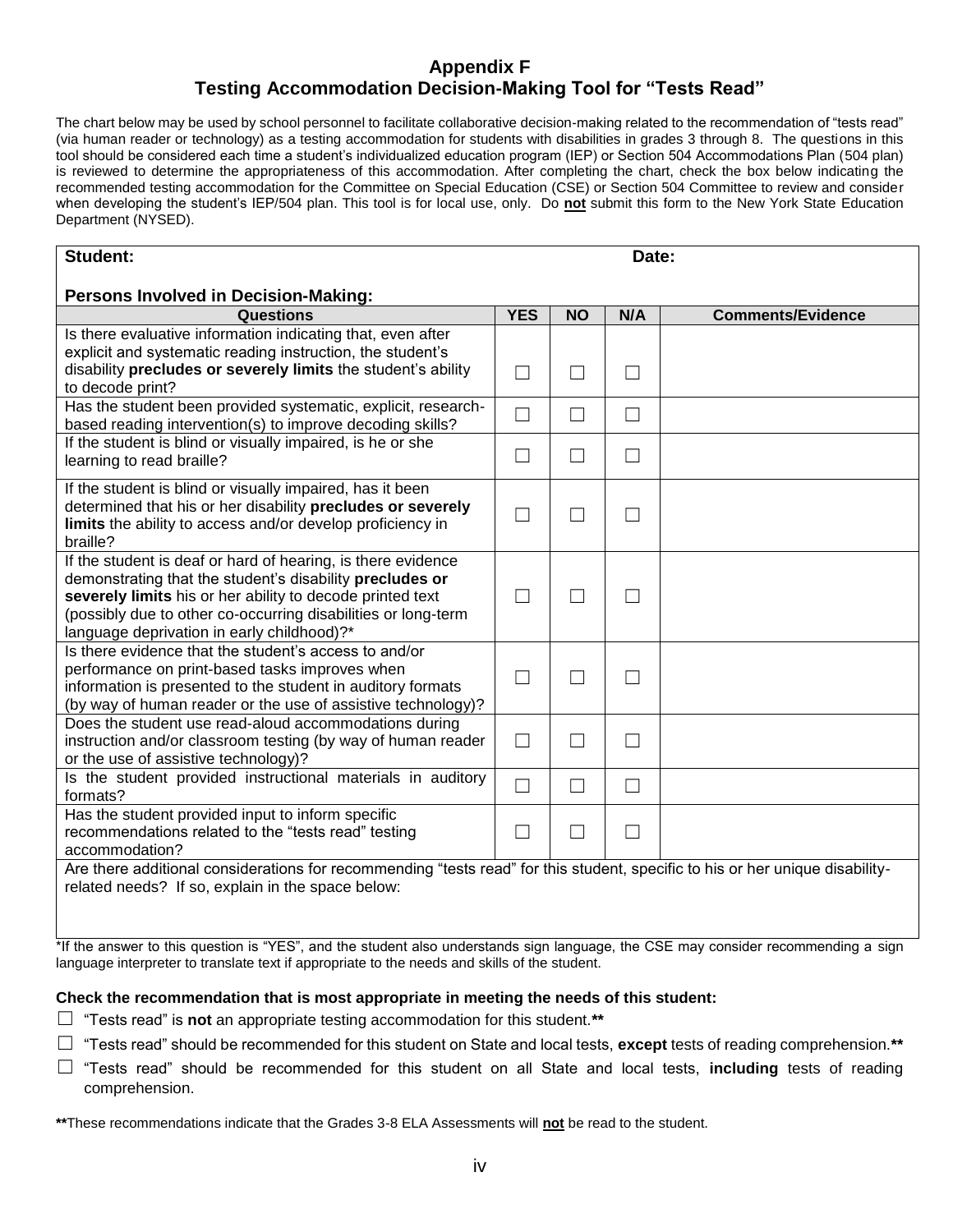#### **Appendix F**

#### **Procedures for Administering "Tests Read" on State Assessments**

The testing accommodation of "tests read" may be provided to students with disabilities by way of human reader or technology. When a proctor is reading State assessments and examinations aloud to a student(s), the test must be read in a neutral manner, without intonation or emphasis, and without otherwise drawing attention to key words or phrases. Passages and questions must be read word for word, without any clarification or explanation. If the stem of the question and/or the answer choices make reference to part of a reading passage solely as line numbers or paragraph numbers, the reader should re-read the specified part(s) of the passage to the student. The principal should provide the test proctor with an exam booklet no earlier than one hour in advance of the required starting time, so that the proctor can become familiar with the exam before reading it aloud to the student. When reading a mathematics test question to a student who has this accommodation, all numbers and mathematics symbols, along with words, should be spoken by the proctor to the student. For example, the symbol < should be read as "less than," and 1,211 should be read as "one thousand, two hundred, eleven." Please refer to the guide provided in the next section on reading mathematics symbols to students.

State assessments provided through computer-based testing have text-to-speech capabilities embedded in the testing platform. If a student's IEP/504 plan specifies "textto-speech" as a testing accommodation (or an implementation specification for the "tests read" accommodation), the testing coordinator for that school must be contacted to activate this feature for that student. In situations where a paper copy of a State assessment must be scanned onto a school-sanctioned device, in order to be provided this accommodation in accordance with specifications in an IEP/504 plan, this accommodation would be considered "revised format." For State assessments, any reproduction and/or reformatting of test booklets requires the advance written permission of the Office of State Assessment. A request to open the test earlier to make these changes needs to be submitted to the Office of State Assessment. The request must be submitted by the principal and must indicate that, based on the student's IEP/504 plan, permission is needed to revise the format. Such requests may be faxed to the Office of State Assessment at 518-474-1989.

Audio playback devices may also be used to provide read-aloud testing accommodations for students with disabilities in accordance with the specifications in the IEP/504 plan. In this manner of implementation, a student would listen to the test being read through an audio playback device, rather than through human reader or text-tospeech software. This would require an exam proctor to read the exam in its entirety, following the above procedures, just prior to the administration of the exam. If the testing accommodation is to be provided in this manner, and the proctor will not be able to prepare the recording within one hour of the starting time for the exam, the school must request written permission from the Office of State Assessment to open the exam early in order to provide this accommodation. These requests must be submitted by the principal via fax to 518-474-1989. Under no circumstances, however, is it permissible for State tests to be opened prior to the date of general administration. The device used for audio playback must be a school-sanctioned device, and the proctor's recording must be deleted after the student has submitted his or her exam materials.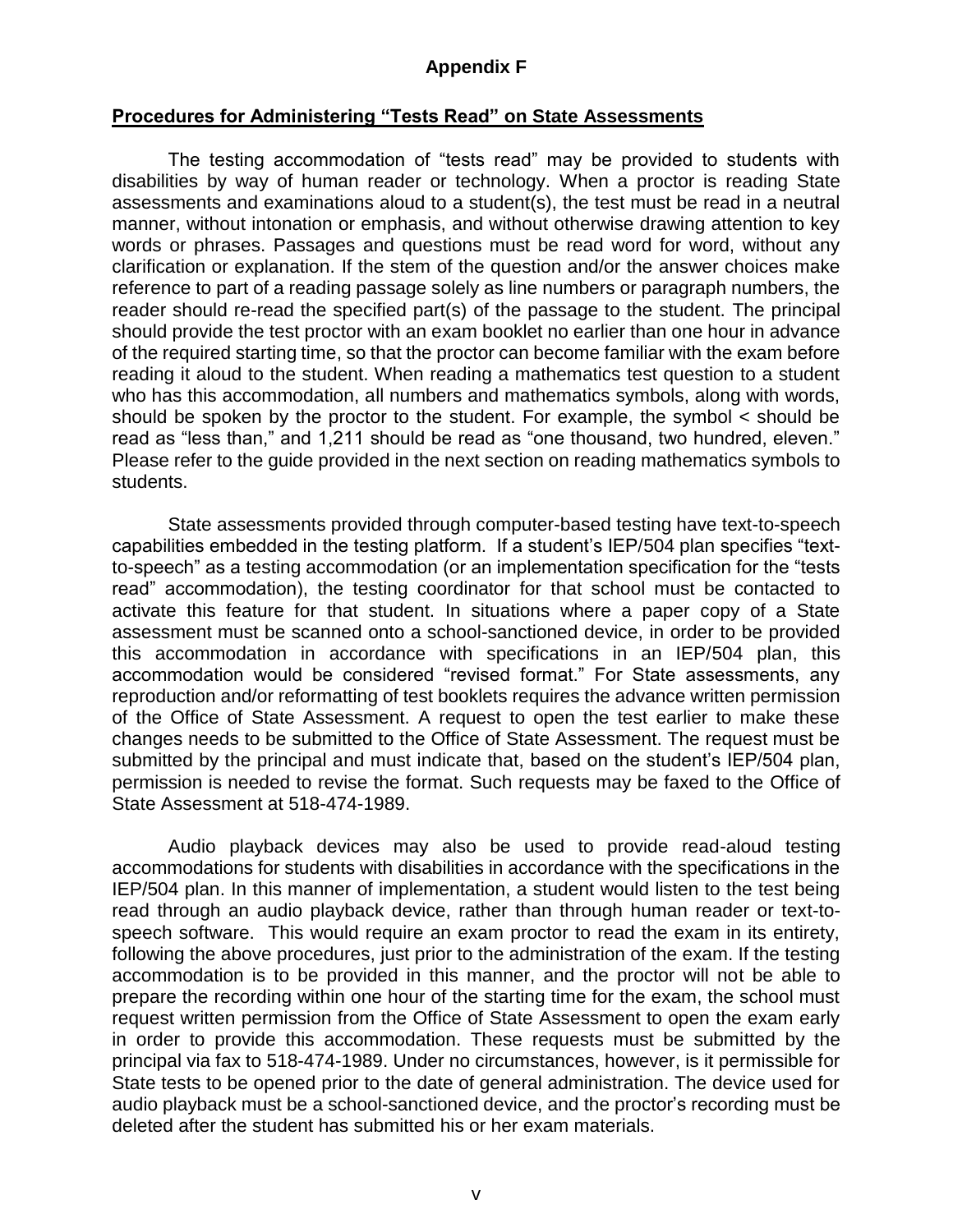#### **Appendix F**

Any other features that a text-to-speech software program or audio playback device might have that would provide the student with information or assistance not permitted on State assessments (such as a dictionary, thesaurus, or website) must be disabled if the program is to be used for State assessments.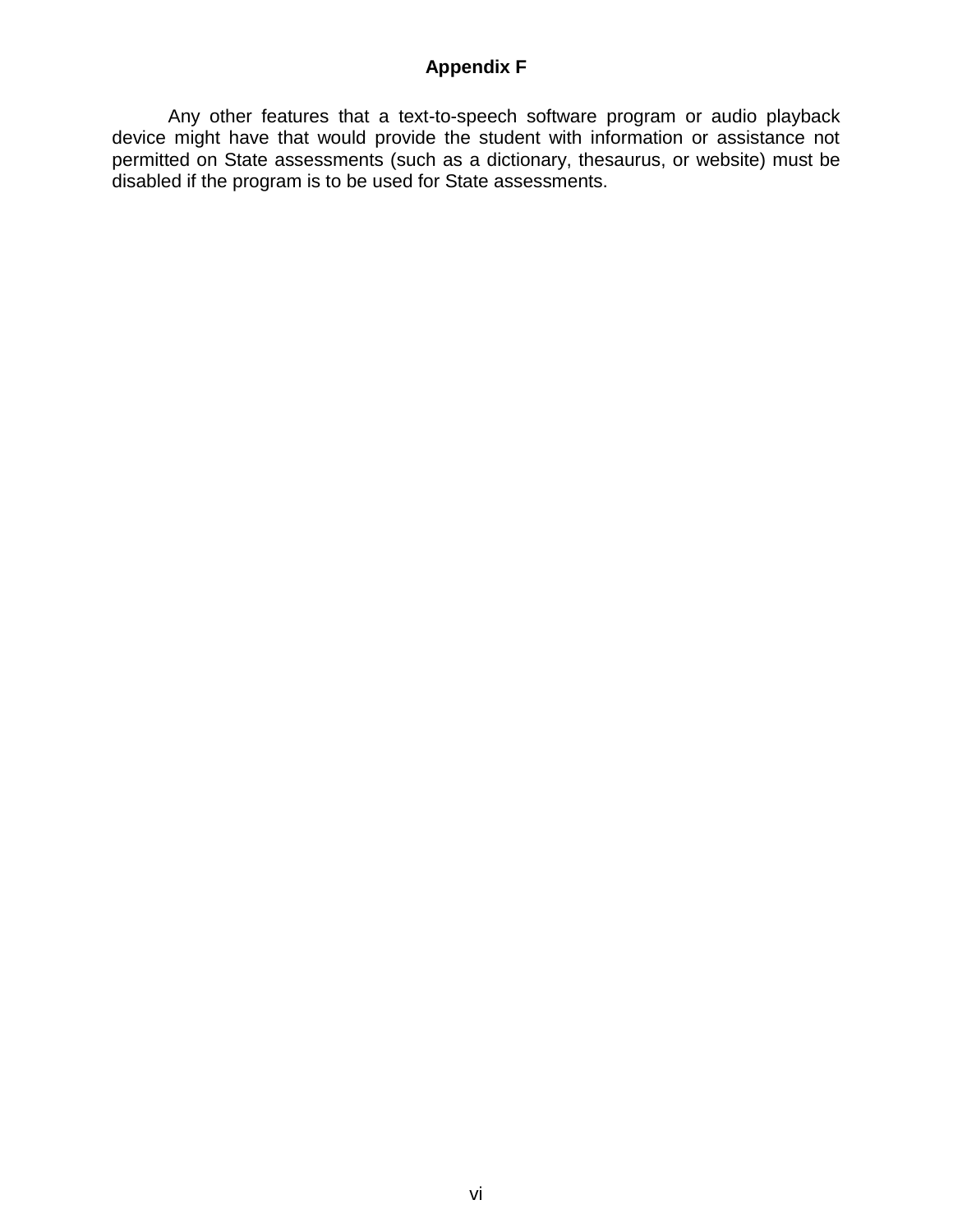#### **Guide to Reading Mathematics Symbols**

When providing the testing accommodation of "tests read" to students taking a mathematics test, math symbols should be read by the appropriate name. If a student is provided "tests read" on math tests through the use of text-to-speech software, the program should be able to "read" math symbols correctly. The following chart, although not exhaustive, may be used as a guide to reading math symbols.

| <b>Math Symbol</b>                                | <b>Name</b>                                                                                                                   |  |  |  |  |
|---------------------------------------------------|-------------------------------------------------------------------------------------------------------------------------------|--|--|--|--|
| ٠                                                 | plus, positive                                                                                                                |  |  |  |  |
|                                                   | minus, negative                                                                                                               |  |  |  |  |
| x                                                 | times (or a variable "x")                                                                                                     |  |  |  |  |
| $\div$ or /                                       | divided by                                                                                                                    |  |  |  |  |
| $=$                                               | equals, is equal to                                                                                                           |  |  |  |  |
| $\neq$                                            | is not equal to                                                                                                               |  |  |  |  |
| $\equiv$                                          | is congruent to                                                                                                               |  |  |  |  |
| ب                                                 | is similar to                                                                                                                 |  |  |  |  |
| $\infty$                                          | infinity                                                                                                                      |  |  |  |  |
| <                                                 | is less than                                                                                                                  |  |  |  |  |
| >                                                 | is greater than                                                                                                               |  |  |  |  |
| $\leq$                                            | is less than or equal to                                                                                                      |  |  |  |  |
| ≥                                                 | is greater than or equal to                                                                                                   |  |  |  |  |
| ≈                                                 | is approximately equal to                                                                                                     |  |  |  |  |
| π                                                 | Pi                                                                                                                            |  |  |  |  |
| ᆂ                                                 | plus or minus                                                                                                                 |  |  |  |  |
| II                                                | is parallel to                                                                                                                |  |  |  |  |
|                                                   | is perpendicular to                                                                                                           |  |  |  |  |
| AB                                                | line segment AB                                                                                                               |  |  |  |  |
| $\overleftrightarrow{AB}$                         | line AB                                                                                                                       |  |  |  |  |
| $\rightarrow$<br>AB                               | ray AB                                                                                                                        |  |  |  |  |
|                                                   | the square root of                                                                                                            |  |  |  |  |
|                                                   | angle                                                                                                                         |  |  |  |  |
| m∠BAC                                             | measure of angle BAC                                                                                                          |  |  |  |  |
| $\frac{3}{4}$<br>$\frac{1}{2}$<br><u>_1</u><br>16 | one half, three fourths, one sixteenth                                                                                        |  |  |  |  |
| 1,203                                             | one thousand two hundred three                                                                                                |  |  |  |  |
| $(21 \times 3) \div \_ = 7$                       | The quantity, twenty-one times three,<br>divided by blank, equals seven.                                                      |  |  |  |  |
| 7.234                                             | seven point two three four                                                                                                    |  |  |  |  |
| 0.36                                              | zero point three six repeating                                                                                                |  |  |  |  |
| 10 <sup>3</sup>                                   | ten cubed OR ten to the third power                                                                                           |  |  |  |  |
| $x = \frac{-b \pm \sqrt{b^2 - 4ac}}{2a}$<br>2a    | "X' equals negative 'b' plus or minus the<br>square root of 'b' squared minus 4 times<br>'a' times 'c' divided by 2 times 'a" |  |  |  |  |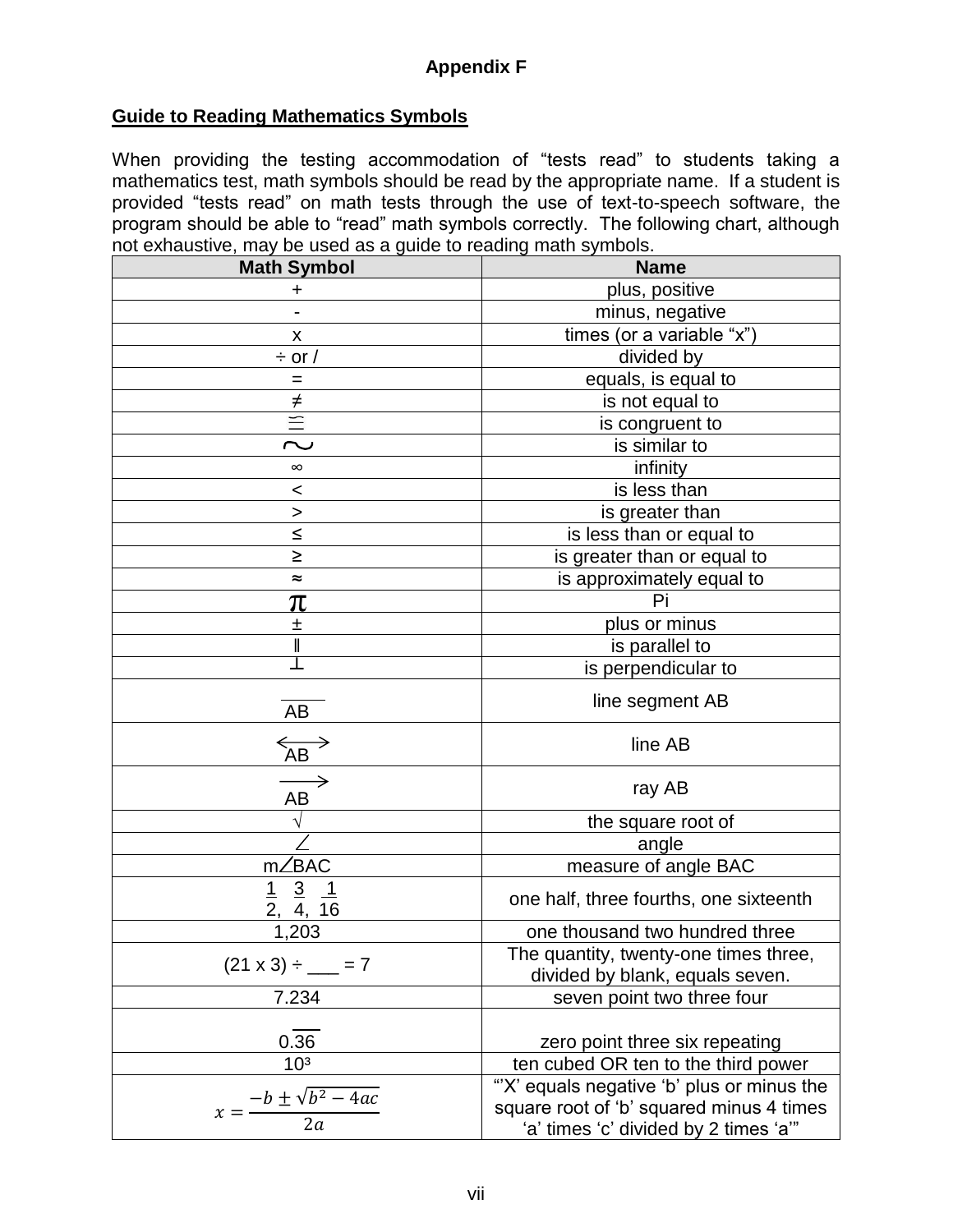#### **Appendix G**

## <span id="page-57-0"></span>**Procedures for the Use of a Scribe**

Testing accommodations allowing the use of a scribe may be recommended for students who, because of a disability, need someone to transcribe their dictated responses on tests. Implementing this accommodation generally necessitates the use of an alternate location and extended time. These additional accommodations must also be specified in the IEP/504 plan to be provided. If "extended time" and "separate location" are needed only when the use of a scribe or a recording device is required, that must be indicated so that the accommodations are not provided during other times when not appropriate. Scribes may be teachers, teacher aides, teacher assistants, or other school personnel who are appropriately prepared to provide this accommodation. Scribes must have an understanding of how to record responses using the procedures described and be familiar with the test, including knowledge of the vocabulary used in the test.

The following procedures must be used to implement the testing accommodation "use of scribe." Generally, the student is expected to provide any punctuation beyond what is needed at the end of a sentence, as well as paragraphing, and capitalization of proper nouns. 6

- When "use of a scribe" is indicated as a testing accommodation on an IEP/504 plan, the student may dictate responses directly to the scribe or into a recording device, which may be played back by a scribe for transcription. If a recording device is recommended to implement this testing accommodation, this should be indicated accordingly as an implementation specification in the student's IEP/504 plan.
- Scribes must record word-for-word what the student dictates or records. Scribes may capitalize the first letter of each sentence and provide punctuation at the end of a sentence. Scribes must leave out additional punctuation (e.g., commas or quotation marks) and capitalization of proper nouns.
- A word processor may be used by a scribe to type a student's dictation, and scribes should write/type a student's dictation on every other line.
- When the student's dictation is complete, the scribe shows the student the written response and asks him or her to indicate where capitalization of proper nouns, additional punctuation, and paragraphing should be used.

 $\overline{a}$ 

<sup>6</sup> Generally, for the Grades 3-8 ELA Assessments, waiving spelling, capitalization, punctuation and/or paragraphing requirements is not permitted. However, students participating in the Grades 3-8 ELA Assessments who are blind and require the use of a scribe do not need to provide capitalization, punctuation, and/or paragraphing when following the procedures to use this accommodation. For this specific population of students, the scribe may provide these areas of written mechanics and formatting.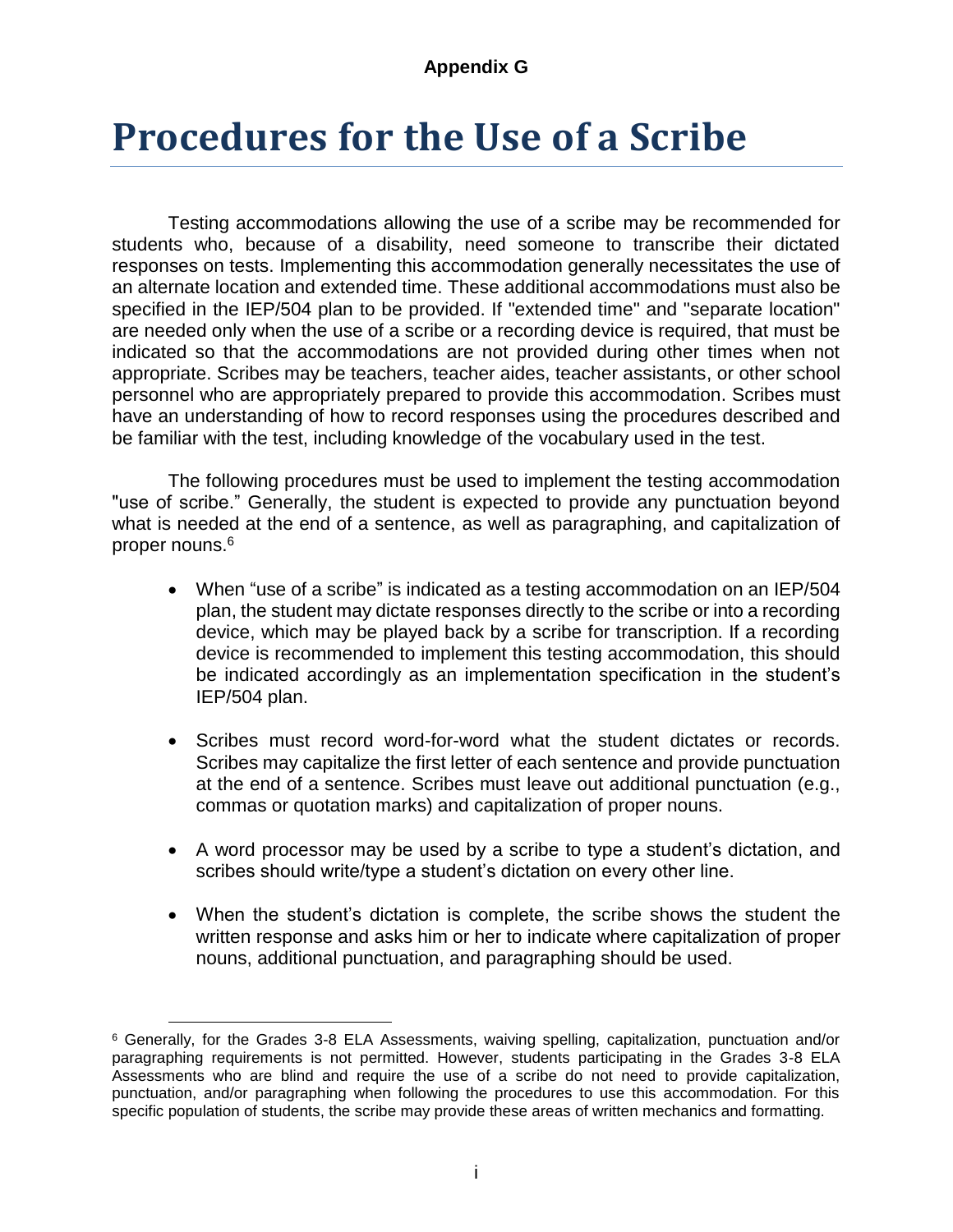#### **Appendix G**

- The student reads the completed dictation/transcription and indicates if there are any further changes to be scribed on the skipped lines.
- The scribe must then transfer the student's completed responses into the paper test booklet, and staple the student's dictation to the paper test booklet. If the student is participating in CBT, the student's transcribed responses would need to be entered into the CBT platform to submit.

The following procedures may be used to implement the use of a scribe as a testing accommodation specific to the administration of mathematics tests:

- Scribes must record what the student dictates on a separate sheet of paper.
- The scribe should ask the student to indicate exactly where the numbers need to be placed and lined up.
- The scribe must record the operational sign as dictated by the student (addition sign, subtraction sign, etc.).
- When dictating numbers, the student must indicate how the number is written and indicate place value. For example, if the student says one thousand thirtyeight, the student should specify how that is written: one, zero, three, eight.
- When computing a problem, the student must indicate to the scribe how he/she is computing and should be specific in terms of what numbers to write down, including carrying. For example, when adding 23 and 9, the student should indicate 9 plus 3 is 12, put down the 2 and carry the one above the 2.
- The scribe shows the student the written response and asks him or her to indicate if there are any further changes to be made.
- The student does not have to provide spelling and punctuation in word responses.
- The scribe must transfer the student's completed responses into the test booklet and staple the student's dictation to the test booklet.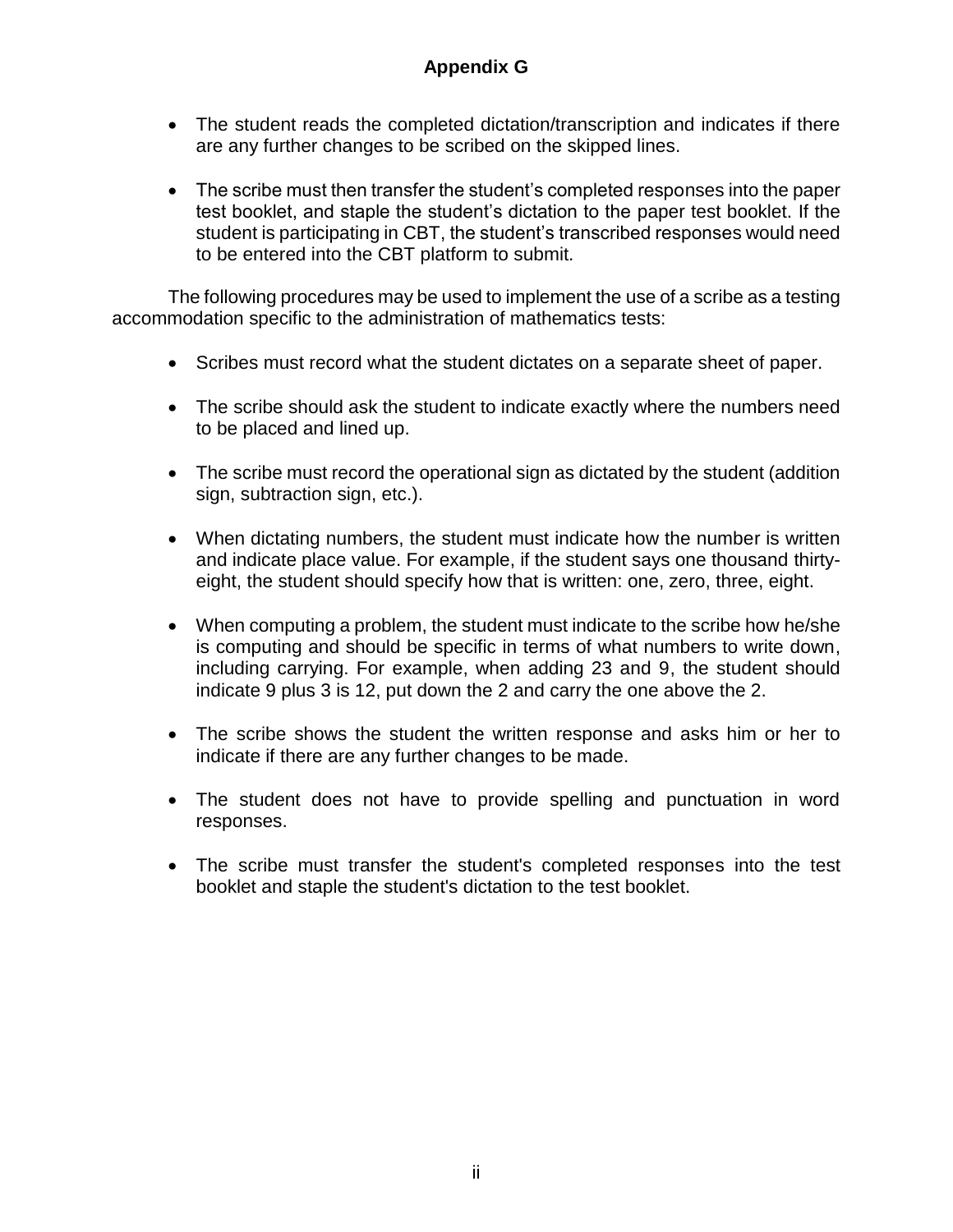## <span id="page-59-0"></span>**Administering Tests Over Multiple Days**

#### **Considerations for Multiple Day Test Administration**

Multiple day test administration is a testing accommodation designed to permit students who, because of their disability-related needs, are unable to complete a State assessment<sup>7</sup> in a single day or testing session. The determination of a student's eligibility for this testing accommodation must be made, and reviewed annually, by a student's CSE or Section 504 Committee on a case-by-case basis in consideration of the student's unique educational needs (e.g., the student experiences fatigue due to health issues).

It is also appropriate to consider this testing accommodation for a student with a disability who has extended time as a testing accommodation in his/her IEP or 504 plan when the student is scheduled to take more than one State assessment in a single day. This recommendation must be made in consideration of the State assessment schedule for the year the student's IEP or 504 plan will be in effect.

#### **Documentation of Multiple Day Test Administration in the IEP or 504 plan – Step I**

The CSE/Section 504 Committees are the only entities that may determine that a student needs administration of a State assessment over multiple days. If the CSE/Section 504 Committee recommends multiple day testing, it must be documented under the "Testing Accommodations" section of the student's IEP or the appropriate section of the student's 504 plan (e.g., "test administration over multiple days" or "multiple day test administration"). It may also be appropriate to indicate the conditions or types of assessments that require this accommodation. For example: a student with a seizure disorder may need multiple day test administration in the event he or she experiences a seizure on the day of the test; or a student who receives extended time may need this accommodation for State assessments whose standard administration time is longer than two hours.

#### **Requesting Authorization to Administer State Assessments over Multiple Days – Step II**

Prior to the administration of the assessment, the Chief School Officer (or his/her designee) must complete and submit an *Assurance of Multiple Day Administration of State Assessments* for each student in the school whom the CSE/Section 504 Committee recommends for multiple day administration on State assessments consistent with the student's IEP or 504 plan during the school year. The Chief School Officer (or his/her designee) must also certify in this Assurance form that the school will comply with

 $\overline{a}$ 

 $<sup>7</sup>$  The term "State assessment", as used throughout Appendix H, refers to all State assessments and</sup> examinations at the elementary, intermediate, and secondary levels.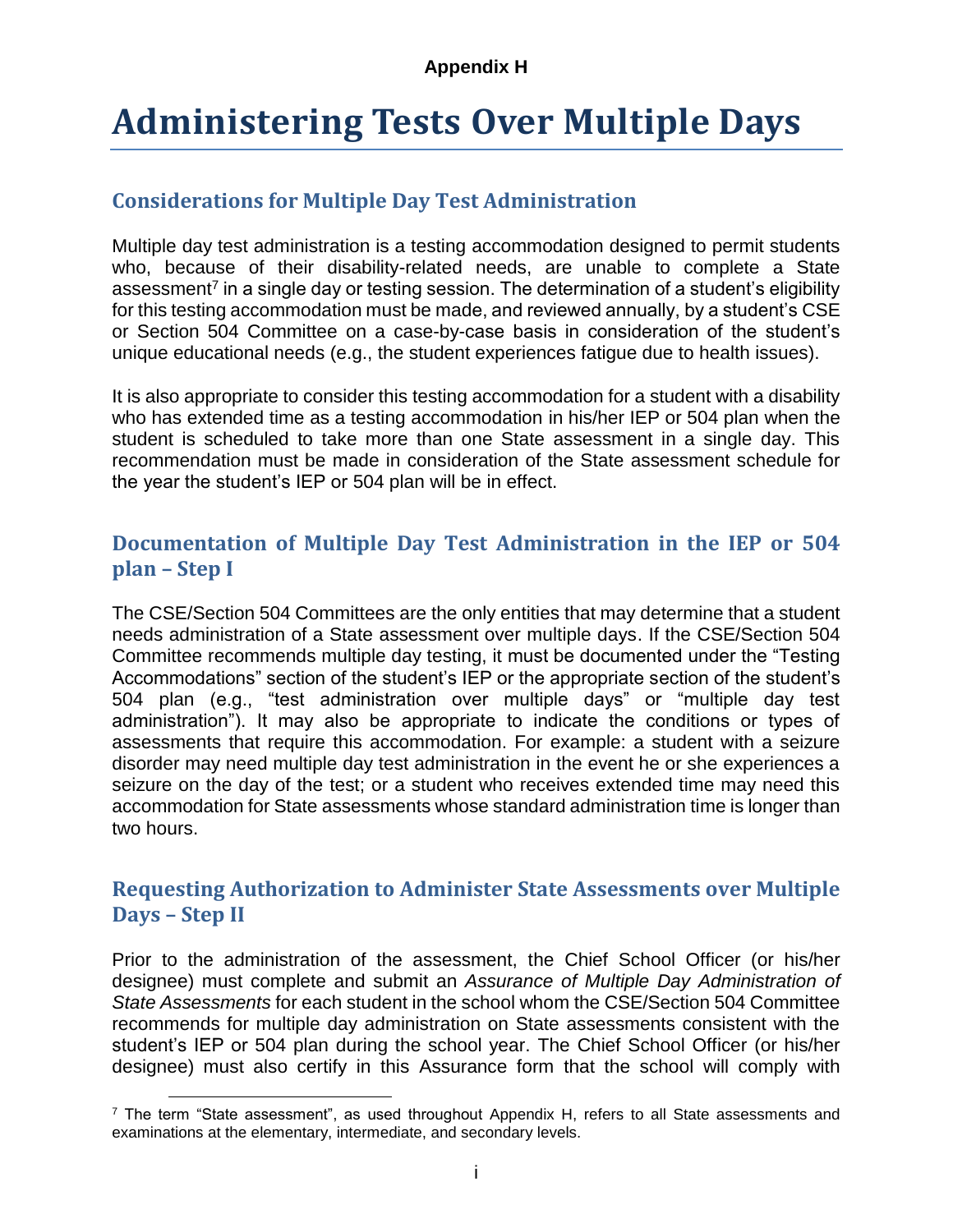procedures governing the administration of State assessments over multiple days. When a completed Assurance form is received by NYSED, Department authorization to administer State assessments to the student over multiple days will be sent to the school. Department authorization for the school to administer multiple day testing to an individual student will apply to all subsequent State assessments for that student administered in that school without the submission of additional Assurance forms to NYSED. However, if a student for whom a school was authorized to administer State assessments over multiple days transfers to another school, the student's new school would need to submit an *Assurance of Multiple Day Administration of State Assessments* if the student is recommended for multiple day testing in accordance with his or her IEP or 504 plan. A copy of a completed Assurance form should be retained in the student's permanent file for the purposes of data collection and/or monitoring.

Completed *Assurance of Multiple Day Administration of State Assessments* forms should be faxed to NYSED's Office of Special Education at 518-473-5387 or mailed to:

> New York State Education Department Office of Special Education 89 Washington Avenue, Room 309 EB Albany, NY 12234

> > Attention: Multiple Day Testing

Additionally, schools must ensure that security certificates are completed and signed for each student receiving multiple day testing. These certificates must be completed after each administration period. The signed security certificates must be retained in the student's permanent file in the school district after each test administration period for the purposes of data collection and/or monitoring. Security certificates are not submitted to NYSED.

#### **Procedures Relating to the Administration of State Assessments over Multiple Days**

The following are important considerations and procedures associated with administration of State assessments over multiple days:

- Each secondary-level examination must begin on the date scheduled by the Office of State Assessment for its general administration. At the elementary and intermediate levels, the assessment must begin on a day within the approved testing window, as determined by NYSED, for the assessment of the same title for all other students. In the event the student has more than one State assessment scheduled on the same day, all State assessments must begin on that day.
- Students must receive the amount of extended time indicated in their IEP/504 plan to complete the examination or section(s) administered during a given day.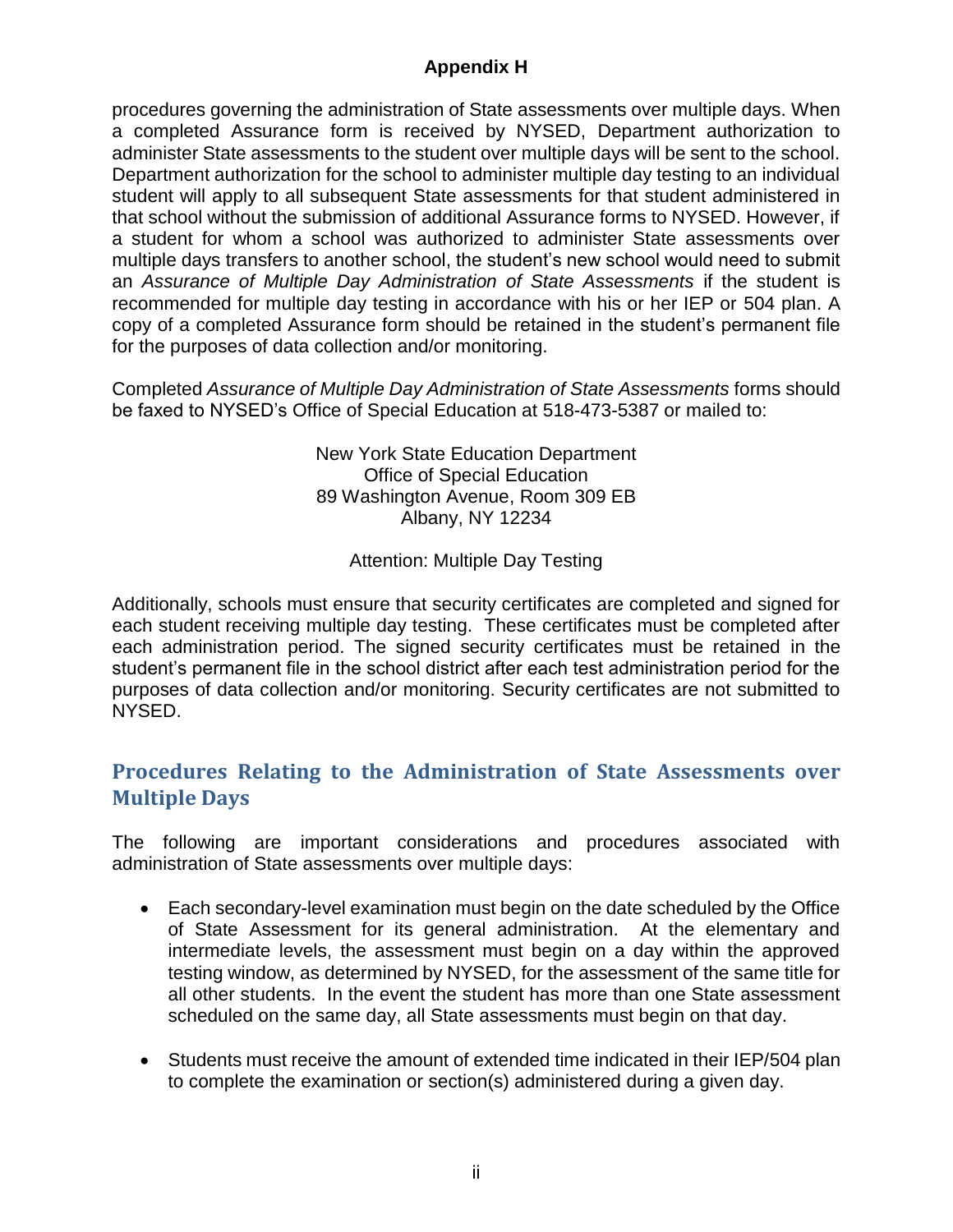- Just prior to beginning a multiple day administration of State assessments, the school must separate the examination into clearly defined sections or parts. NYSED does not define the size or contents of test sections for the purposes of multiple day test administration. Decisions on how to separate tests for a student receiving multiple day testing are made locally in accordance with the individual needs of the student.
- Students may be given individual sections to complete one at a time and may be permitted to start additional sections **only if they are expected to complete all of those sections on that day.** This ensures that there will be no advance knowledge of upcoming sections and content of the assessment not completed on a single day.
- Students who do not complete a section of the test on the day it is started are not permitted to complete that section on the following day. (Students may be given a photocopy of previous sections they have completed, provided that these sections are part of what is ordinarily completed by students in one session, so that they have access to information in these sections, but no changes may be made to student responses provided on any section started on an earlier day. Additionally, any portion of the test that a student has not completed may not be photocopied). If photocopied test sections were provided to the student as described above, all photocopies must be attached to the student's completed test and submitted with all required testing materials.
- On subsequent examination days, the student will be given additional sections to complete. These sections must be provided one at a time.
- In accordance with NYSED policy and Education Law, the principal is responsible for the secure handling, storage, and administration of all State assessment materials, including overnight storage. Policies governing these aspects of test administration are provided in all elementary-, intermediate- and high school-level [School Administrator's Manuals](http://www.p12.nysed.gov/assessment/manuals/) (http://www.p12.nysed.gov/assessment/manuals/).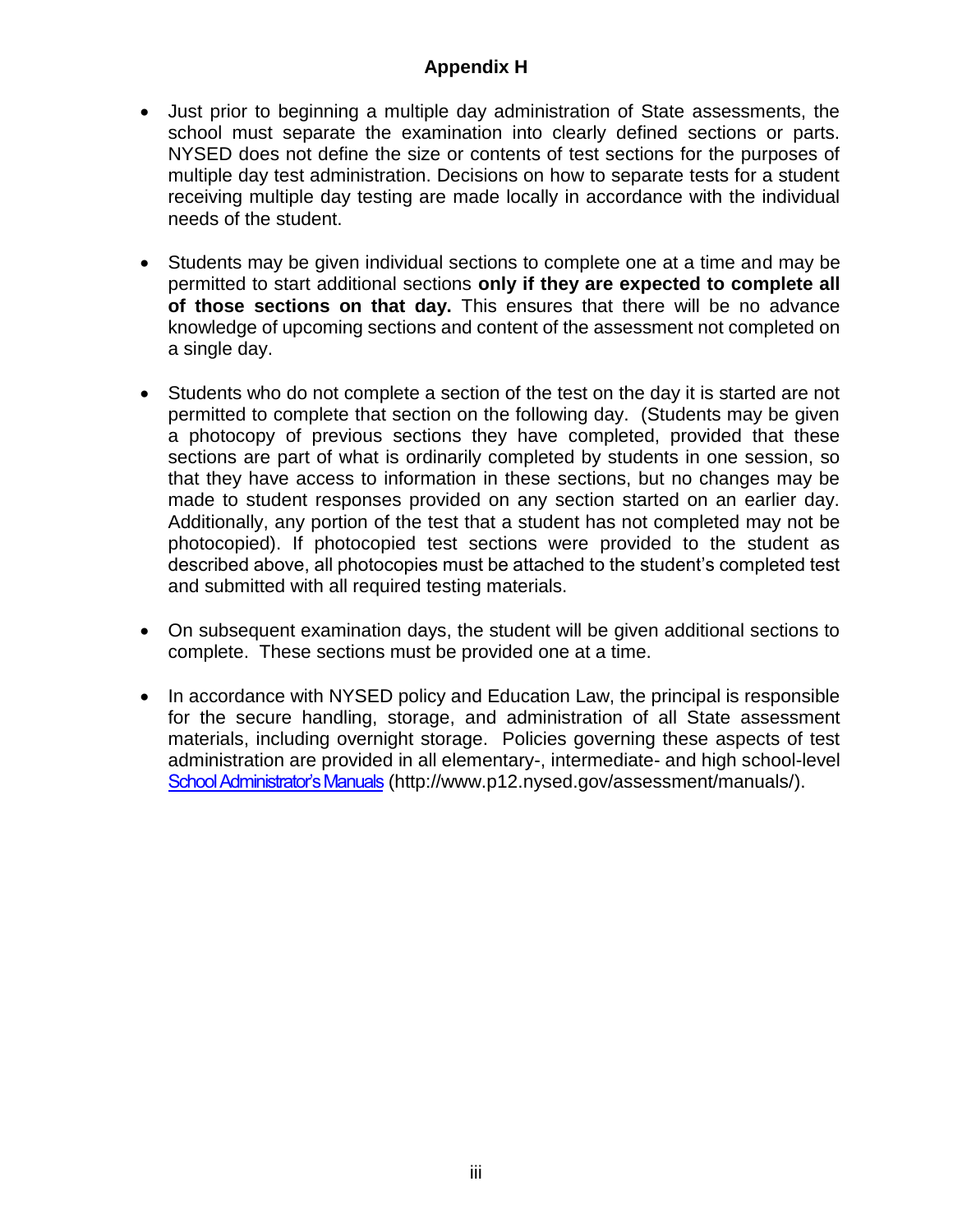#### **New York State Education Department Assurance of Multiple Day Administration of State Assessments**

#### **INSTRUCTIONS**

Use the following *Assurance of Multiple Day Administration of State Assessments* form for each student in the school district who will receive multiple day administration of State assessments consistent with the student's IEP or 504 plan. This assurance should be submitted to the Department as soon as possible after the student is recommended for multiple day test administration to ensure that the provision of this accommodation is authorized prior to the State assessment administration period in which the student will receive this accommodation (March through June for elementary/intermediate assessments or January, June or August for high school level examinations). This form must also include the name and signature of the school's Chief School Officer (or his/her designee). This assurance, along with Department authorization to administer State assessments over multiple days, will apply to all subsequent State examination periods for which the student is enrolled in this school district, provided multiple day testing is recommended in the student's IEP or 504 plan. A copy of the signed assurance and Department Authorization must be retained in the student's file for purposes of data collection and/or monitoring. Completed *Assurance of Multiple Day Administration of State Assessments* forms should be faxed to NYSED's Office of Special Education at 518-473-5387 or mailed to:

> New York State Education Department Office of Special Education 89 Washington Avenue, Room 309 EB Albany, NY 12234

> > Attention: Multiple Day Testing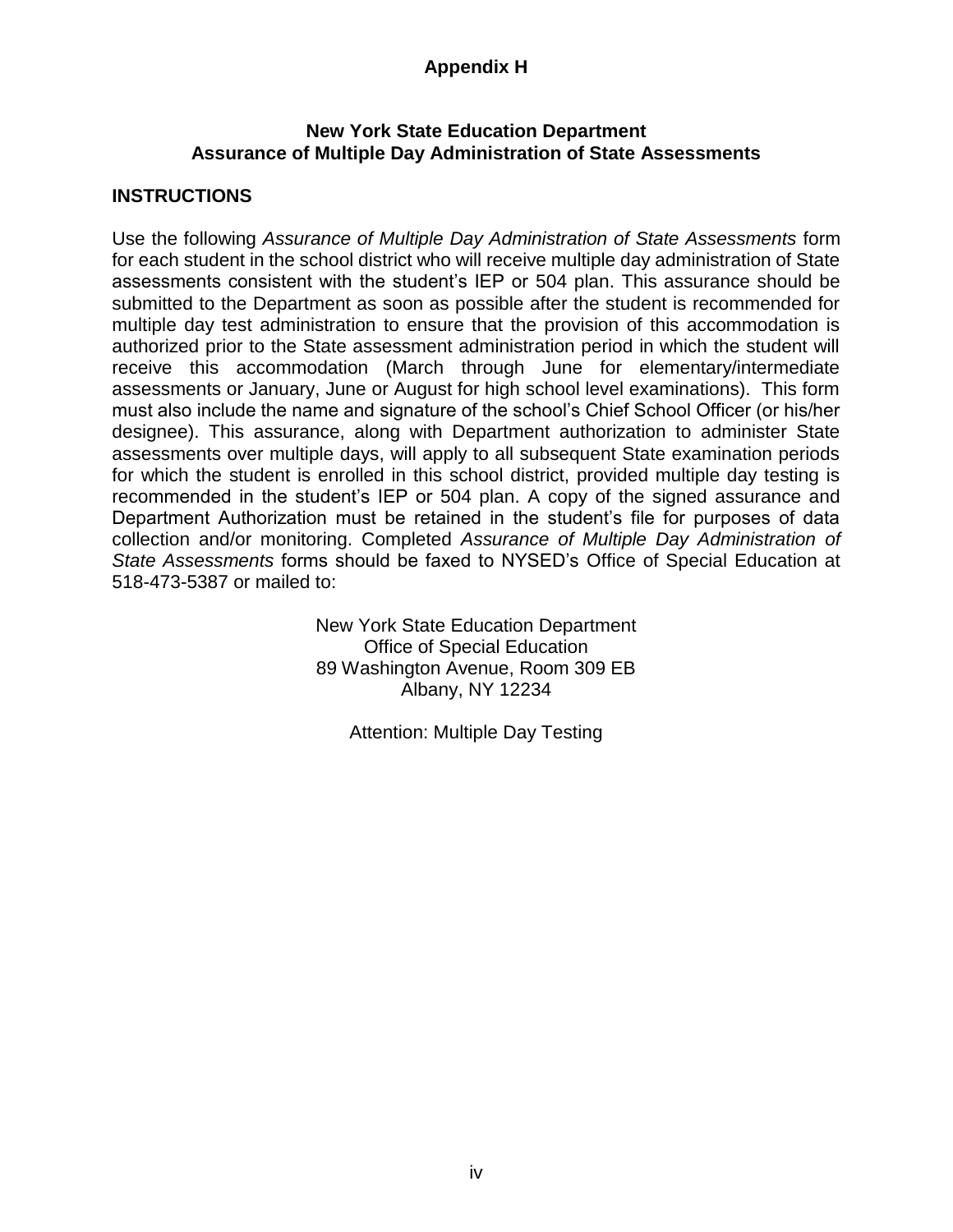#### **New York State Education Department Assurance of Multiple Day Administration of State Assessments**

| <b>School</b>                        |  |  |  |  |  |
|--------------------------------------|--|--|--|--|--|
| <b>Address</b>                       |  |  |  |  |  |
|                                      |  |  |  |  |  |
| <b>Key Contact Person(s)</b>         |  |  |  |  |  |
| <b>Email</b>                         |  |  |  |  |  |
| <b>Telephone Number</b>              |  |  |  |  |  |
| <b>Fax Number</b>                    |  |  |  |  |  |
| <b>Student's First and Last Name</b> |  |  |  |  |  |
| Unique Student Identifier (10-Digit  |  |  |  |  |  |
| Number)                              |  |  |  |  |  |

As Chief School Officer (or his/her designee) of \_\_\_\_\_\_\_\_\_\_\_\_\_\_\_\_\_\_\_\_\_\_\_\_\_\_\_\_\_\_\_ School, I hereby certify that the information contained in this notification for the student identified above is correct and make the following assurances:

- The Committee on Special Education (CSE)/Section 504 Multidisciplinary Team (504 MDT) determined that, based on a students' unique educational needs, the student requires multiple day administration of State assessments and documented this testing accommodation in the student's current individualized education program/Section 504 Accommodations Plan; and
- The school will comply with the procedures governing the administration of State assessments over multiple days.

| <b>Signature:</b>        |  |
|--------------------------|--|
| <b>Print/Type Name:</b>  |  |
| <b>Print/Type Title:</b> |  |
| Date:                    |  |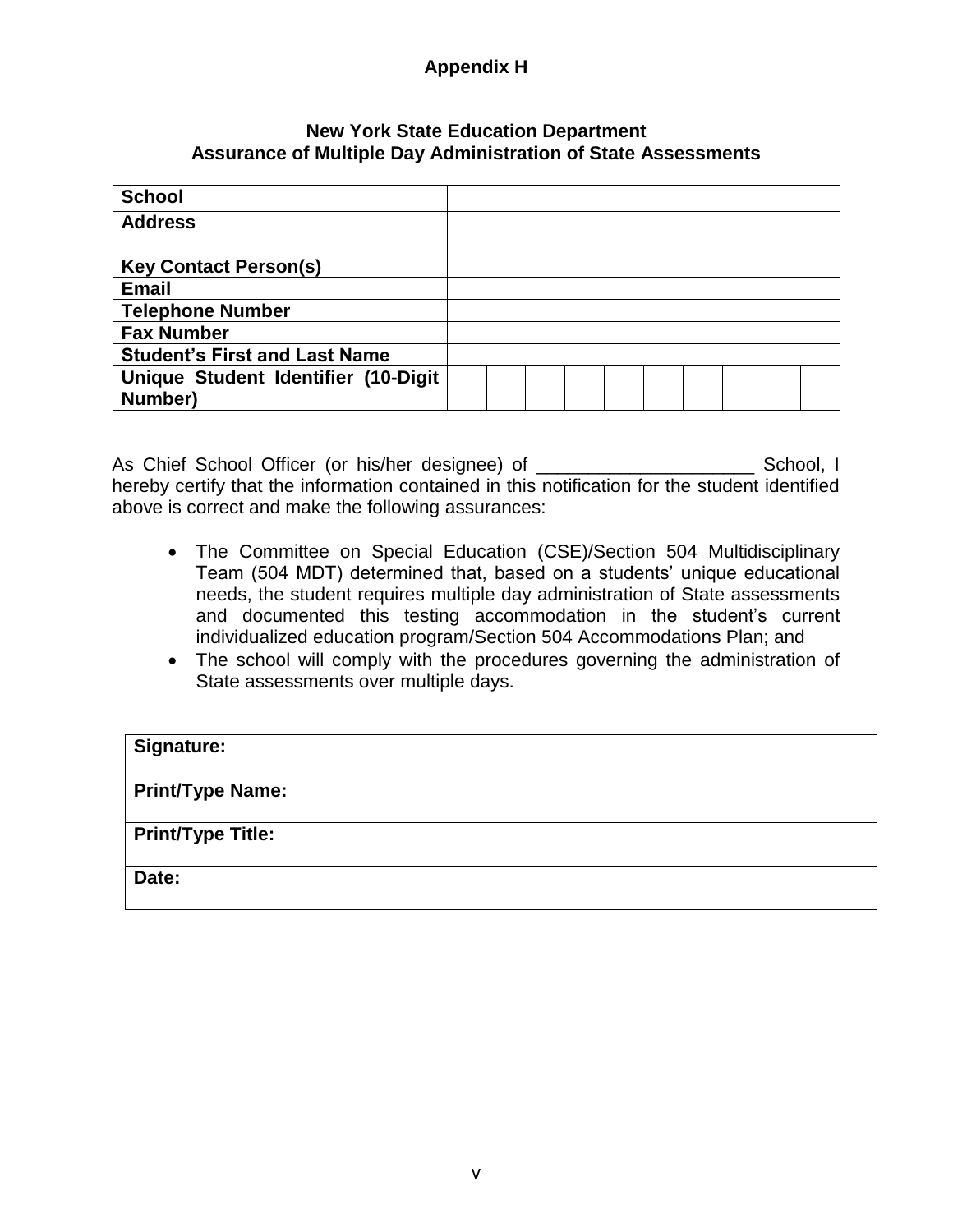#### **New York State Test Administration Security Certificate**

I, \_\_\_\_\_\_\_\_\_\_\_\_\_\_\_\_\_\_\_\_\_\_\_, as the **principal** of \_\_\_\_\_\_\_\_\_\_\_\_\_\_\_\_\_\_\_\_\_\_\_\_\_\_\_\_\_ School, do certify that \_\_\_\_\_\_\_\_\_\_\_\_\_\_\_\_\_\_\_\_\_\_\_\_\_\_\_\_\_\_\_\_ was not given access by me or any of the proctors to any of the questions on the following assessment(s) prior to the dates administered.

**Assessment(s) Dates Administered** 

\_\_\_\_\_\_\_\_\_\_\_\_\_\_\_\_\_\_\_\_\_\_\_\_\_\_\_\_\_

| <b>Principal's Signature:</b> |  |
|-------------------------------|--|
| <b>Print/Type Name:</b>       |  |
| Date:                         |  |

This form must be retained as part of the student's cumulative education record.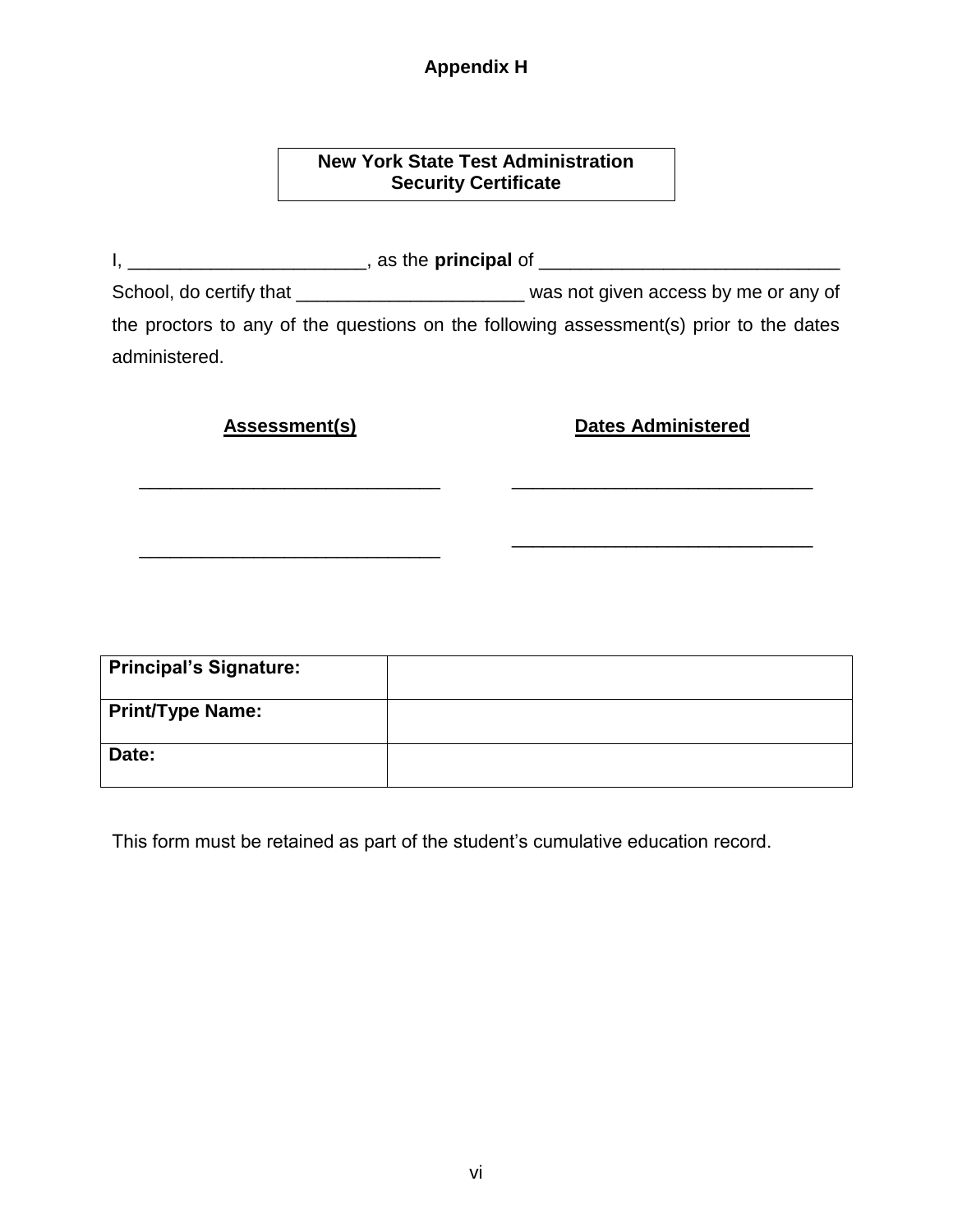| <b>New York State Test Administration</b> |  |
|-------------------------------------------|--|
| <b>Security Certificate</b>               |  |

| <u> 2000 - Jan James James Barnett, amerikan bisa di sebagai pertama dan pada 2000 - perang pertama dan pertama d</u><br>ι, | as          | the <b>parent/guardian</b><br>οf |
|-----------------------------------------------------------------------------------------------------------------------------|-------------|----------------------------------|
| <u> 1989 - Johann Stoff, fransk politik (d. 1989)</u>                                                                       | who attends |                                  |
| School, do certify that _________________________________ was not given access by me to any                                 |             |                                  |
| of the questions on the following assessment(s) prior to the date administered. I further                                   |             |                                  |
| certify that I spoke with my child prior to testing and informed him or her that he/she was                                 |             |                                  |
| not to discuss any aspects of the test with fellow students until testing was completed.                                    |             |                                  |
| <b>Assessment (s)</b>                                                                                                       |             | Date(s) Administered             |
|                                                                                                                             |             |                                  |
| <b>Parent/Guardian Signature:</b>                                                                                           |             |                                  |

| Parent/Guardian Signature: |  |
|----------------------------|--|
| <b>Print/Type Name:</b>    |  |
| Date:                      |  |

This form must be retained as part of the student's cumulative education record.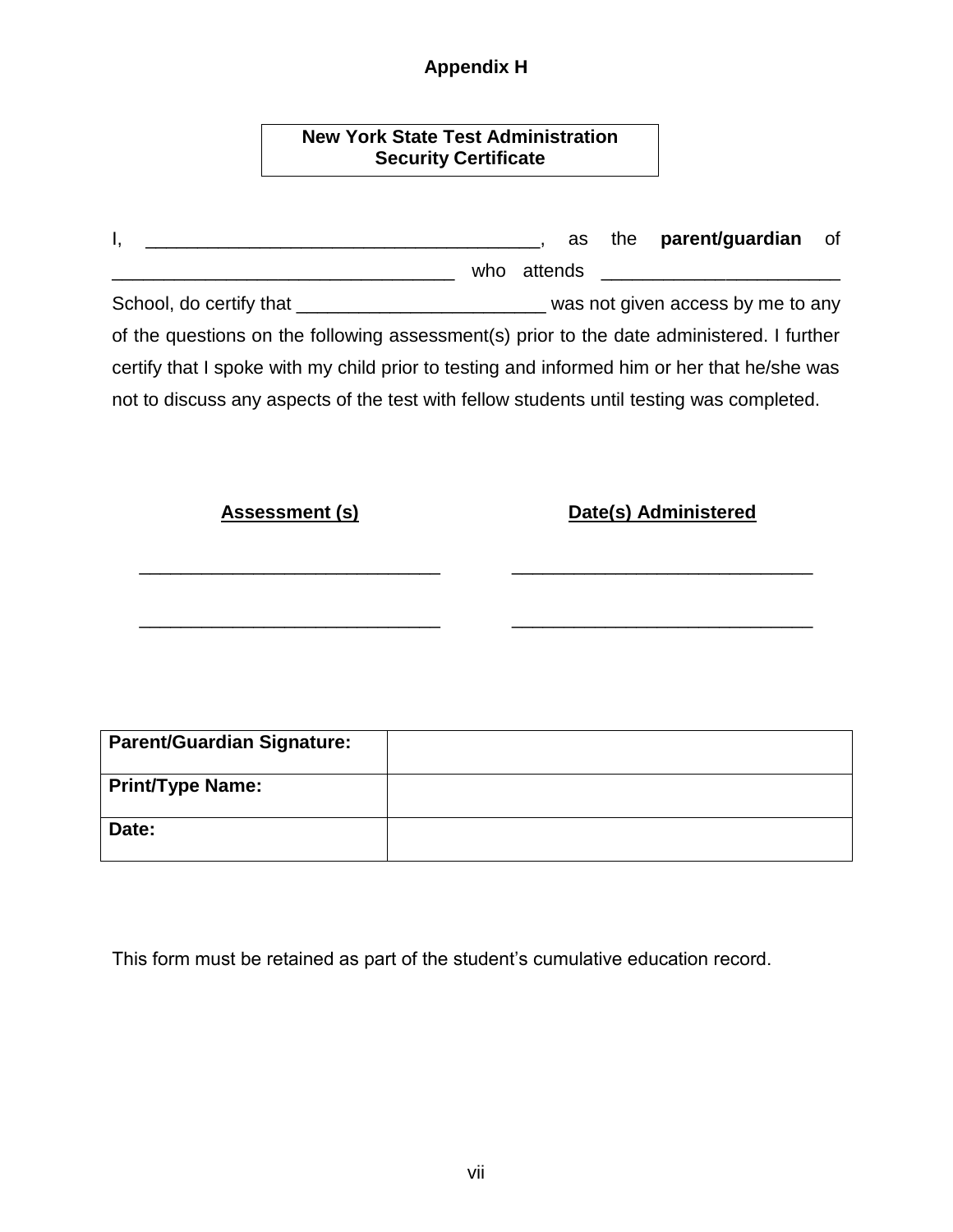#### **Appendix I**

### <span id="page-66-0"></span>**Sample Student Accommodation Refusal Form**

#### **This form is optional and for local use, only. Do not submit to the New York State Education Department. This form may be modified and duplicated for local use.**

**Directions:** Complete this form in the event that a student refuses a testing accommodation(s) during testing. This form may be retained and filed in accordance with local policy.

| <b>Accommodation(s) Refused:</b> |  |
|----------------------------------|--|
|                                  |  |
| <b>Reason for Refusal:</b>       |  |
| <b>Additional Comments:</b>      |  |
|                                  |  |
|                                  |  |
| Date: ______________             |  |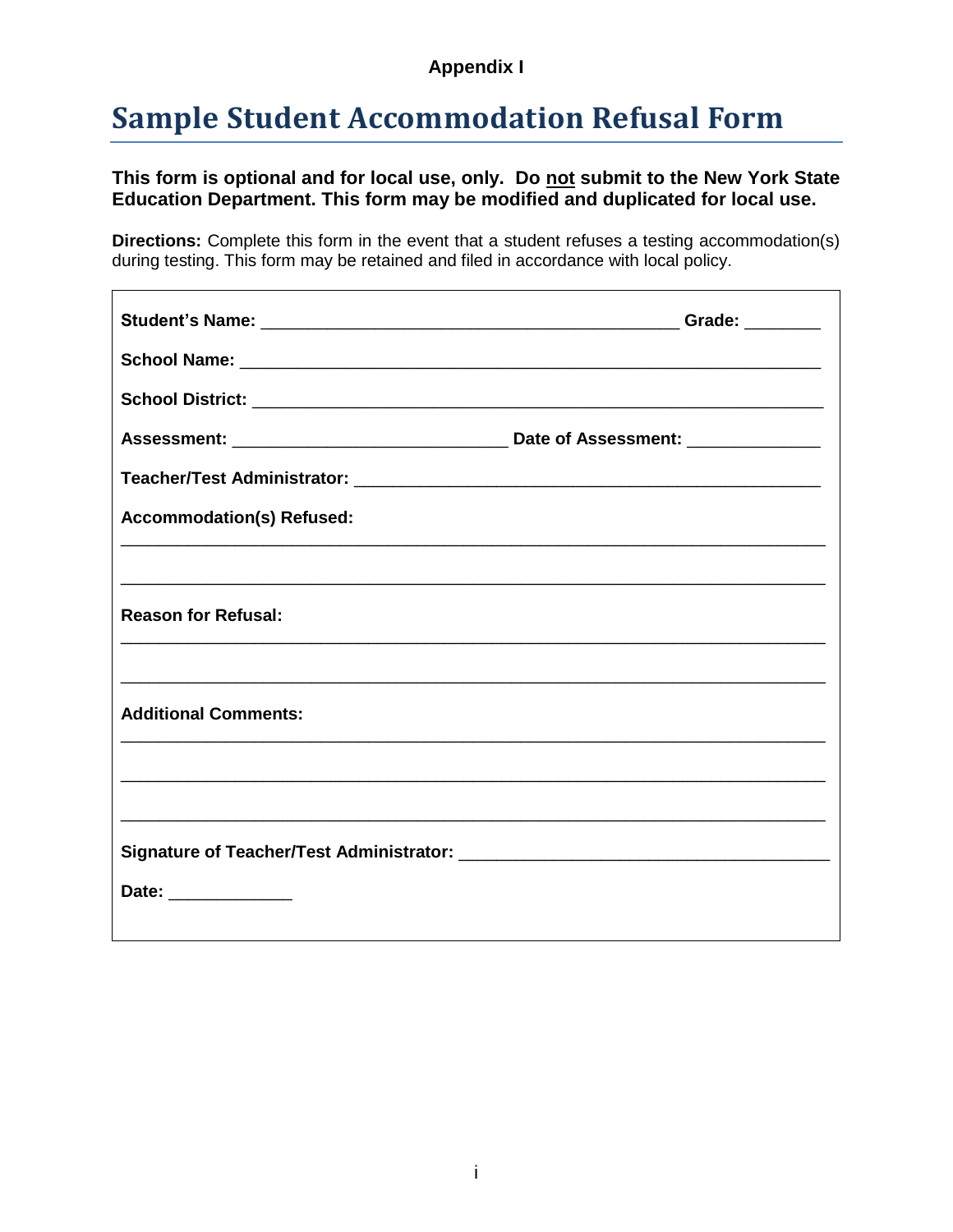#### **Appendix J**

### **Allowable Testing Accommodations Across New York State's Testing Programs**

This chart was developed as a general reference tool on whether specific testing accommodations are permissible on NYS tests. Testing accommodations that are allowed for use with students with disabilities on certain NYS tests are indicated with "**Y**" (YES); testing accommodations that are **not** allowed for use with students with disabilities on certain NYS tests are indicated with "**N**" (NO). Numbers used in the chart reflect specific grade levels which apply to the accommodation indicated. Please be advised that the list of testing accommodations included in this chart is not exhaustive. Additional information on the permissibility of specific testing accommodations is included in the School Administrator's Manual for each NYS test noted in the chart below. [School Administrator's Manuals](http://www.p12.nysed.gov/assessment/manuals/) are available on the Office of State Assessment's webpage (http://www.p12.nysed.gov/assessment/manuals/).

<span id="page-67-0"></span>

|                                                                                                                                               |                |                                              | 4 & 8          |                |                |                 |                 |
|-----------------------------------------------------------------------------------------------------------------------------------------------|----------------|----------------------------------------------|----------------|----------------|----------------|-----------------|-----------------|
| <b>Testing Accommodation</b>                                                                                                                  | 3-8 ELA        | 3-8 Math                                     | <b>Science</b> | <b>Regents</b> | <b>NYSAA</b>   | <b>NYSESLAT</b> | <b>NYSITELL</b> |
| Directions read more than standard number of times                                                                                            | Y              | Υ                                            | Υ              | Υ              | Υ              | Υ               | Υ               |
| Directions simplified                                                                                                                         | Y              | Y                                            | Y              | Y              | Y              | Y               | Y               |
| Key words in directions highlighted (student/adult)                                                                                           | Y              | Y                                            | Y              | Y              | Y              | Y               | Y               |
| Student highlights key words in questions                                                                                                     | $\overline{Y}$ | Y                                            | $\overline{Y}$ | Y              | $\overline{Y}$ | $\overline{Y}$  | Y               |
| Adult highlights key words in questions                                                                                                       | $\mathsf{N}$   | $\mathsf{N}$                                 | N              | N              | $\mathsf{N}$   | N               | N               |
| Present test in smaller segments/sections*                                                                                                    | Y              | Y                                            | Y              | Y              | Y              | Y               | Y               |
| Tests read aloud (human reader)                                                                                                               | Y              | Y                                            | Y              | Y              | Y              | Y               | Y               |
| Text-to-speech*                                                                                                                               | Y              | Y                                            | Y              | Y              | Y              | Y               | Y               |
| Student reads tests aloud to self                                                                                                             | Y              | Y                                            | Y              | Y              | Y              | Y               | Y               |
| Student reads the "listening script" for listening passages<br>(for deaf/hard-of-hearing students who are not proficient<br>in sign language) | n/a            | n/a                                          | n/a            | n/a            | n/a            | Y               | Y               |
| Use of reading "window"/guide to maintain place                                                                                               | Y              | Y                                            | Y              | Y              | Y              | Y               | Y               |
| Use of magnification device                                                                                                                   | $\overline{Y}$ | Y                                            | Y              | Y              | Y              | Y               | Y               |
| Use of interactive whiteboard*                                                                                                                | Y              | Y                                            | $\overline{Y}$ | Y              | Y              | Y               | Y               |
| Change print color/color contrast on paper test*                                                                                              | Y              | Y                                            | $\overline{Y}$ | Y              | Y              | Y               | Y               |
| Change print color/color contrast on computer-based tests                                                                                     | Y              | Y                                            | Y              | Y              | Y              | Y               | Y               |
| Enlarged print**                                                                                                                              | Y              | Y                                            | Y              | Y              | Y              | Y               | Y               |
| Reduce number of items per page                                                                                                               | $\overline{Y}$ | Y                                            | Y              | Y              | Y              | Y               | Y               |
| Braille**                                                                                                                                     | Y              | Y                                            | Y              | Y              | Y              | Y               | Y               |
| Use of calculator                                                                                                                             | n/a            | N (Grades 3-5),<br>N (Session 1,<br>Grade 6) | Y              | Y              | Y              | n/a             | n/a             |
| Use of mathematics tables                                                                                                                     | n/a            | N (Grades 3-5),<br>N (Session 1,<br>Grade 6) | Y              | Y              | Y              | n/a             | n/a             |
| Use of number line                                                                                                                            | n/a            | Υ                                            | Y              | Y              | Y              | n/a             | n/a             |
| Abacus                                                                                                                                        | n/a            | Y                                            | Y              | Y              | Y              | n/a             | n/a             |